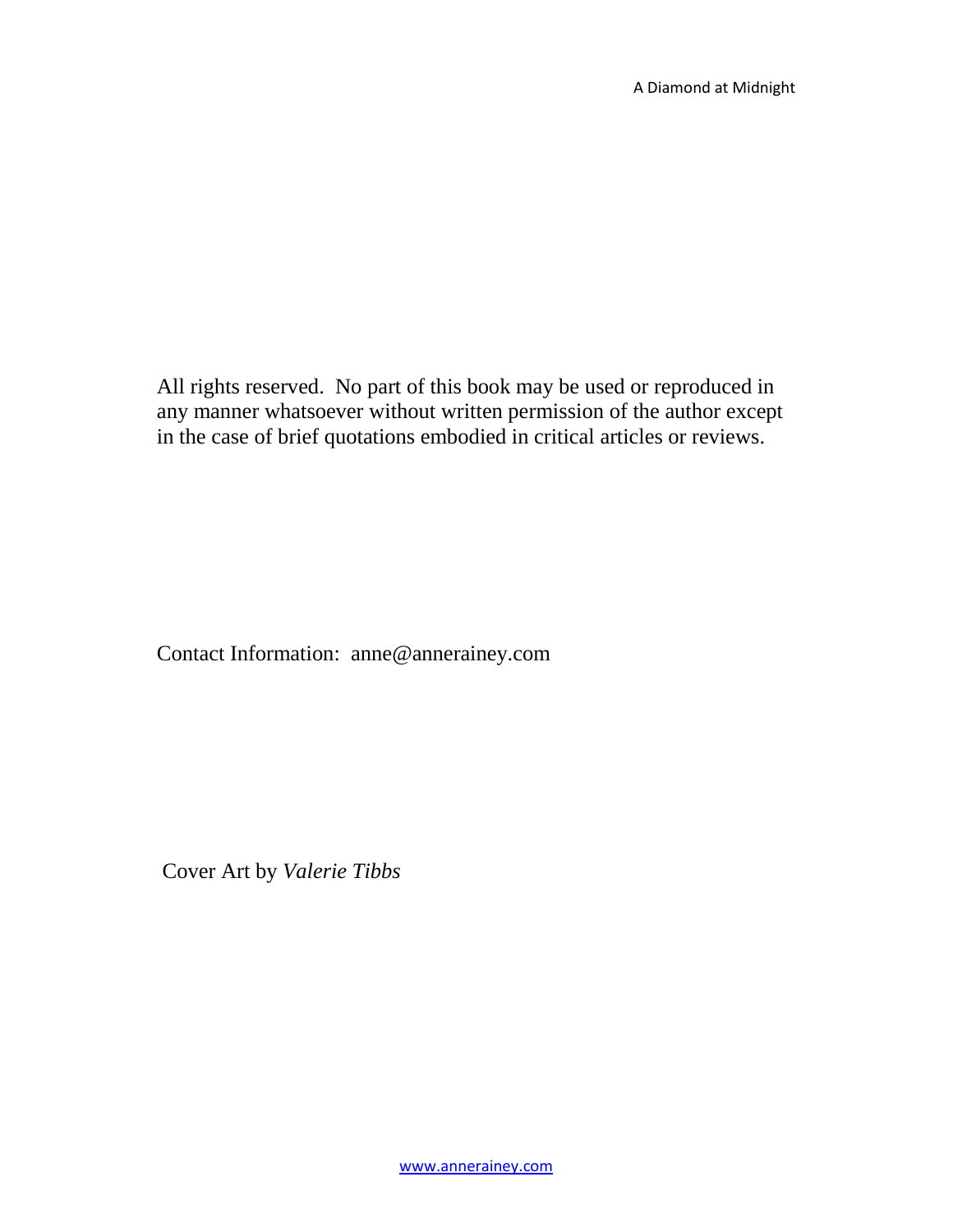

www.annerainey.com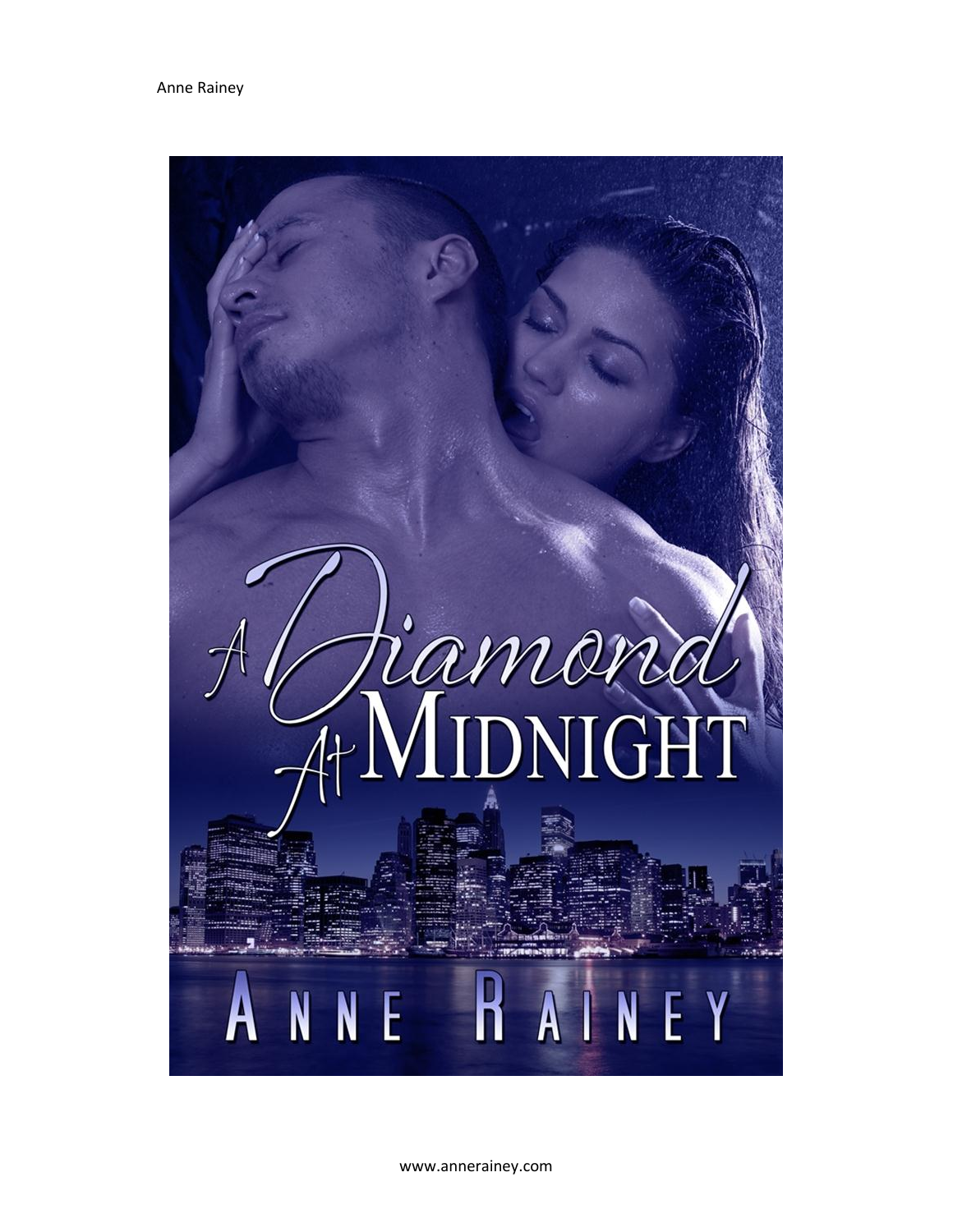# *A Diamond at Midnight*

Anne Rainey

ISBN B004MMEFEE

March 2011

Trade Paper; \$14.00 (US) Copyright © "A Diamond at Midnight" by Anne Rainey

Diamonique's life is changed forever when she stumbles across Cain Reed on a dark, lonely New York street. With a single bite, she's given immortality and shown unimaginable pleasure. But before she can explore eternal love his betrayal tears them apart.

One hundred years later, Cain is back to save her from a dark enemy. Rafael, the depraved leader of The Dominion, will stop at nothing to settle an ancient score between him and Cain. Caught in the middle, Diamonique will need to swallow her pride and rely on Cain if she's to survive. But is she handing her trust over to the right immortal or is she merely trading one evil for another?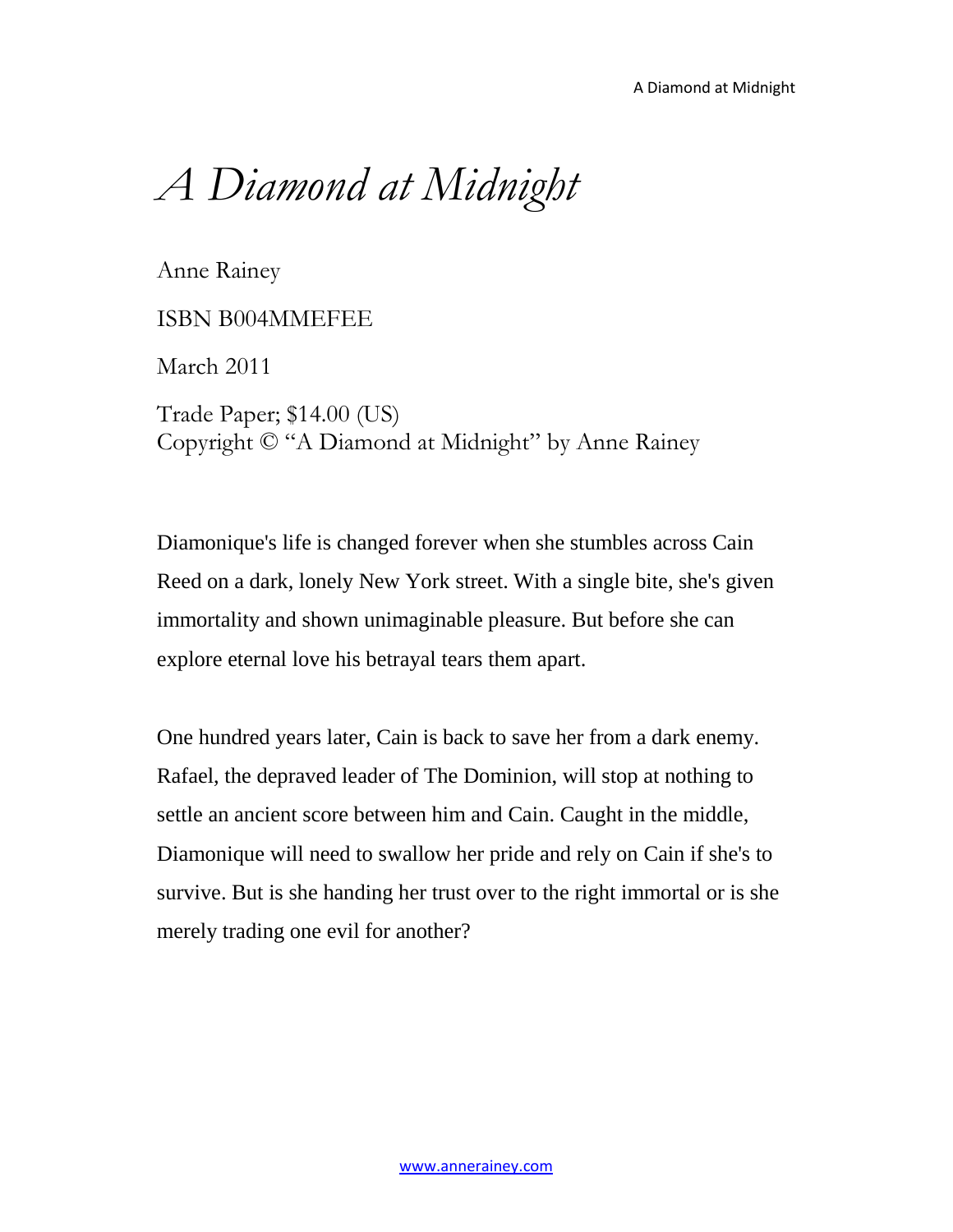Anne Rainey

## A Diamond at Midnight

Anne Rainey

www.annerainey.com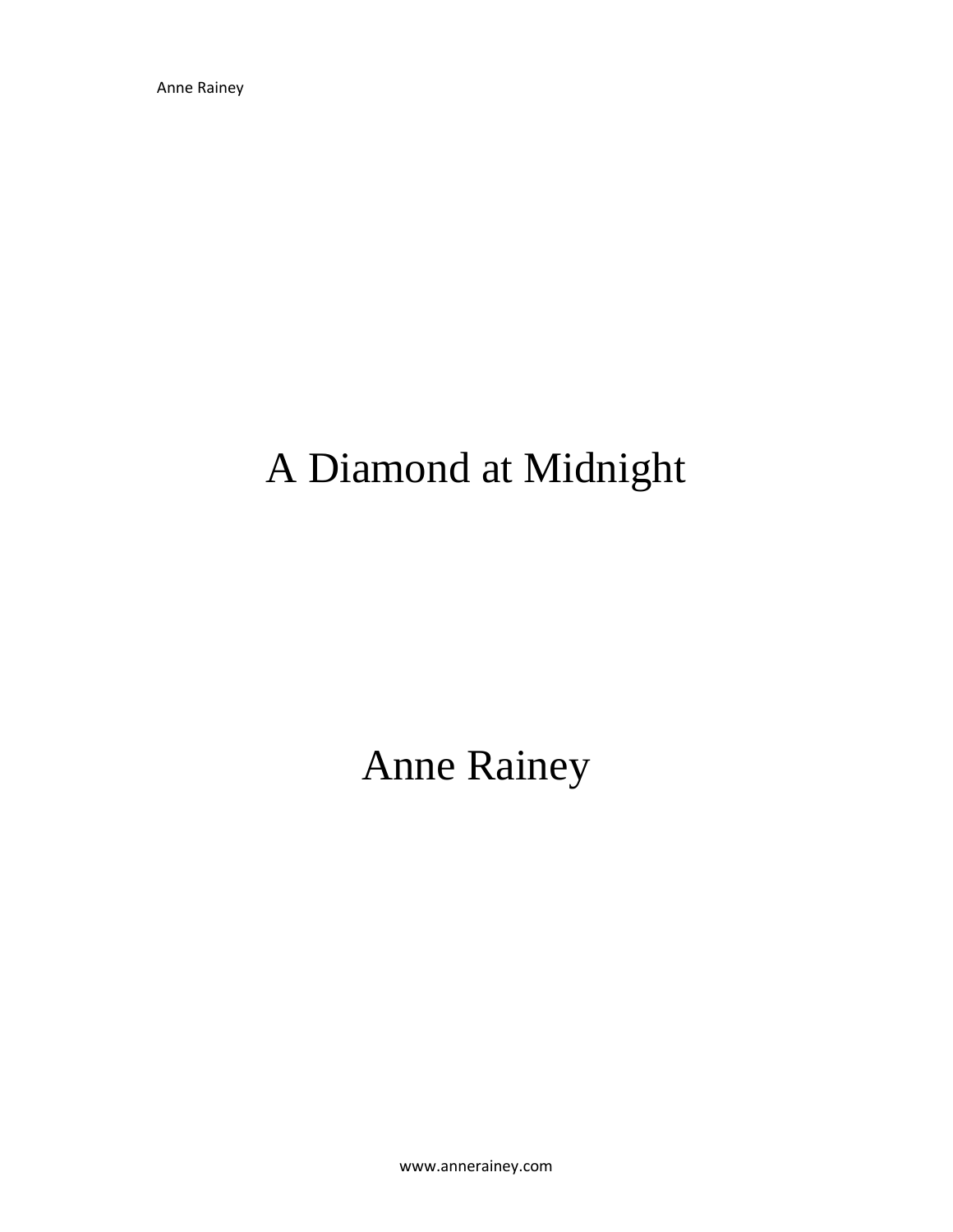Dedication

To Faith Smith. Thank you for seeing my potential when I didn't see it myself. I won't let you down!

And my author buddy Desiree Lee. Thank you for being so excited about this story! I truly hope you'll be pleased with my addition to the world of immortals.

A special thanks to my friend and cover artist Valerie Tibbs. You've brought my story to life with your fantastic cover art!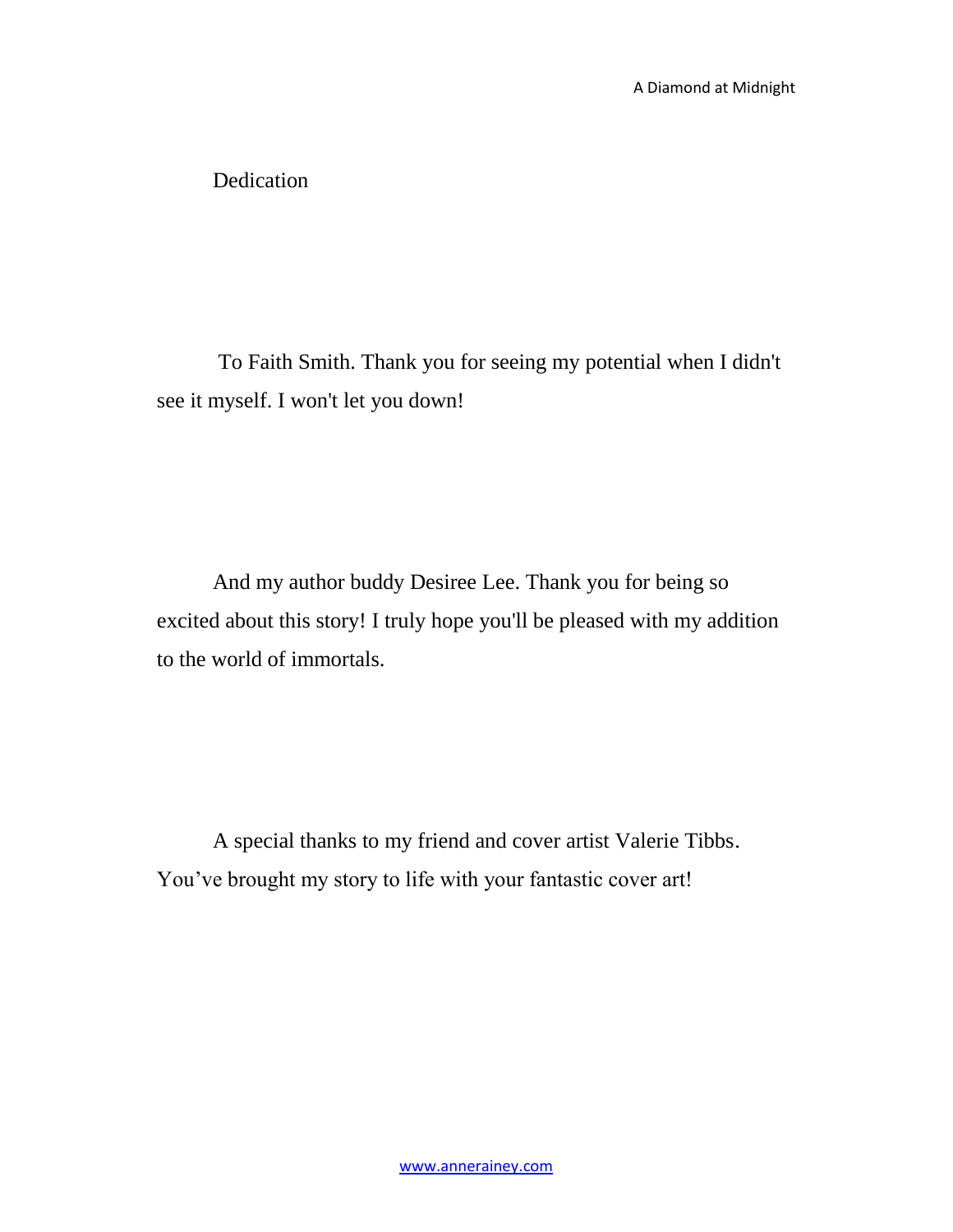Prologue

*New York City, New York 1840* 

The time was midnight. Someone was following Diamonique and had been since she'd left the party. His rapid footfalls seemed threatening on the quiet New York street. Curiosity caused her to turn and look. Between the light of the full moon and the dim light of the gas street lamp, Diamonique was able to see a tall, muscular man several feet behind. His well-groomed black hair and evening attire should have made him seem less sinister but it didn't. The unholy gleam in the stranger's eyes made her feel as if he were seeing right into her soul enticing it, cajoling it to do as he commanded. She couldn't look away from his mesmerizing gaze. It positively glowed.

She forced herself to turn back around and increased her speed. The bloom of fear in her stomach grew until it threatened to squeeze her insides. Desperation made her quicken her footsteps even more. Dear heaven, what had she done? In her haste to leave the party and her carousing fiancé, she'd waved off her carriage driver and started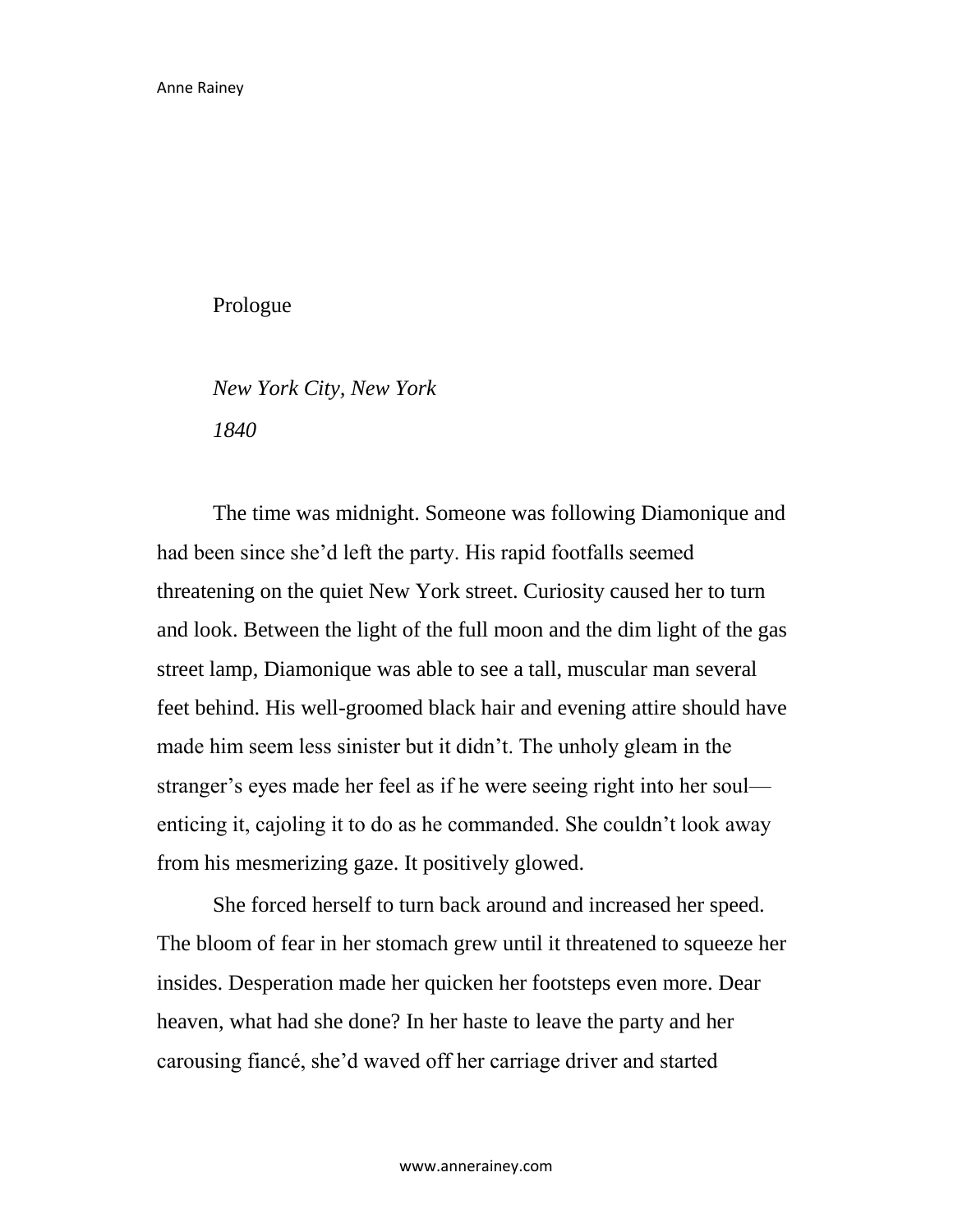walking. She should have known better. She wished now she'd practiced a small amount of good sense and stayed at the party. At the very least, allowed one of the men to escort her home.

The wind blew her hair across her face, and a shiver ran the length of her spine—with cold and growing fear. Any hope of rescue grew bleaker by the second. Diamonique hazarded another glance backward. Her breath caught in her throat, and she picked up the train of her skirts and ran.

As she tore around a corner, the frightening stories her mother used to tell her sprang to mind. In the hopes of making Diamonique too afraid of going out after dark, thus ensuring her safety, her mother had told her scary tales of winged creatures that sucked the blood of innocent virgins. She now wished she'd taken them more seriously.

A hand closed around her shoulder, bringing her to an abrupt stop. She screamed, and he swung her around as if she weighed no more than a child.

Diamonique stared into death's unholy eyes. The man smiled, although Diamonique knew it was only a veneer. Death came in many forms. In her case, it presented itself as a handsome, caped stranger, with eyes the color of night and a smile to melt any woman's heart. In other circumstances such a demeanor might have fooled her. Out here, on the street, Diamonique only felt terror. Chillingly, bone wrenching terror.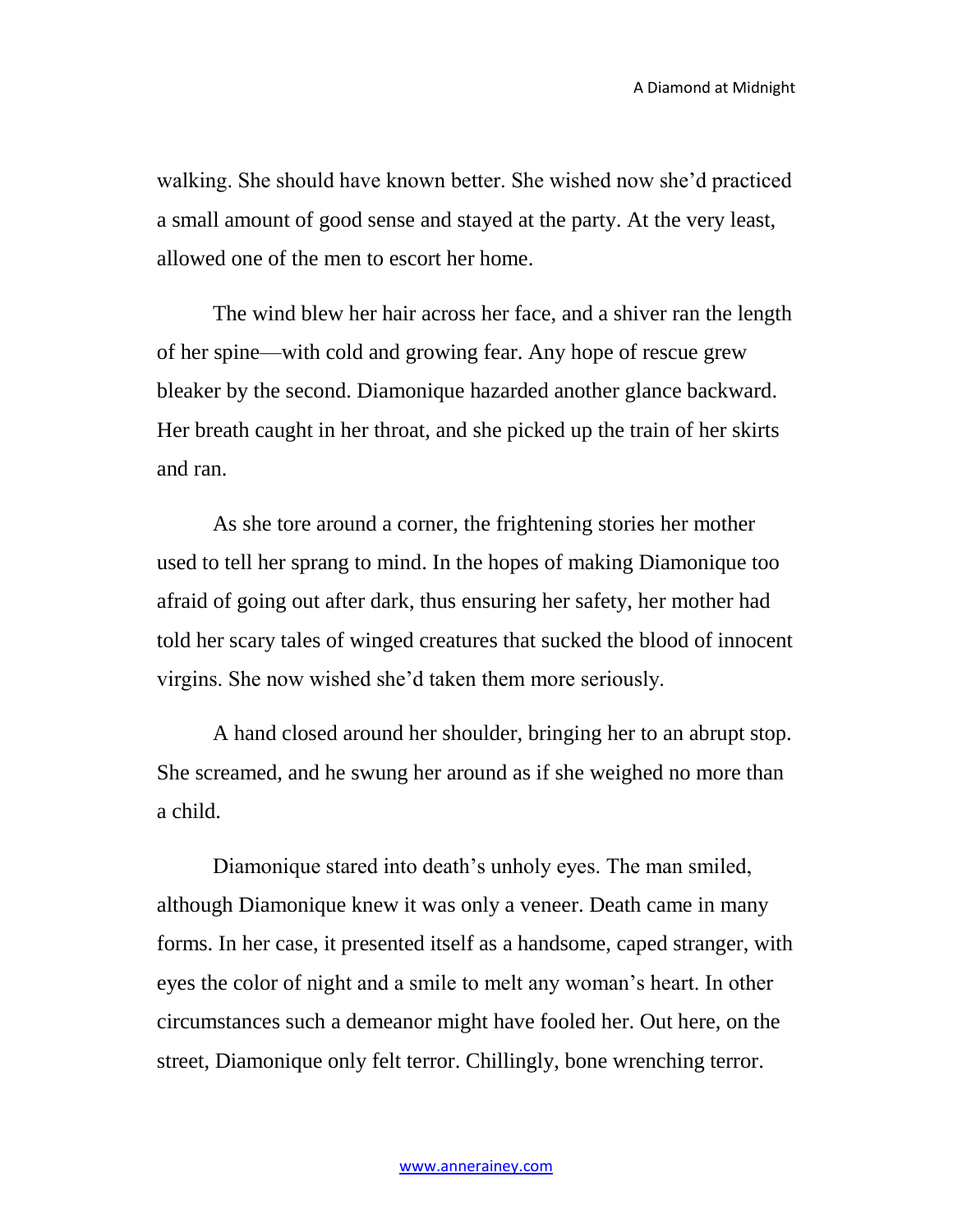"What a little vixen you are." His voice seductive and tempting as chocolate.

The frighteningly sensual man pulled her flush against his wellmuscled body and used his mouth like a weapon. Holding Diamonique's inert body, he kissed with a practiced mouth and tongue. It was nothing like the tepid kisses of her fiancé. Her feminine instincts screamed this man was an expert at pleasuring a woman. Helpless, Diamonique succumbed to his ministrations. Soon she was engulfed by his whole being, not even sure where he left off and she began.

A sharp stab pierced the sensitive skin of her neck. She whimpered. Quickly, as if by magic, the pain was nonexistent.

As if she'd only imagined it.

In its place, euphoria. The kind Diamonique had only dreamed of in her nighttime girlish fantasies. He was all over her, even inside her soul. Diamonique's body tightened and she rode out the surge of pleasure with a climactic moan.

"Lift your skirts, love."

Powerless, she obeyed his voice. Her hands moved to the hem of her skirts and she lifted them high. The soft night breeze caressed her calves and thighs.

"Mmm, yes, that's the way."

The man's hands scorched her skin while his face continued to nuzzle her neck. He was taking liberties that no one, not even her fiancé,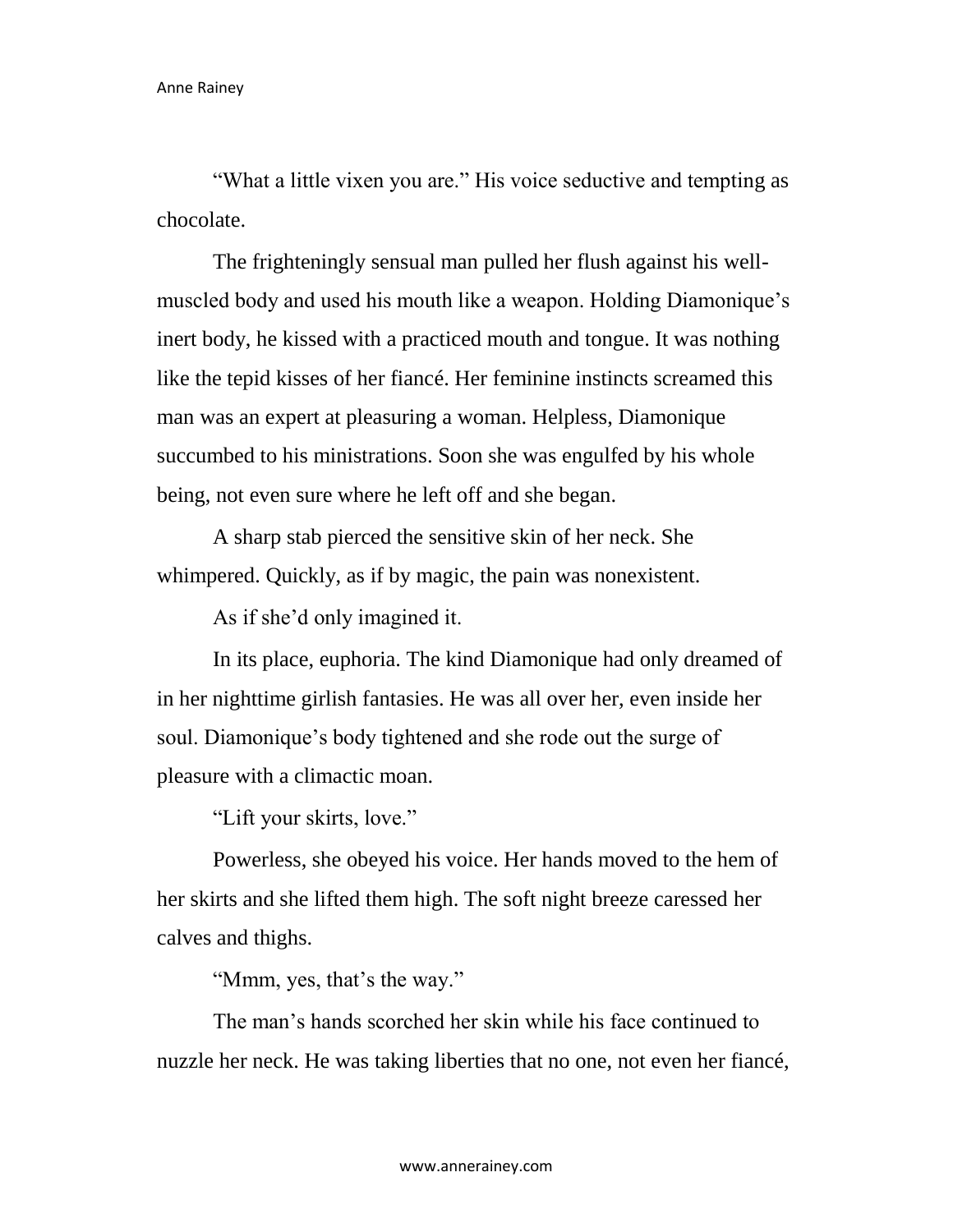ever had. Diamonique moaned, her pleasure mounting all over again. Suddenly, he was stroking her feminine spot and her body flew out of control. He rumbled his approval and slipped a finger inside her wet heat.

"You're a virgin," he murmured. "A sweet, tempting little innocent."

She couldn't speak. The things she felt overrode her ability at rational thought. But he didn't seem to require words from her.

"Would you like to know what it's like to be a woman, love? To be able to live forever and have anything your heart desires?"

Her thoughts scattered when a second finger probed her entrance. In her need to have more, Diamonique shouted, "Yes!"

There was a second sting at her neck, and soon she was drowning in rapturous bliss.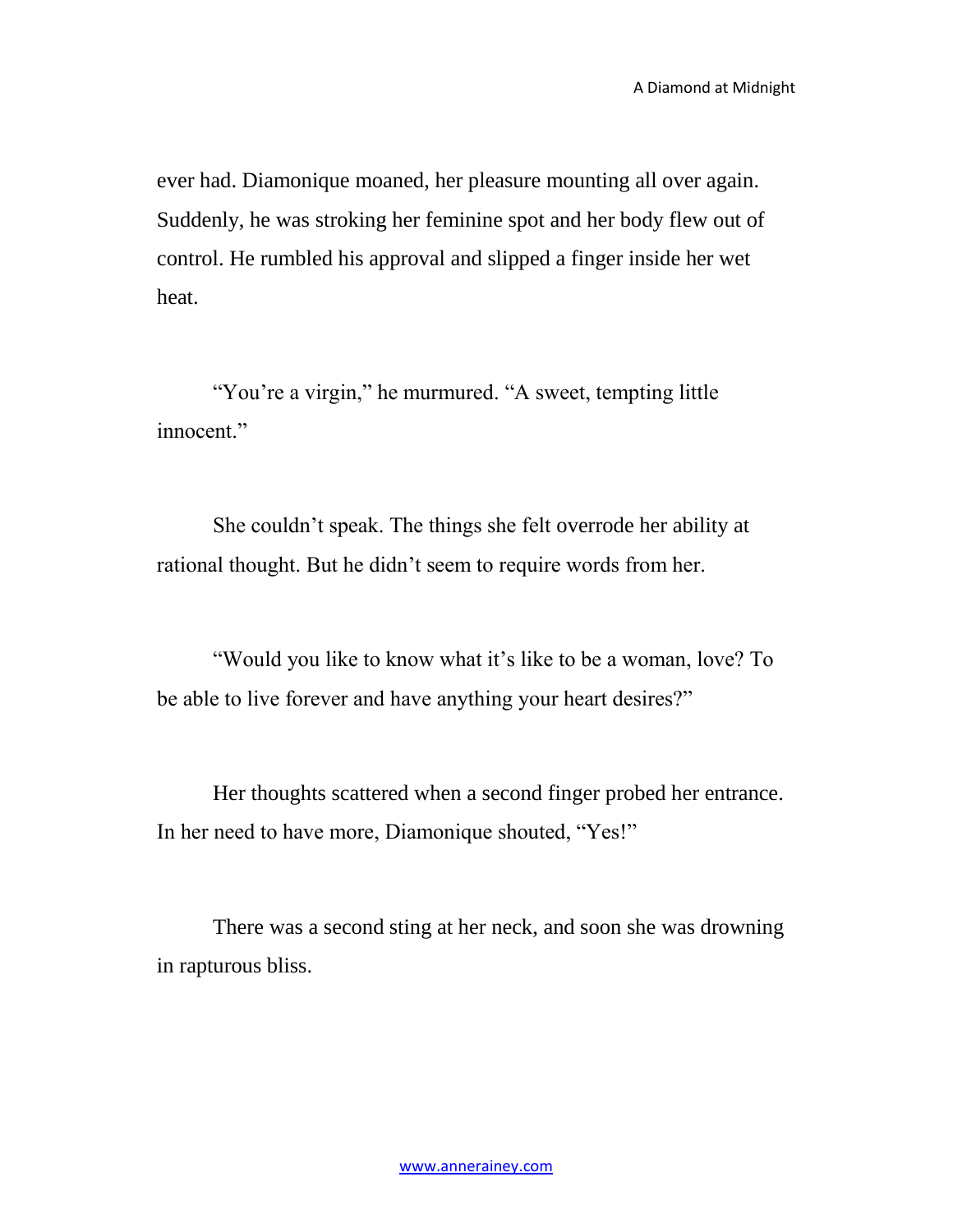Chapter One

*Columbus, Ohio Present Day* 

Standing at the railing of her balcony, Diamonique stared at the cool, crisp autumn evening. Tears threatened to spill over, as she recalled the exact moment in time when she first tasted immortality. The young and naive girl she'd been, gone for all eternity. Unbidden, an image of Cain sprang to mind. She'd fallen in love with him. Even though he'd turned her world upside down, she'd still given him her heart and soul.

Her body tightened, her craving for blood mounting. She'd waited far too long to feed. Her sigh mingled with the air. She would need to hunt soon. Not even her plush and exotic penthouse suite could calm the hunger. Too much a coward to face the dawn, hence giving herself back to death like a present wrapped in charred flesh, Diamonique's existence was nothing more than an empty tunnel of nights.

Once upon a time, she'd believed in happily ever after, but the relationships she'd tried to conceive over the centuries had been but a bandage for her loneliness. At first, after Cain's betrayal, she'd sought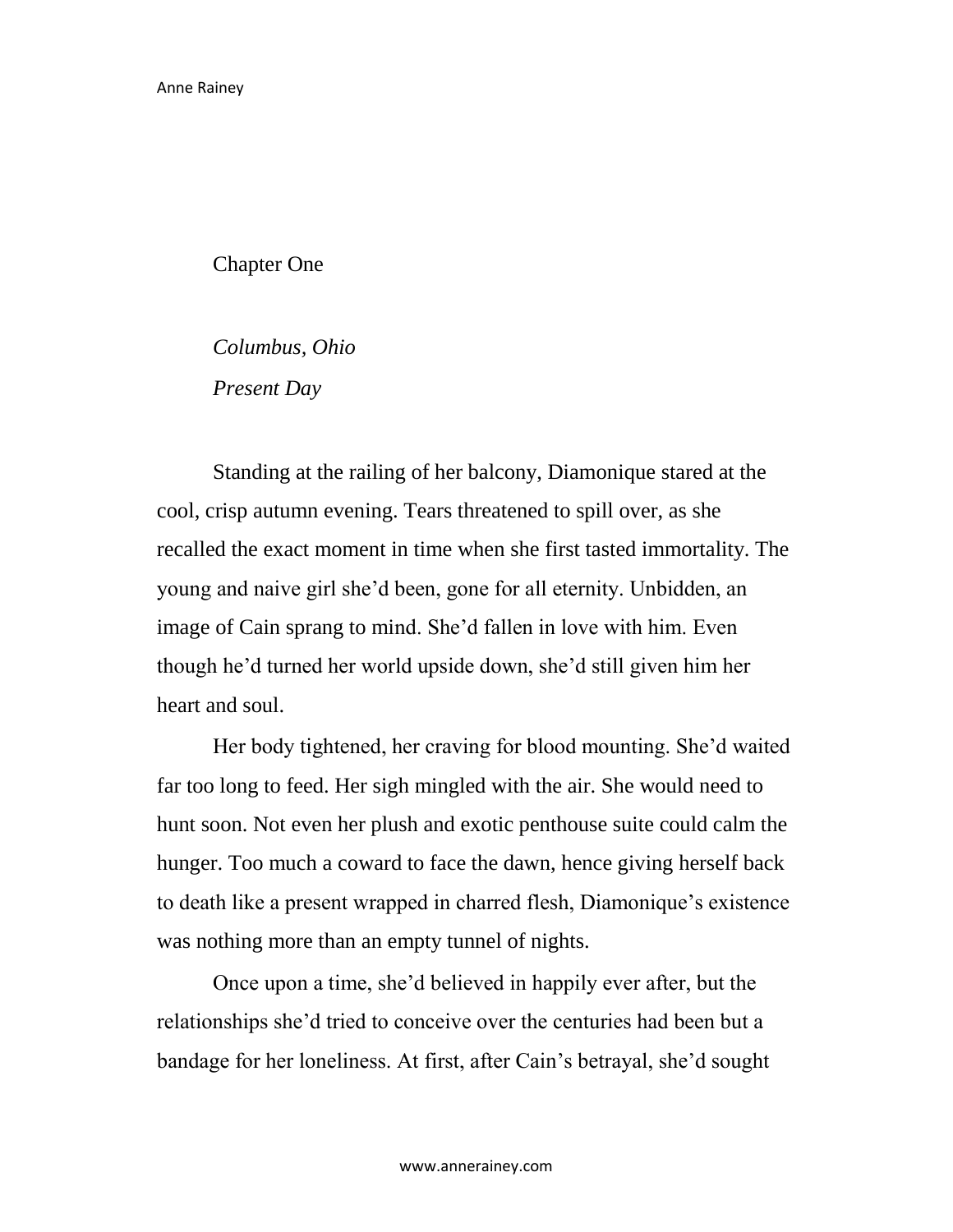out her fiancé only to learn he'd been shot for having an affair with a married women. That solidified her feeling that men were not to be trusted. Due to constant relocations to keep her ageless appearance from being questioned, she'd never bothered to pursue a deep relationship. As the sole heir to her family's fortune and her own knack for choosing the right stocks, she'd become independent in her own right, never having to rely on another man or immortal. Cain's monetary guilt offerings over the decades were given to charity. And although wealth came in handy, it was still no comparison to loneliness.

Diamonique shook off her self-imposed pity-party, shifted her body and took to the sky. She soared on raven wings, streaking off into the night in search of sustenance.

She landed silently in a dirty, empty alley, before quickly taking to the sidewalks. Moving through the crowds of people with ease, Diamonique sneered in contempt at how stupid mortals were. Oblivious to the peril they were in just by being in her presence. She could have them, any one of them, with but a flick of a wrist, a bat of her lashes, and a curve of her lips. She knew her own power and reveled in it.

Hunger turned her more dangerous than ever. She was a law unto herself and God help the one who thought to step between her and food this night. The only pleasure she received these days, came from the blood she drank. The sweet warm flow of it as it dripped onto her greedy tongue.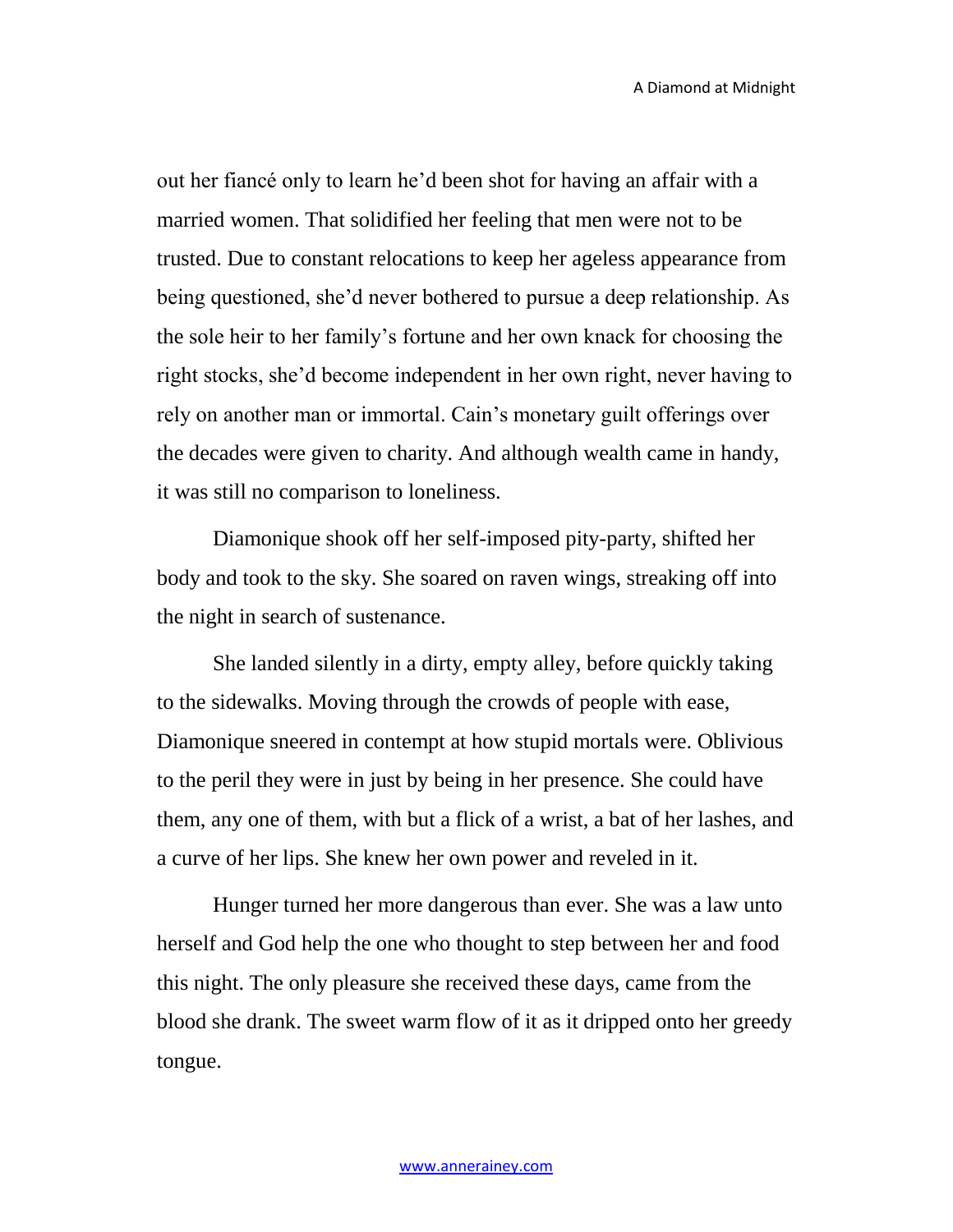She focused on the thoughts of the city as it awakened with the promise of lusty desires. Those who lived in a dull world by day would emerge by night, changed. They thought to sate their wicked appetites under the cover of darkness. Still, one mind was different. She closed her eyes and stopped dead in her tracks, then tuned her every nerve, her every thought to that one pattern of thought. His boredom struck her like a cattle prod. His need to escape the madness of the city, to leave behind all that was colorful and slip inside his pale loneliness. She searched him out. Coming to an open door, music blasting so loudly the windows vibrated with the intensity, she stepped over the threshold and became like all the other partygoers. With the power of suggestion, they would see an image of mist and beauty and nothing more.

Diamonique weaved through the gyrating bodies, until she was directly in front of the one she'd chosen to give her nourishment. As if sensing her, he turned around. The beauty of his eyes struck her. Eyes the color of the daytime sky she missed so much; striking and sensual, as they caressed her face. Something about his eyes seemed familiar, but she couldn't think why. The song changed to a slow romantic tune and a woman's lilting voice filled the room.

Her lids closed and an image of Cain sprang to mind. It startled her. Thinking of him made her remember all the passion they'd shared. The music, the soft lights, all of it coaxed her into wishing for the unattainable. For once, she let herself float along, feeling the rhythm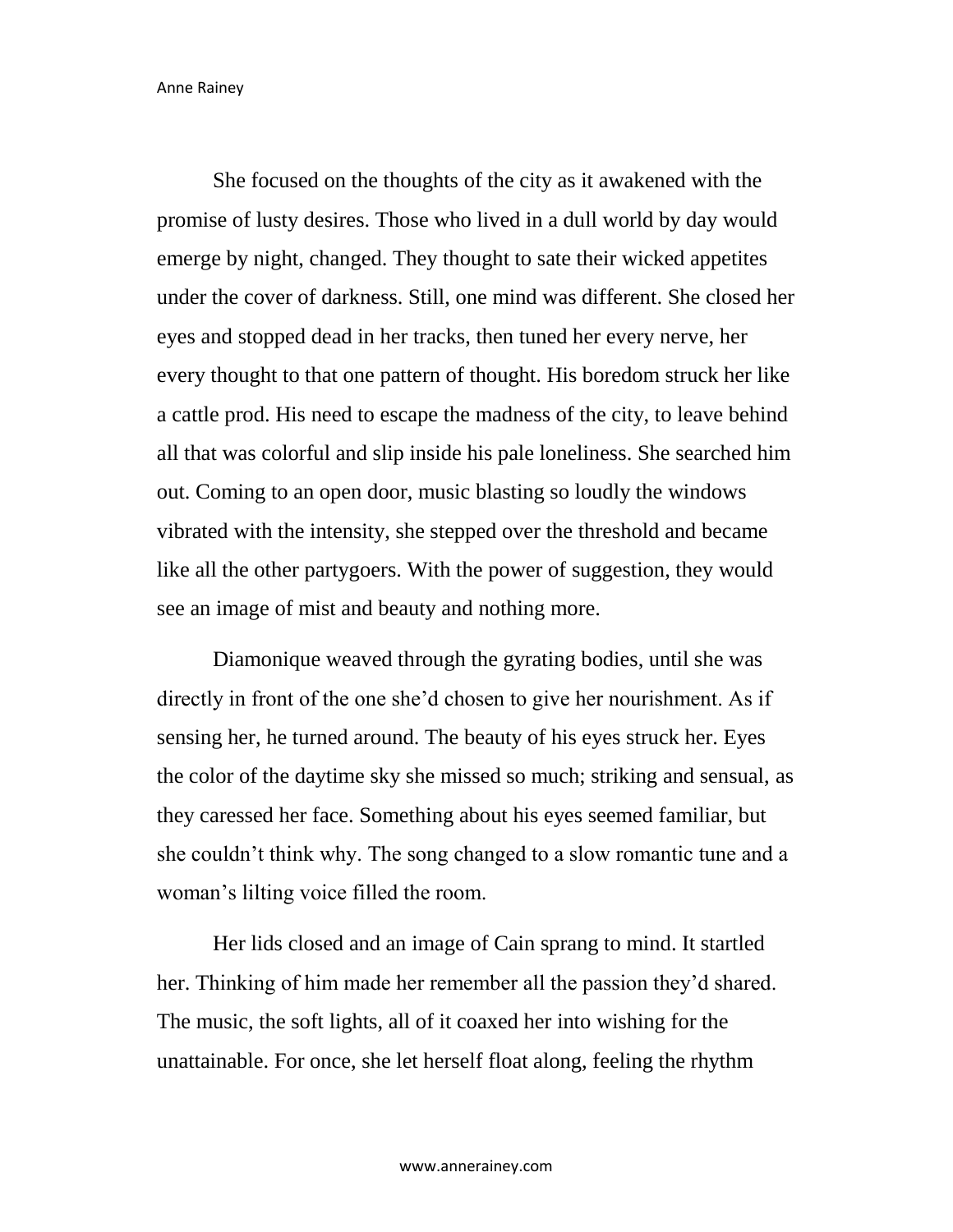catch in her heart. Cain's face, his strong arms and powerful body took over her thoughts. She ached to have his lips pressed to hers just once more. Diamonique wanted his hot gaze searing her and seeing into her soul the way only he could. She needed and wanted and the music gave it to her. If only in her imagination, it was enough.

With her eyes closed, it felt as if she were drifting in a dream. Her hands went where she wanted Cain's to be once more, stroking her own neck the way his lips once had—driving her mad with the tease of his tongue. Her hands journeyed downward, until her fingers hooked beneath the hem of her skirt. A hot breath against her cheek startled her out of her fantasy.

"You're beautiful."

It was the man she'd come to entice.

Not Cain.

That should have pleased her. Cain was the past.

The song ended, she stepped back and breathed a sigh of relief. But as she studied the handsome stranger, his silent intensity washed over her. His eyes were dark with an enticing promise of an inner fire. She could see and feel what he wanted so clearly in her mind. His body covering hers, entering hers, their passions mounting and dueling. It stopped abruptly; the images disappearing so fast she wondered if she were truly in charge of her own mind.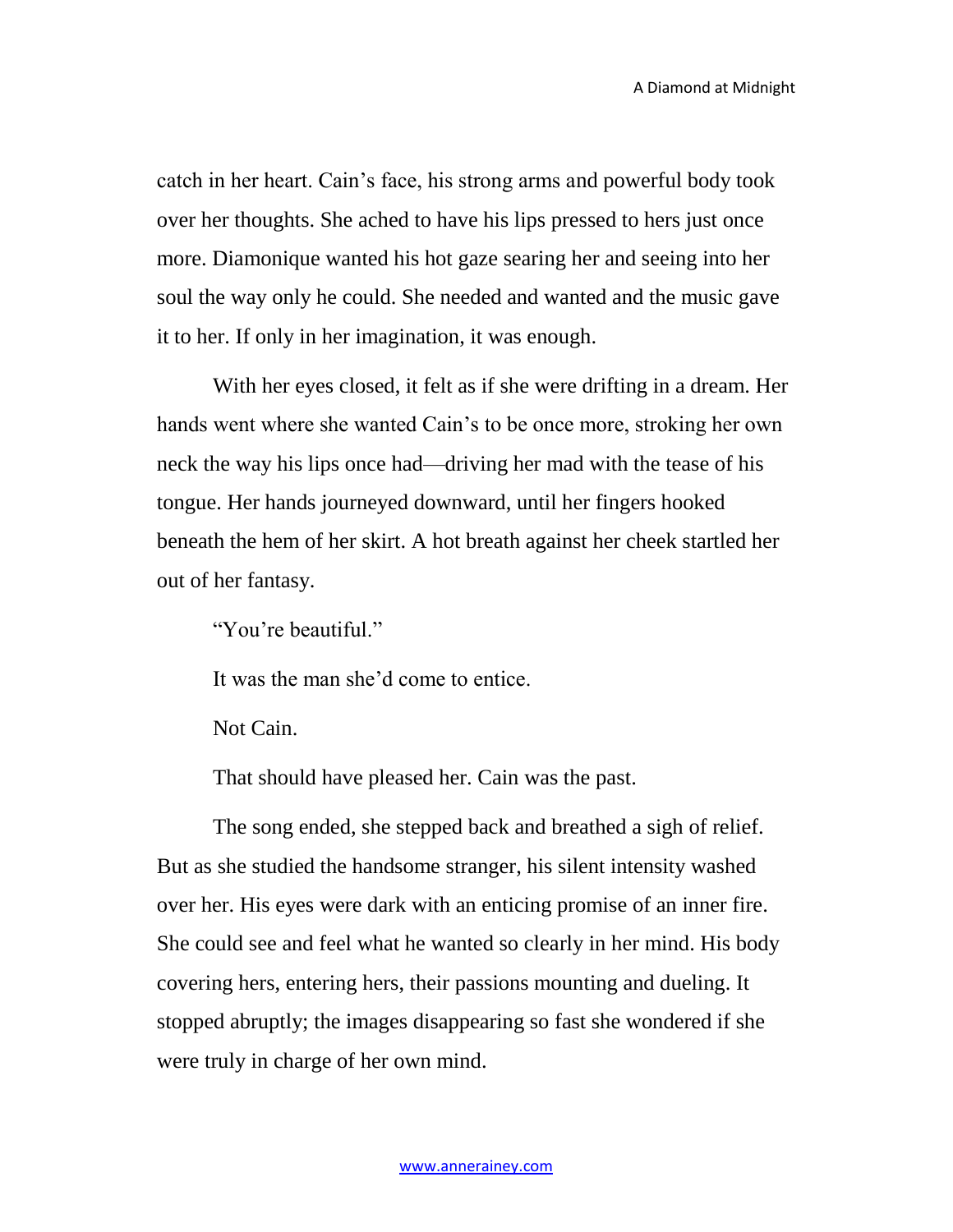The music changed once again, the tempo faster, the romantic tune gone, but the mood was still there. She was still as edgy, still as ready, and the stranger was still standing in front of her, staring at her, waiting for her to surrender.

Diamonique glided a step closer, bringing their bodies into contact. She could smell his natural masculine scent. For the first time, she realized what it was about a man that made women lose their heads. That smell, that all too enthralling maleness. It made her long to run her tongue over his beautiful full lips.

Rising up on her tiptoes, she took a taste. Initiating the first contact gave her a sense of feminine power. He kept his hands at his sides, as if not sure how to respond. As her fingers went to his hair, his arms closed around her in a tight embrace. Diamonique grabbed handfuls of dark silk and pressed her lips to his, she was eager to taste him. She coaxed his lips apart with her tongue and delved inside. She angled her head, deepening the kiss and felt the sudden change in him. He'd had enough of standing and doing nothing. When she was ready to pull back, the room spun. She'd gone too long without blood. Her cells were shriveling with each second that passed, her mind turned to mush, as she tried to concentrate on the male in her arms. She wanted to kick herself for using her power of flight when she was already so weak. It made her vulnerable. Not since Cain had she felt this way.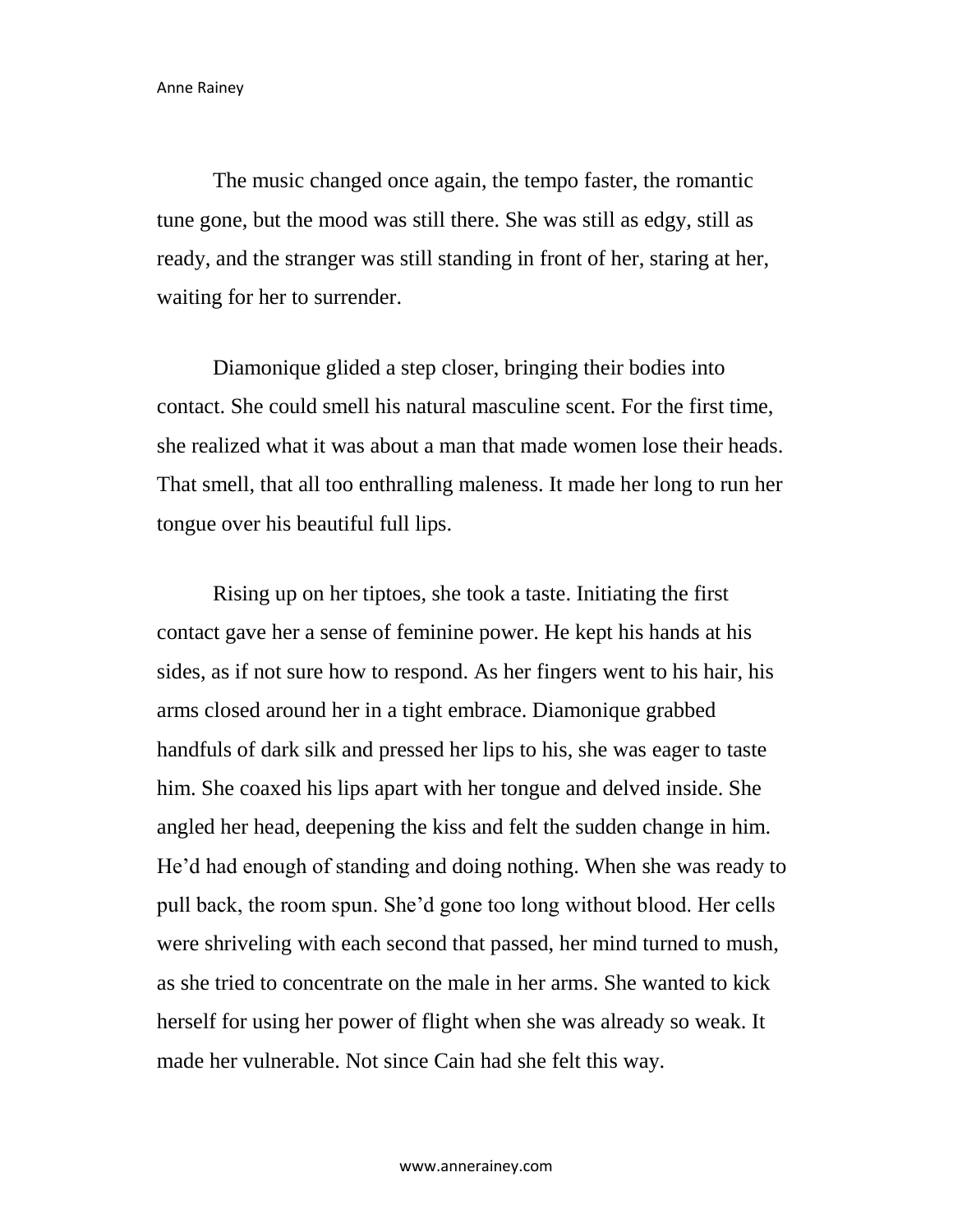Diamonique longed to feel this man succumb to her lips at his throat. She used her voice like a weapon, softly luring him outside, away from the revelry. To her shock, he smiled and took her by the hand as if unaffected by the hypnotic notes. Suddenly, he was the one in control as he steered her down the alley behind the nightclub, beyond the eyes of the curious.

She tuned out the smells, the stench of the trash that hugged every crevice and seemed to cling to her skin like a sickening glove. She frowned as she tried to concentrate, but all she received for her efforts was a headache and no answer as to why she was letting him take the lead.

Shaking off her lethargy, Diamonique moved in front of him and let him look his fill, allowed his eyes to travel the length of her body. His gaze took in the flow of the silky dress, breasts that threatened to spill out of the scoop neckline, and the black spiked heels encrusted with the diamonds that were her namesake. He watched as she moved her legs apart and let the silk fall away from one calf, the slit reaching clear to her waistline. His eyes heated instantly. His heart beat loud in her ears, his blood pumping hard.

Beckoning her to drink.

Pleading for Diamonique to sate herself with this stranger.

She lifted her hand to the back of his neck and pulled him down, then silently slipped inside his mind, reading his thoughts easily. He was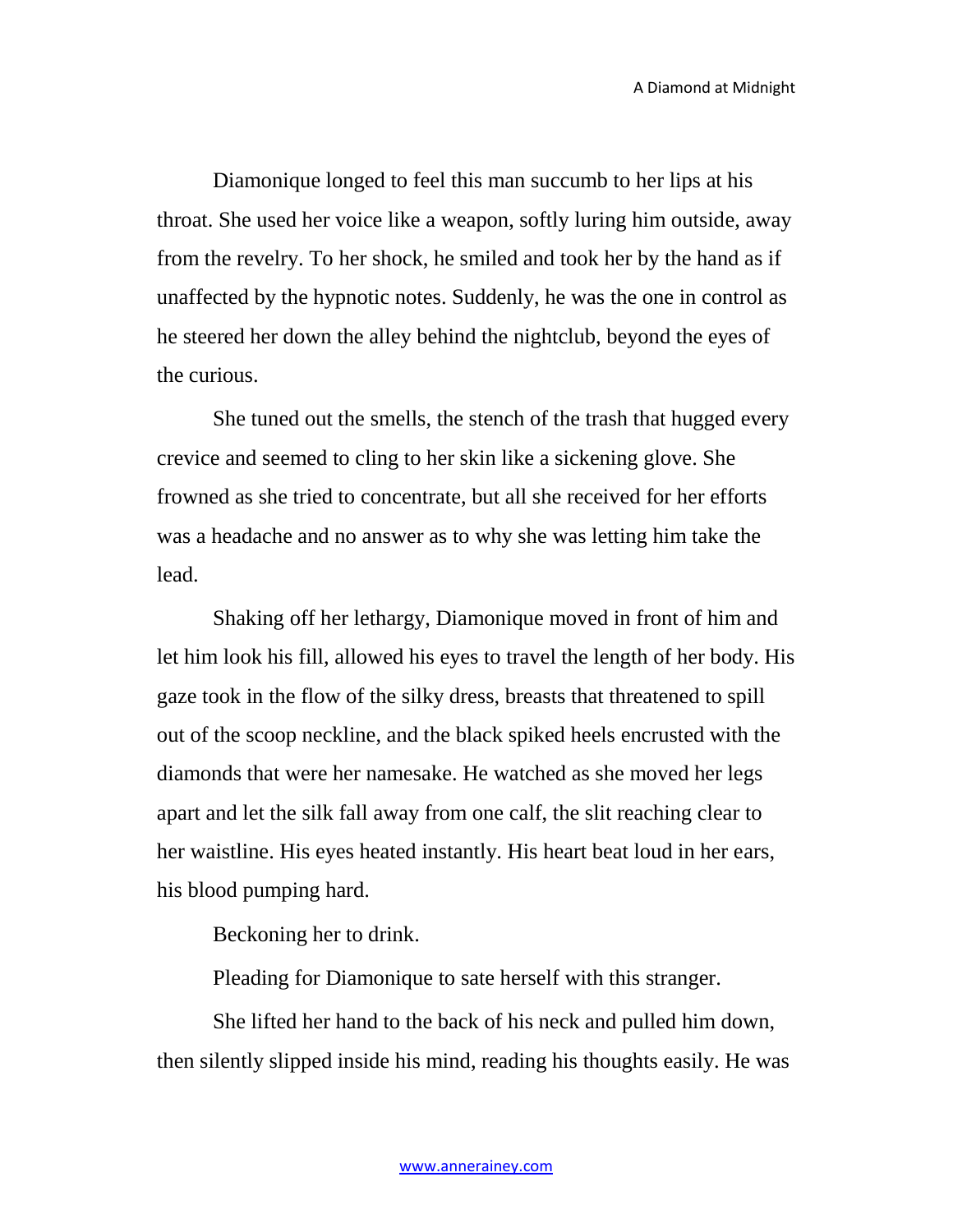a flurry of sexual lust. He ached to sink his heavy length inside her body. Nothing seemed to matter to him except the swell of hip that protruded from the open dress.

Diamonique felt his hands there, even as her teeth scored his soft skin. His musky male scent bombarded her senses, as she tasted his sweet blood. Only once before had she tasted such nectar. Before she could explore the remembrance, his strong capable hands massaged the junction of her thighs. Her tongue continued to tease the blood from his willing veins, each in their own way fulfilling their lust. She let the moment drag out, longer than ever before. She loved his strong, capable hands massaging where she needed him the most. Even as her tongue continued to lap sweet sustenance, Diamonique felt her own climax mounting.

Then he spoke.

"My beautiful, Diamond, I thought I'd lost you forever."

That voice! Warm velvet skimmed the length of Diamonique's body. Every muscle went rigid with disbelief.

It was Cain!

The one who'd turned her into this monster of the dark.

She wrenched out of his arms.

"You were projecting false thoughts," she accused, "so I wouldn't know it was you."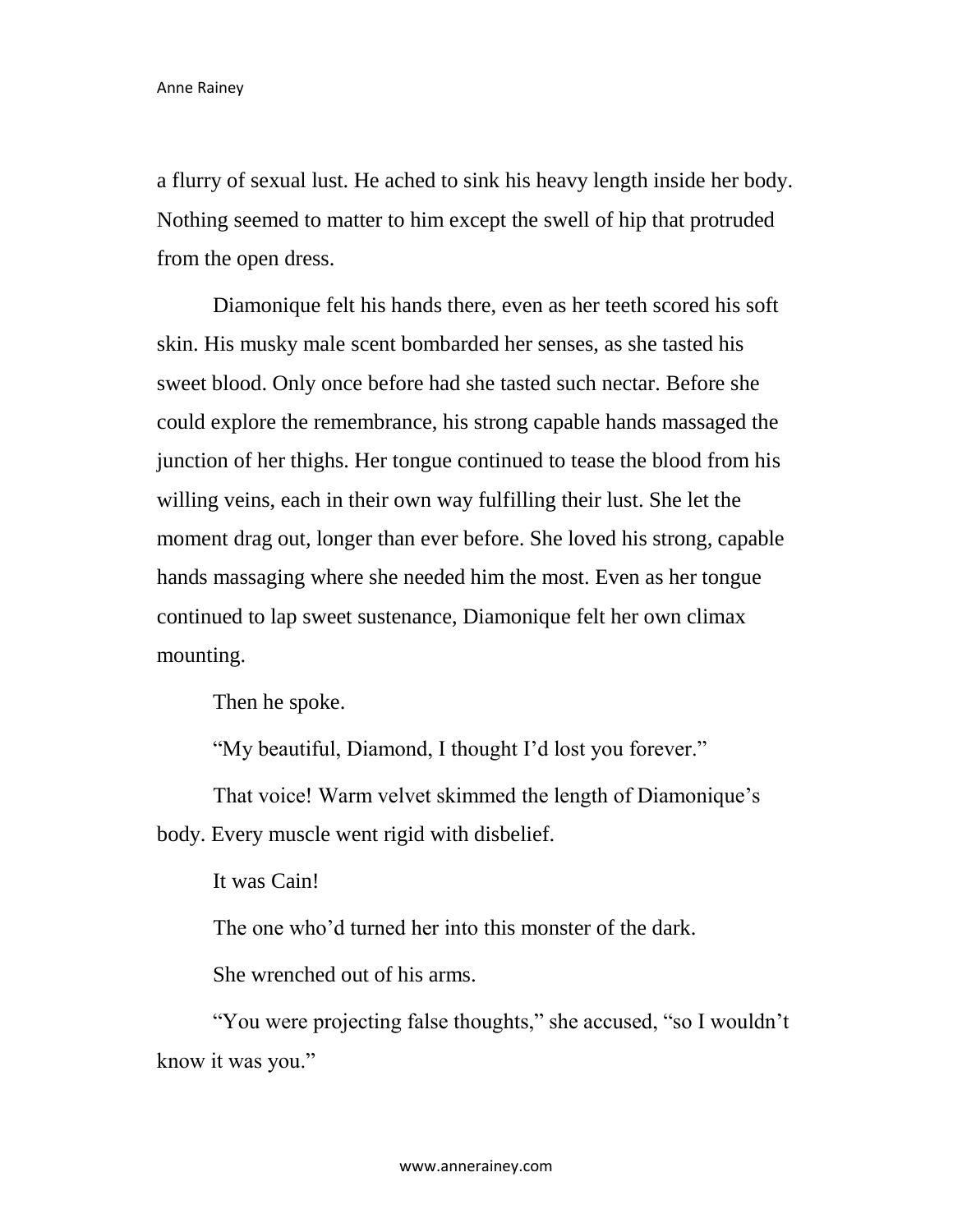She readied herself for battle. But he only stood there, eyes full of laughter as if mocking her. His grin triggered Diamonique's rage as his gaze traveled over her body with a possessiveness he had no right to.

Her blood craving withered.

"You must have a death wish." Her voice deliberately harsh and cold as her cells began to pulse with life once more, giving back her strength as her rage grew. Unfortunately, she was also able to see the man who'd so easily hidden his true self from her. No wonder she hadn't recognized him, as an ancient, Cain had cloaked his appearance.

"Now why would you say that, love?"

"You dare come to me after what you've done!"

His eyes lit up with understanding, as if just remembering. "Ah, you must mean the whore. Is that what has you all in a lather?"

Diamonique's spine stiffened. Her fists clenched and unclenched in an effort to stay in control. "She has a name, use it."

"Sareena is dead."

She hadn't expected that, but then she didn't really care. "And you're telling me why?"

He drove a hand through his long black hair and sighed, as if tired. "It's a long story, but her death affects you a great deal."

"Screw off."

"You have a wicked mouth, Diamond."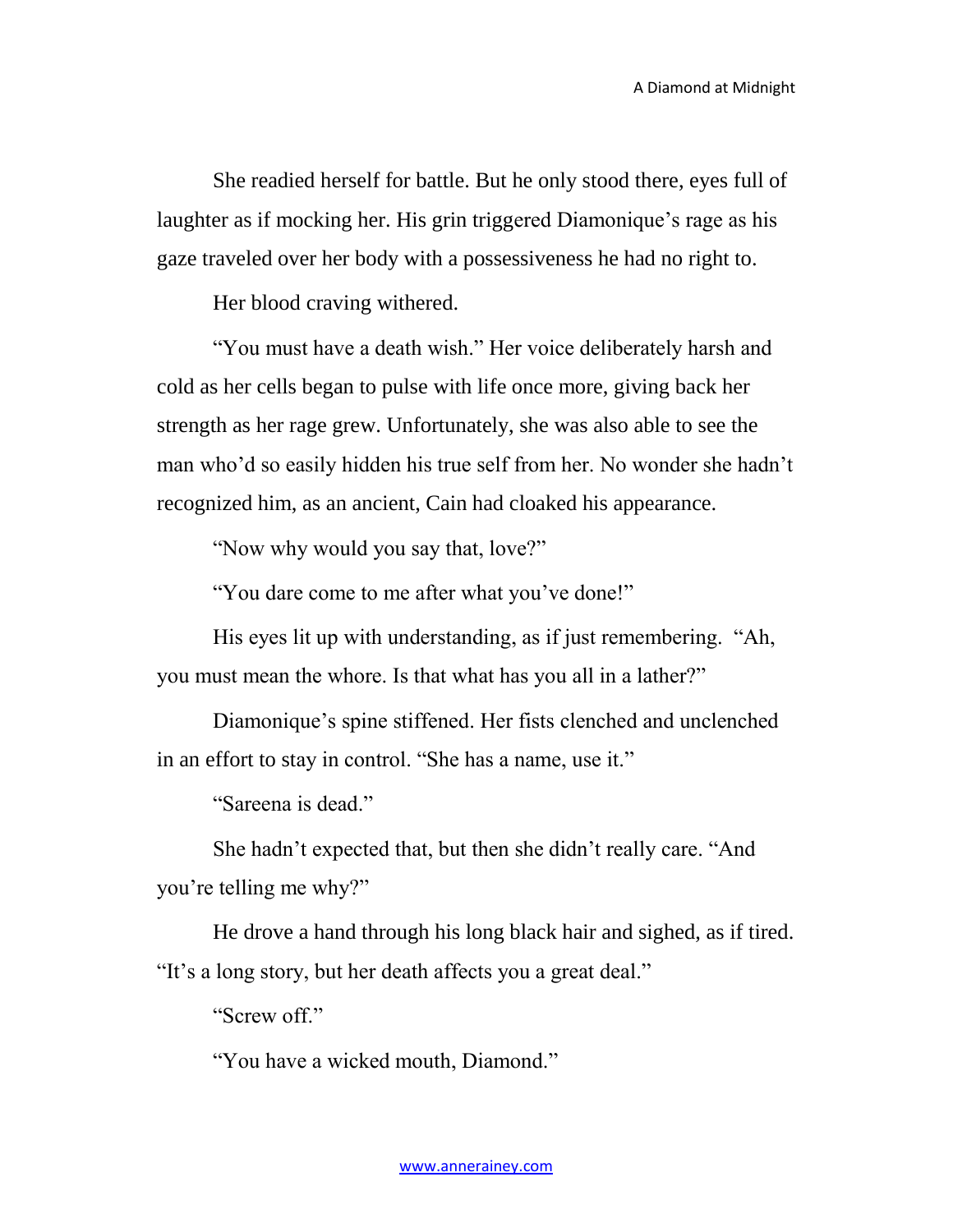"And you and I were finished a century ago. Leave here, Cain. This is my turf."

"Afraid I can't do that, love."

"Then I will."

She turned to go, but he grabbed her and hauled her close.

Too close.

She tried to jerk free, but he was too strong. "Let go, damn you!"

"No. You will listen to what I have to say."

Diamonique knew it was useless. Cain's stubbornness would continue until she heard him out.

"Fine. Speak."

\*\*\*\*

Cain couldn't help himself; he so enjoyed watching Diamond get all riled. She was just so damn delicious when her face heated and her breasts rose and fell in agitation.

"Good girl." He hoped to piss her off more. He was rewarded when she stiffened her spine and stuck her impertinent nose in the air. Good. He'd take stubborn any day over the cold, empty look he'd seen in her pretty, green eyes moments earlier.

"You stepped over the line when you took Sareena to bed."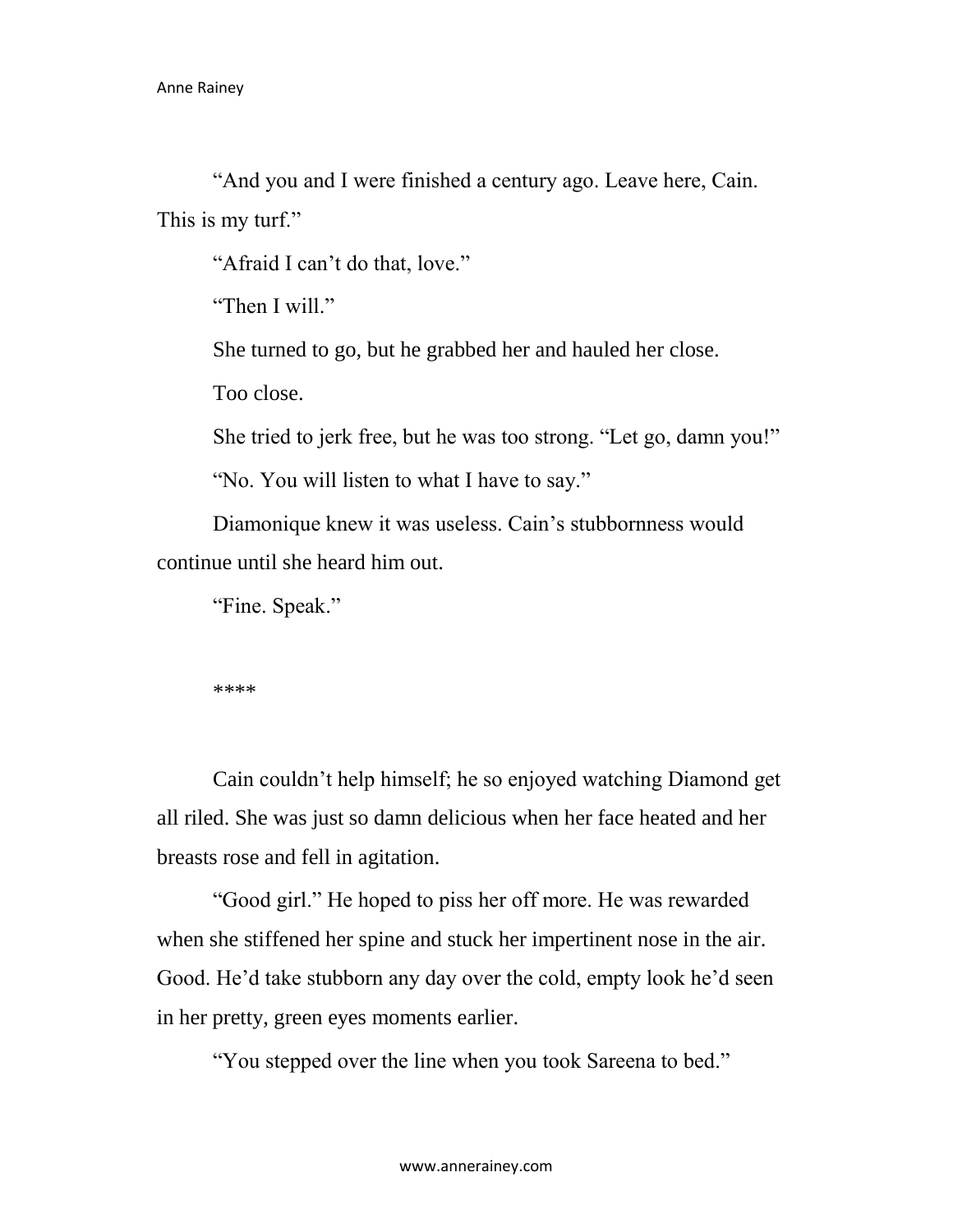She swiped her tongue over her lips and licked the remaining droplets of his blood into her voracious mouth, causing his body to ache for her touch. "She meant nothing to me. There was never anything more than sex and only that once. Why must you read more into it?"

She smirked at him, which set off his own anger.

"It's always just sex with you, Cain."

Cain looked her over with renewed interest. "Who says?"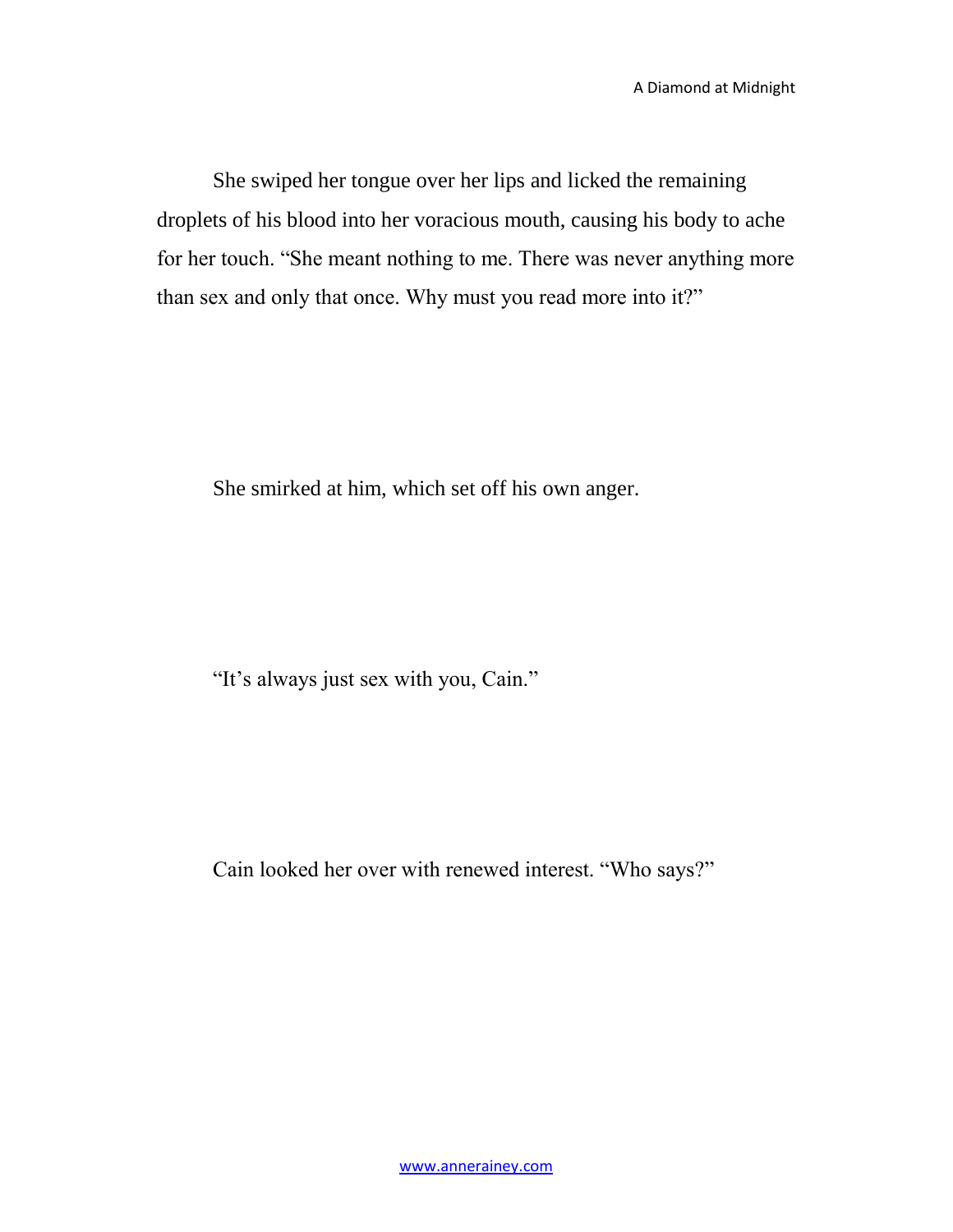### Chapter Two

"I don't suppose you're here to tell me that you'd decided to join dear Sareena in death like a good little boy?"

Laughter rose up at her question. "I think you know me better than that." He leaned in close and whispered, "I've always been a *very* bad boy. Don't you remember, love?"

He watched Diamonique subtly move away, as if his voice affected her more than she cared to admit.

"Tell me why you're here so you can leave me in peace."

He bobbed his eyebrows mischievously. "I have no desire to leave you alone. I'm here to stay."

She crossed her arms over her chest, which only emphasized the perfection of her tits, and growled, "You leave or I will. Your choice."

He stepped forward, watching in heated fascination as she stepped back once more. "Do you really wish me to leave, love?"

"Yes."

He smiled at her quickly uttered word, spoken with just the slightest hint of a quiver. "I think you're a little liar, Diamond."

She visibly cringed, then said, "What has Sareena's death to do with me? Out with it, Cain."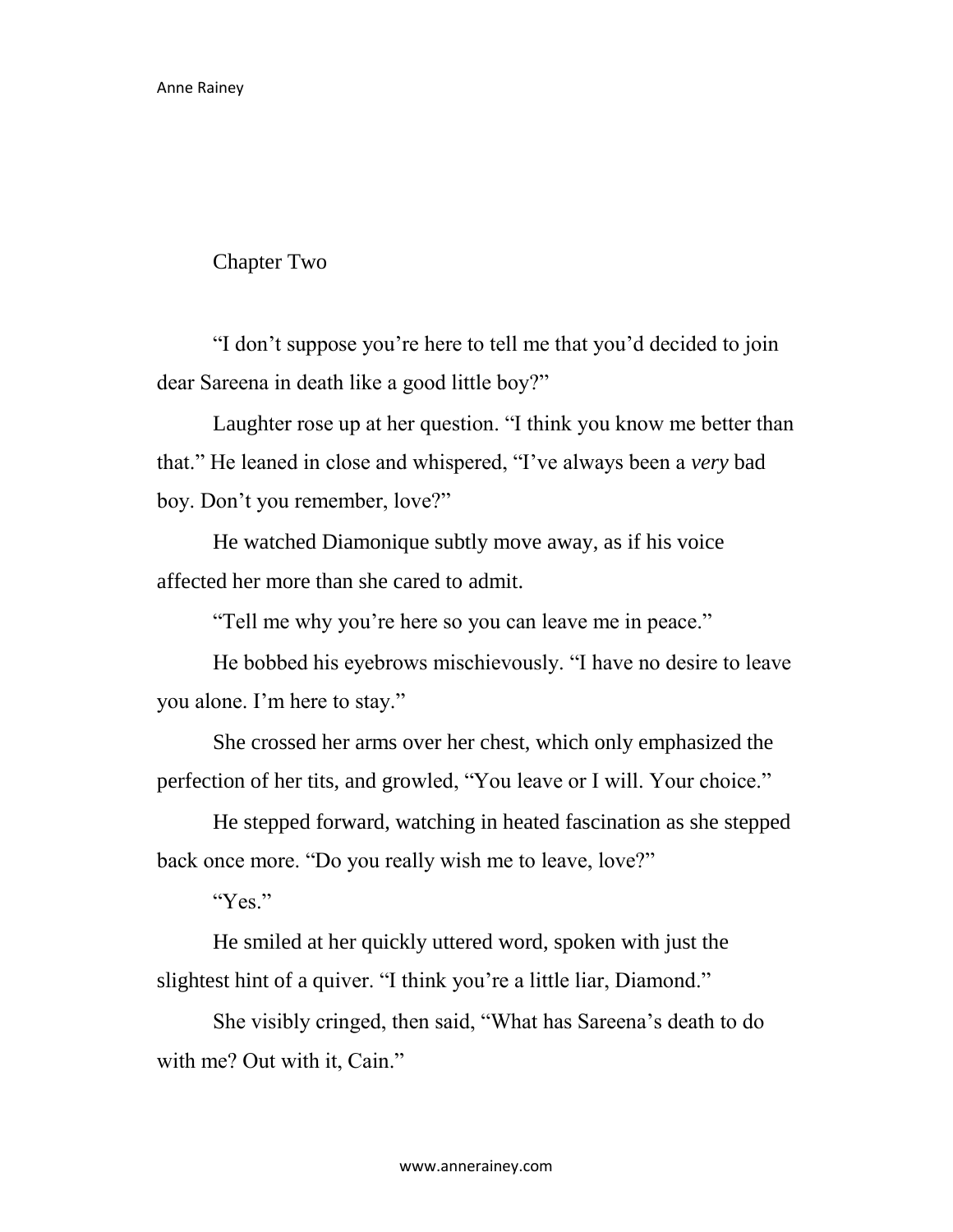"In time you will see. Soon, my love."

Diamonique went instantly rigid. "Don't call me that. I am no longer *your* anything."

He rolled his eyes and ground out, "You are way too sensitive, that was always your problem."

"You don't know crap about me, Cain. You were too busy stabbing me in the back to get to know the real me."

"Don't, Diamond. It's in the past," Cain snarled.

Anyone else would have trembled in fright, but not Diamonique. She had never truly been afraid of him. Perhaps that had been the allure. He didn't know, and he didn't have the luxury of time to find out. His enemies were near and soon they would find Diamonique. He couldn't allow that.

"Why don't you want to talk about your flaws, Cain? Does it damage your perfect ego?"

Cain stepped closer, staring into the most beautiful emerald pools he'd ever seen. It was the first thing about her he'd noticed. It had shocked him that he'd actually taken the time to notice something on a woman other than the more feminine elements of her packaging. That in itself had been a novelty.

She'd blindsided him with her sweet innocence that first night. He'd watched her walking down the street as if she hadn't a care in the world, her strides so full of energy. Without even knowing it, she'd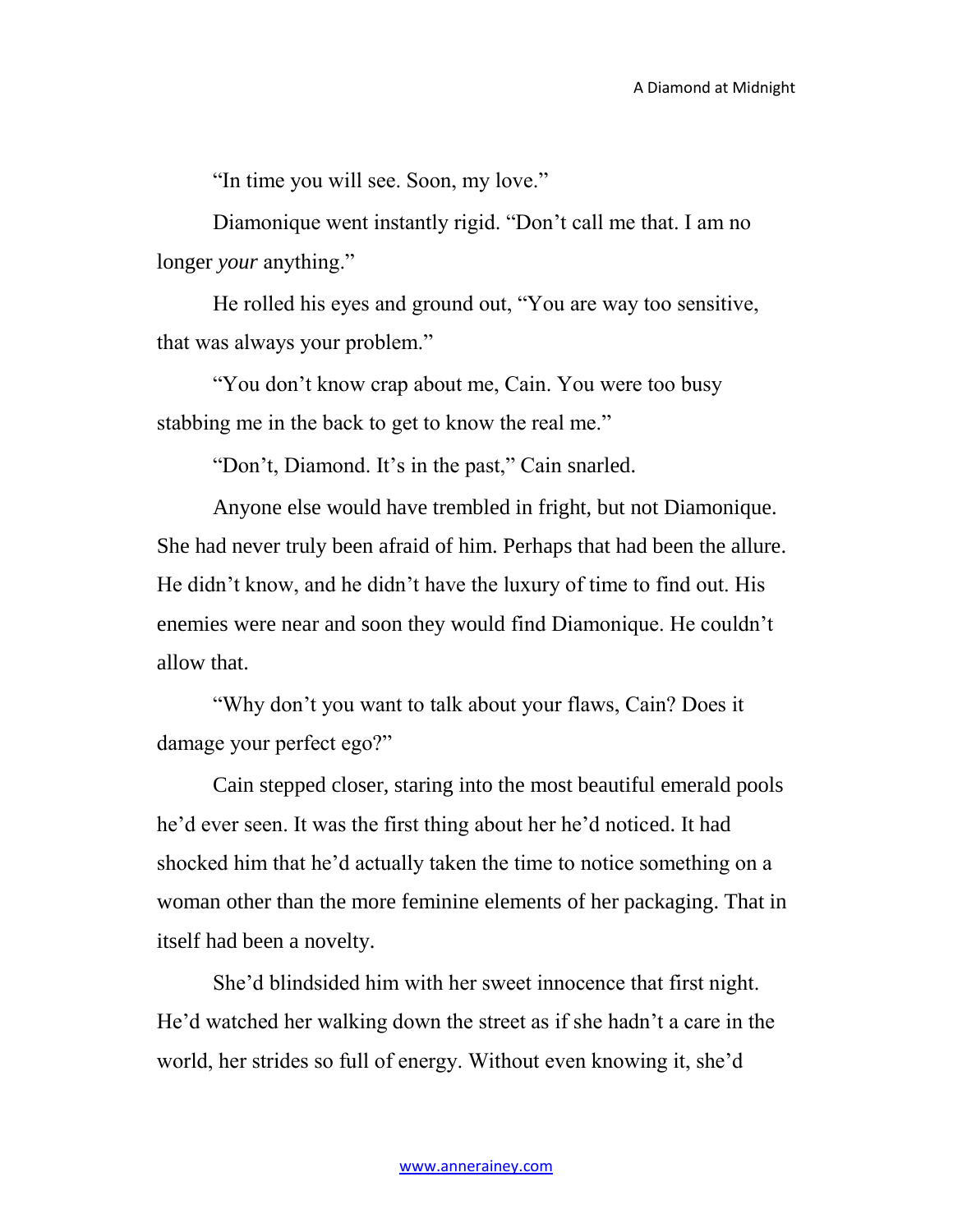Anne Rainey

tempted him. When he'd held her in his arms, her body molding to his as if made specifically for him, he'd gotten sucked in. Maybe it was the longing he sensed deep inside Diamond, the fire that no one else had ignited or even the goodness of her heart. Perhaps it had been all three but the last touched him more than anything. Right now, however, her enthralling eyes were all but shooting brilliant sparks at him, searing and exciting him all at once. Damn, the woman was lethal and unknowingly seductive in her rage.

And he always did enjoy standing a bit too close to the fire.

His lips kicked up at the corners, as he automatically drew his gaze downward, drinking in the exotic sight of her. Her dress molded to her perfect curves, driving him insane with need. In the past, she'd been partial to reds and blacks, but tonight she wore a green, crushed velvet thing that made her skin fairly shimmer in the moonlight.

Christ, her beauty brought him to his knees every time he saw her; a temptation he'd never been able to resist. A walking wet dream. Diamonique was the kind of woman that made a man want to possess her, all the while knowing it was impossible. After all, how did one go about owning a bolt of lightning?

"You like to get me angry, don't you, Diamond?" Cain searched her face for some sign her resolve to stay mad at him had weakened. He hated to admit it, but he wasn't comfortable with knowing he'd hurt her. Once, long ago, they'd often argued and debated. Cain had taken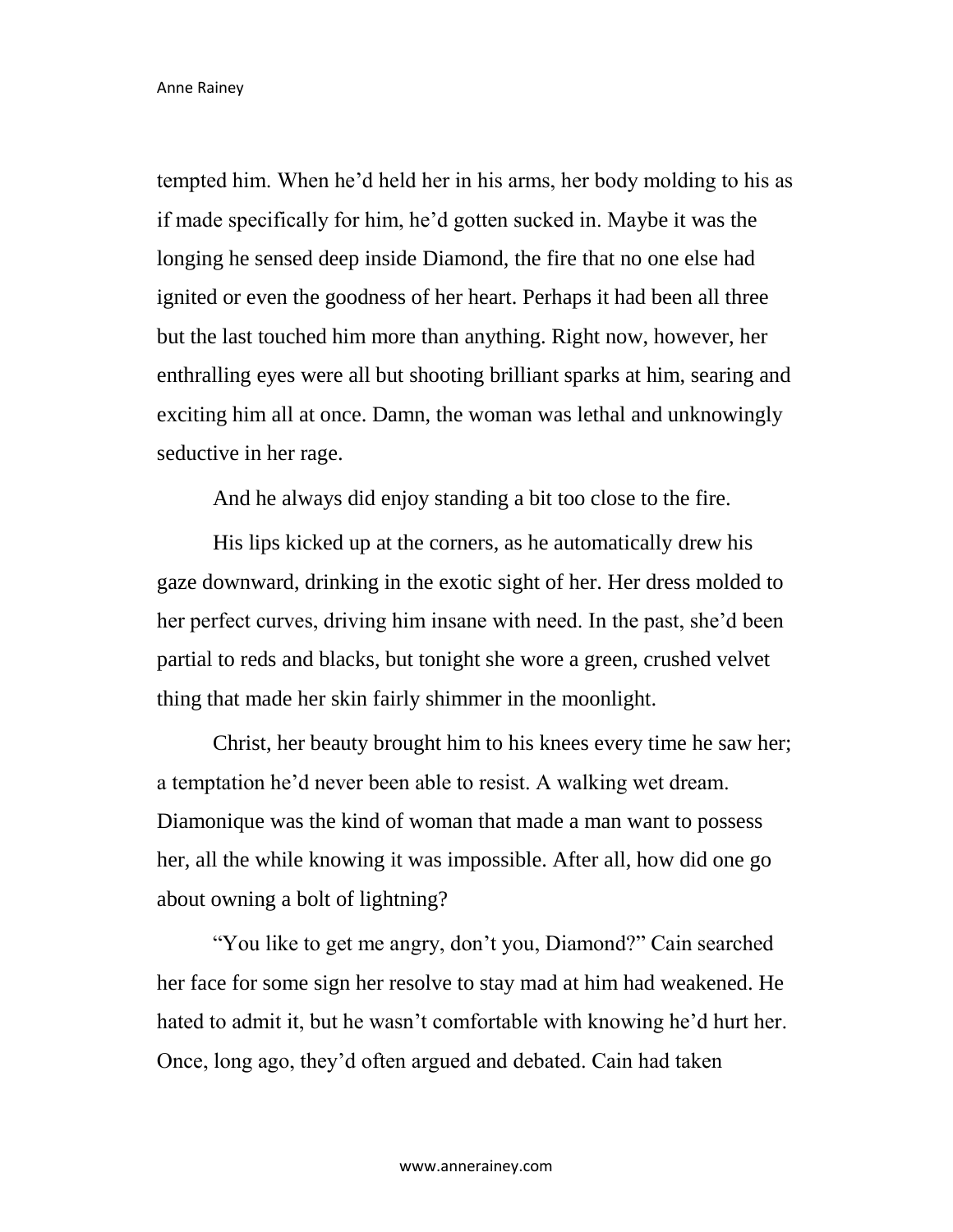pleasure in their little game of matching wits. Their relationship had never been dull or stagnant. But the hurt she tried unsuccessfully to hide tore pieces from him.

Diamonique snorted. "Do us both a favor, Cain; don't pretend that I hold some special place in your world. I know better."

Feeling guilty, Cain winced. "It was a hundred damn years ago! Will you never forgive me for that tiny lapse in judgment? If you would only listen to my side you might see that it's not all what you think."

She quirked an eyebrow. "Oh? And how many sides to a blowjob are there?" Her tone was dry as she turned from the railing and began walking away.

Cain promptly choked. Jesus, the woman had a wicked tongue. Instead of hurling insults, he could think of at least a dozen other things much more enjoyable for the use of such a wicked weapon.

*If* she'd only give him the chance to explain.

The sight of her leaving cemented his determination to get back in her good graces. He had to make her see reason. Both their lives depended upon it. Cain followed quietly at a discreet distance, curious as to what she was up to now.

Lord in heaven, he loved the way her hips moved. Her sexy, round ass had just the right amount of sway. Could she be completely oblivious to her own attraction? He didn't' think so. She wasn't blind, nor was she stupid. Diamonique knew how men watched her. Wanted her.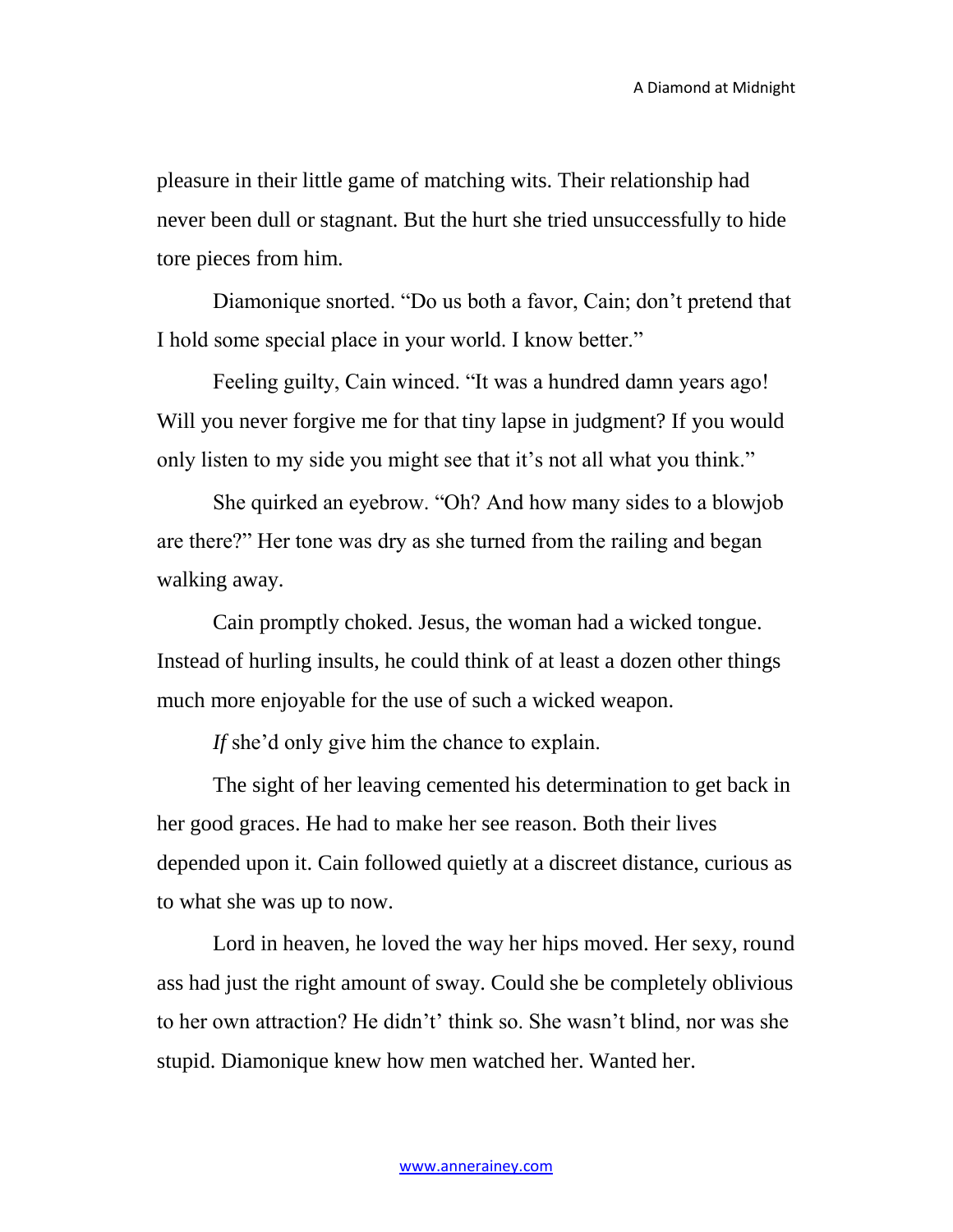But she had no real idea how she affected *him*.

Cain wanted her, and he despaired at the thought of never having her again. Never being able to feel her sweet body beneath his, writhing in ecstasy. Diamonique had a body designed for sex. An unwanted thought of her giving all that unrestrained passion to another man sprang to his mind—another seeking bliss at her total lack of inhibitions. Touching her silky skin and lapping up the rapture she emitted with every thrust of her hips. Cain felt a wild urge to howl at the moon. Shit. She'd been the only woman to slide so effortlessly inside his heart. A heart he'd thought had shriveled and died long ago. And she'd somehow made him want to be...civilized. The things he'd felt had been foreign to him.

Before he'd met Diamonique, Cain had liked making people as miserable as he. When he'd begun to slip, going soft, he'd pulled back. It had been a survival instinct to push her away. He'd never intended to alienate her completely, only to put some emotional distance between them. That was the single reason he'd gone to the club that night. That was the reason he'd let Sareena hit on him. He had wanted to prove to Diamonique, prove to himself, that he was fine without her, that he didn't need her. That any warm and willing body would do. He'd wanted to put her in her place.

Then things had gone to hell faster than a fallen angel. Shit, what a mess.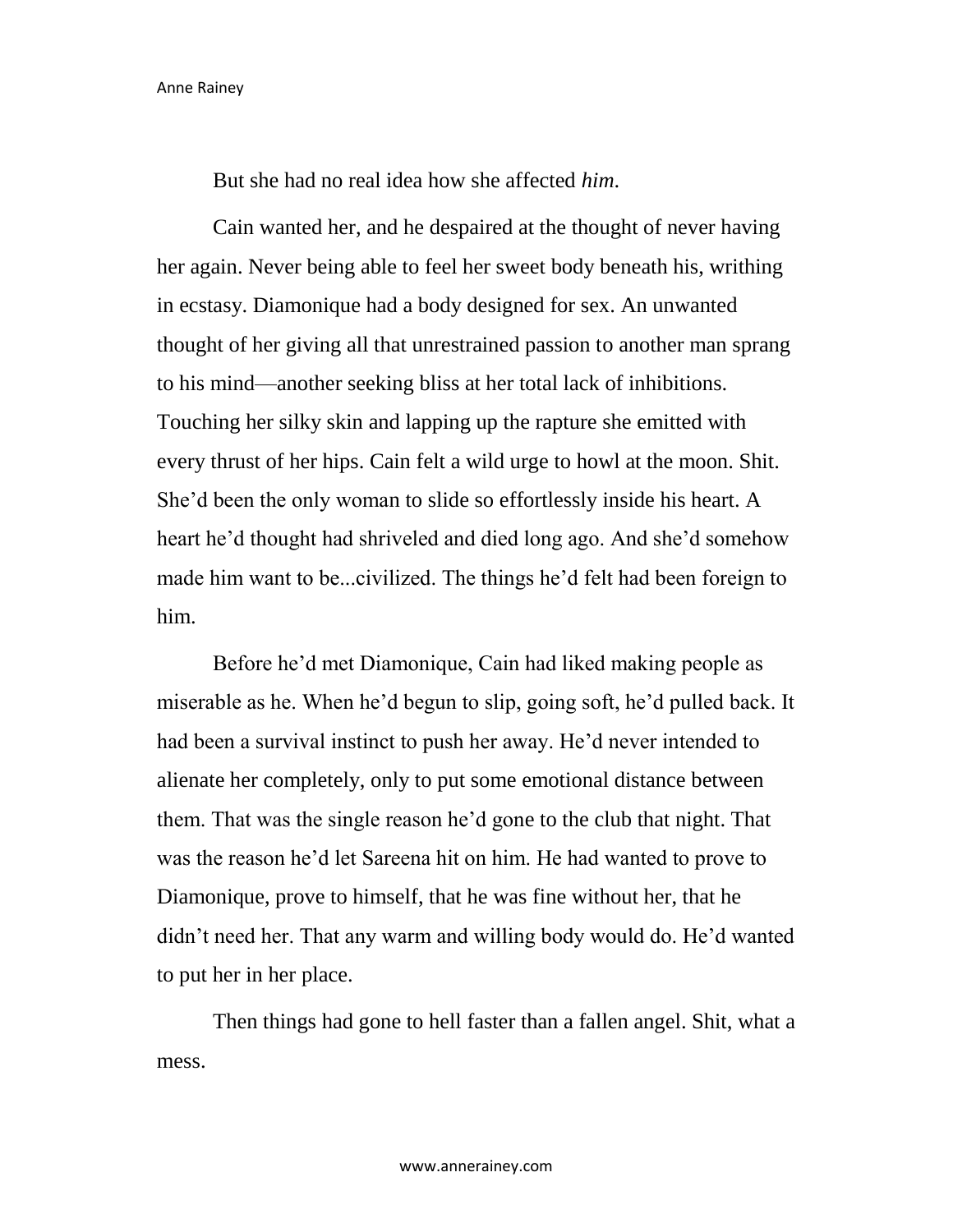Deep down, Cain knew—no matter how much he wanted to believe otherwise—she'd never forgive him. His Diamond was too stubborn for that. Too damn stubborn. Besides, he had his own agenda. And there was no room for her in his future. But, first, he had an obligation to see to her safety, and he couldn't do that if she kept walking away from him.

#### Damn it!

Watching her stroll regally down the street drove his libido into overdrive. On the other hand, maybe while keeping her out of harm's way, Cain could soften that hard shell of hers and have another taste of her sweet flesh. Even as the thought came into his mind, she turned a corner and he very nearly lost track of her. When he saw the shimmer of her dress in the moonlight, his breath met the air in relief. When he spied the man leaning against a building watching her, Cain knew what she was after. His pretty Diamond was still hungry. Apparently, she'd been trying to ditch him so that she could feed in private. She'd not had enough when she'd taken his vein.

An unfamiliar feeling invaded, took hold, and created a burning sense of urgency for him to stop her.

He swiftly searched his memories, but Cain was loath to think of a single instance where he'd seen her feed from another male. Of course, the two of them had exchanged blood, which was another of his own rules he'd gladly broken. Cain never exchanged with other vampires, it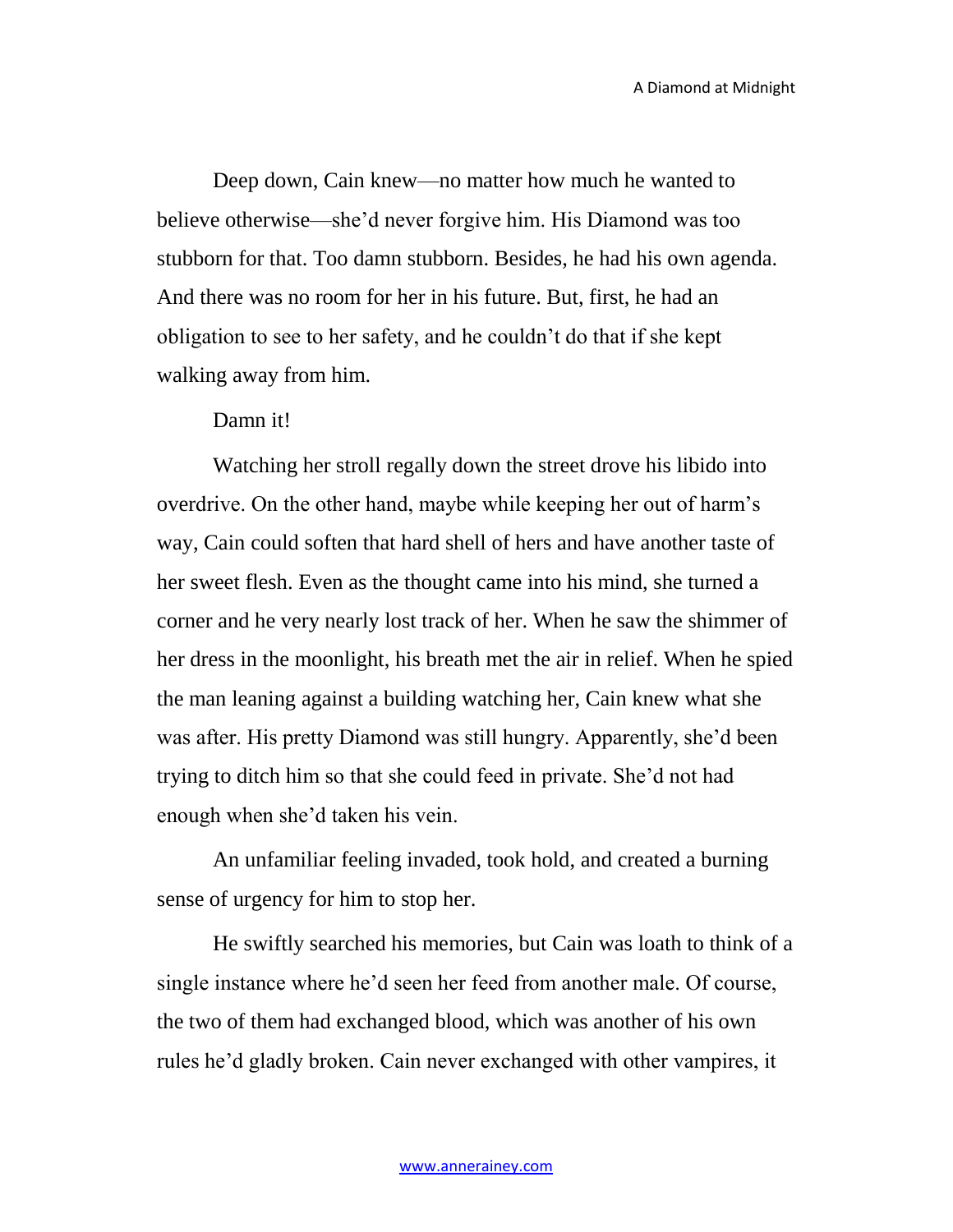Anne Rainey

created too much of a bond, a mind link that was only broken by death itself. He'd never wanted a link to anyone, so he'd never given his blood to anyone, only taken.

Once again, Diamonique had mixed him up, so friggin' thoroughly that he could only think of her. Of touching her. Watching her face light up with laughter. Feel her body quiver with pleasure, as she tasted his blood. Revel in her orgasm, as he'd tasted hers. He'd done the unthinkable when he dropped his defenses and let her drink her fill from him that first time. They'd made love and it had been beautiful. If he were honest with himself, he'd admit that he'd never made love before Diamonique. Sure, he'd had sex with plenty of women. Over the centuries, he'd never denied himself the pleasure of a woman's body. But with Diamonique, it had been wholly different. He'd wanted to bring her pleasure. Giving her satisfaction had thrilled him, made him feel alive.

After she'd left him, he'd made every attempt to get Diamond to link with him, but she'd refused. After awhile he'd given her the privacy she'd craved, but he'd continued to watch over her by slipping inside her mind unnoticed.

Now he stood frozen, as he watched her touch the human male, licking and suckling playfully at his neck. Even in the darkness of the alley, Cain could make out the lustful look on the stranger's face; the hard bulge in his jeans. Cain's body vibrated with fury as the man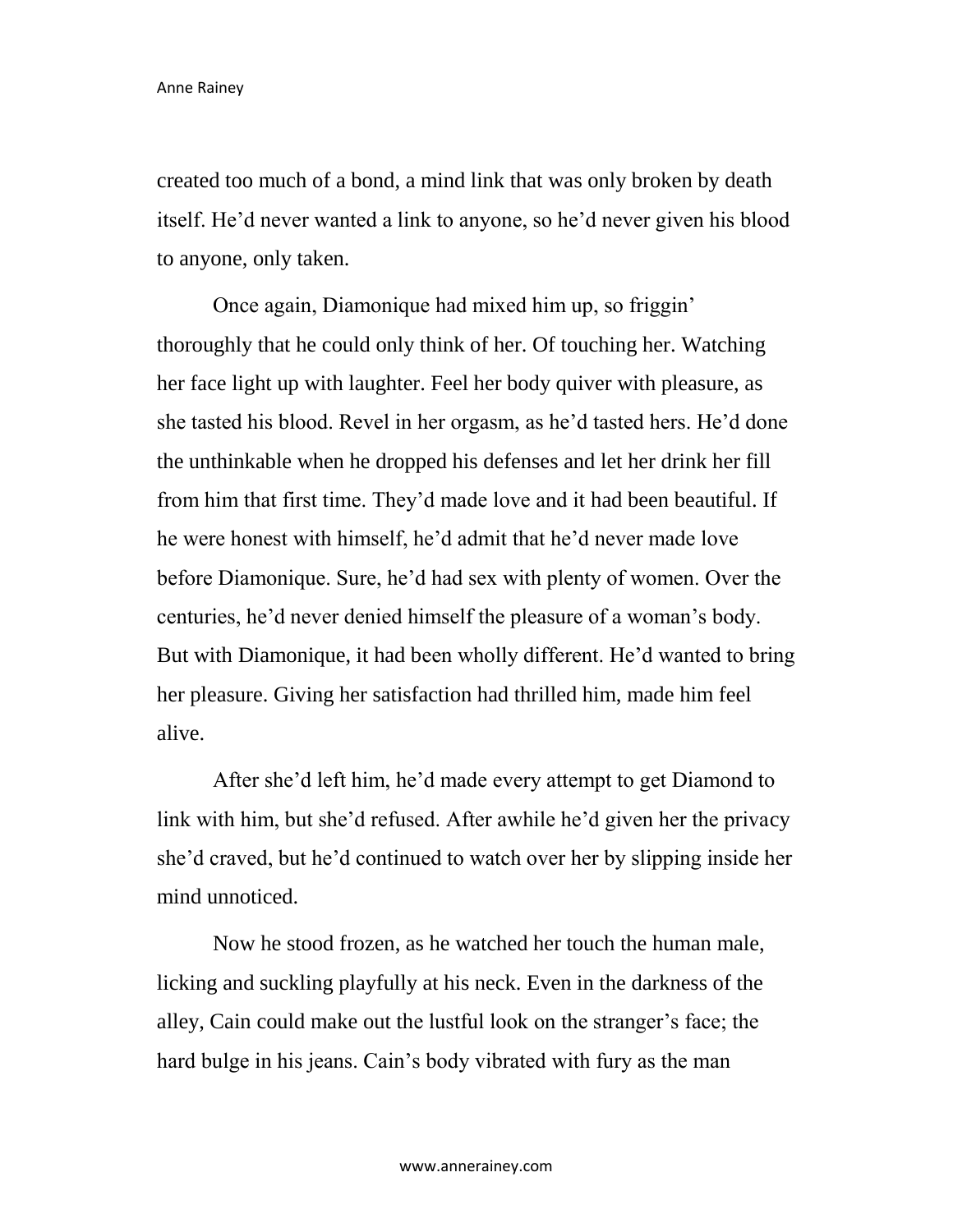wrapped his arms around Diamonique, drawing her closer to him, fitting her curves to his. His instincts kicked in, and he eagerly allowed the beast in him to rise as the man thrust his pelvis into Diamonique.

With nocturnal speed, Cain flew through the alley and jerked them apart. Diamonique's anger showed in her brilliant green eyes, but his attention was already on another part of her face. His nostrils flared to life at the sweet hint of blood that was staining her plump lips. It still dripped from the man's neck. The stranger looked up at him, dazed.

Dazed and horny.

Cain would kill him with his bare hands.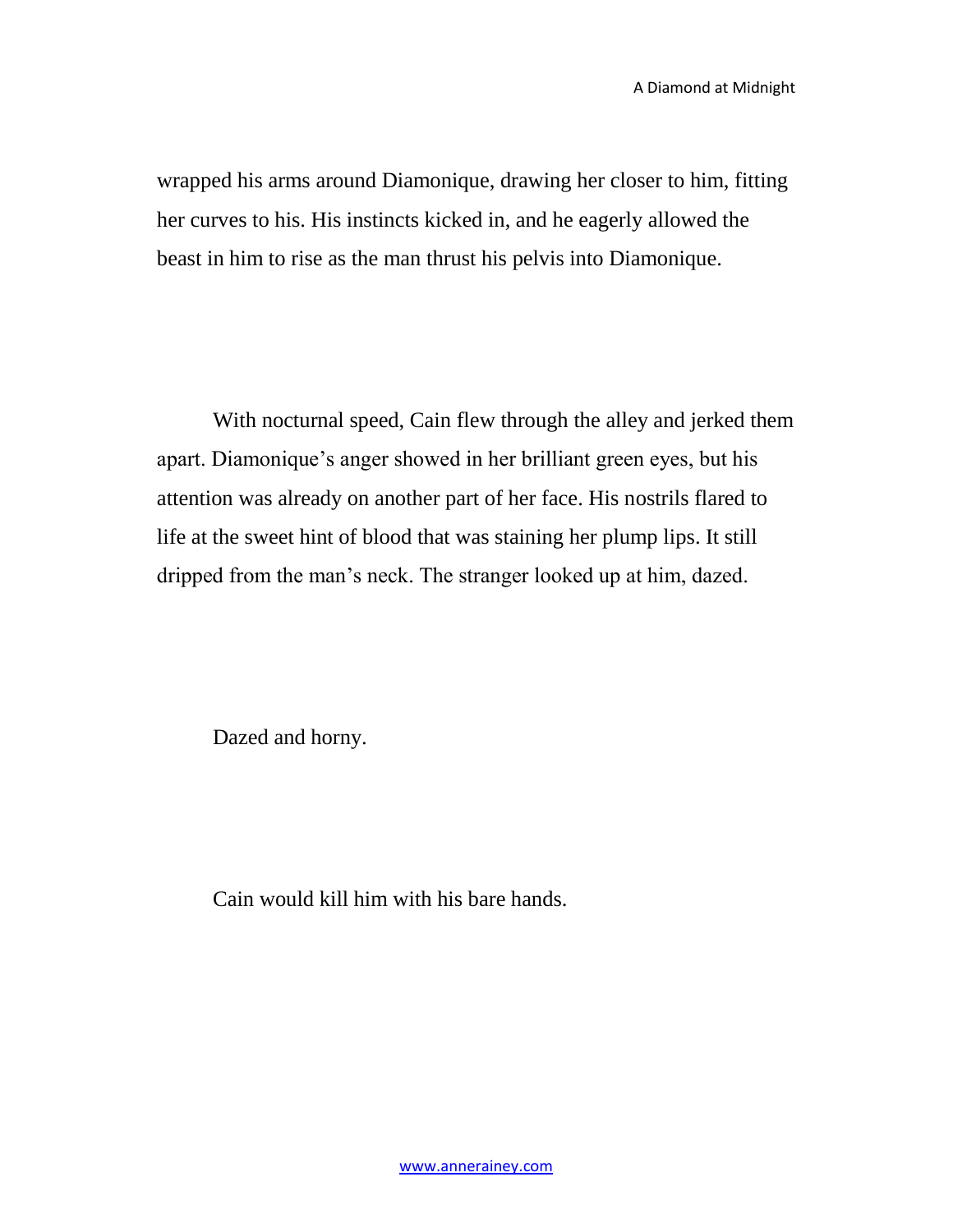#### Chapter Three

He pushed Diamonique further away from the human. She stumbled, lost her balance and fell to the ground. After glancing back to make sure she was unharmed, Cain centered his concentration on the man. He wrapped one hand around the mortal's neck and squeezed, then jerked the man into the air so they were eye to eye. Slowly, he pressed his fingers inward, he could feel the fragile bones groan under the pressure of his grip, determined to bring the man out of his lustful trance in the most painful way possible.

Cain waited and watched as realization dawned. Then, with predatory satisfaction, he reveled in the horror lighting the man's eyes, before he began thrashing about, his lips blue from lack of oxygen. Pitiless as the devil himself, Cain allowed his lengthened incisors to gleam in the dark alley, dipped his head and licked the trickle of blood that still oozed from where Diamonique had scored the man's neck. He smelled her scent and it fueled his rage further.

Cain raised his head and callously stared as the man started to choke, uselessly flailing his arms and legs. He wanted him to suffer, measure by measure, until he'd squeezed every bit of life from his body. In his mind, all he could see was Diamonique's tongue stroking.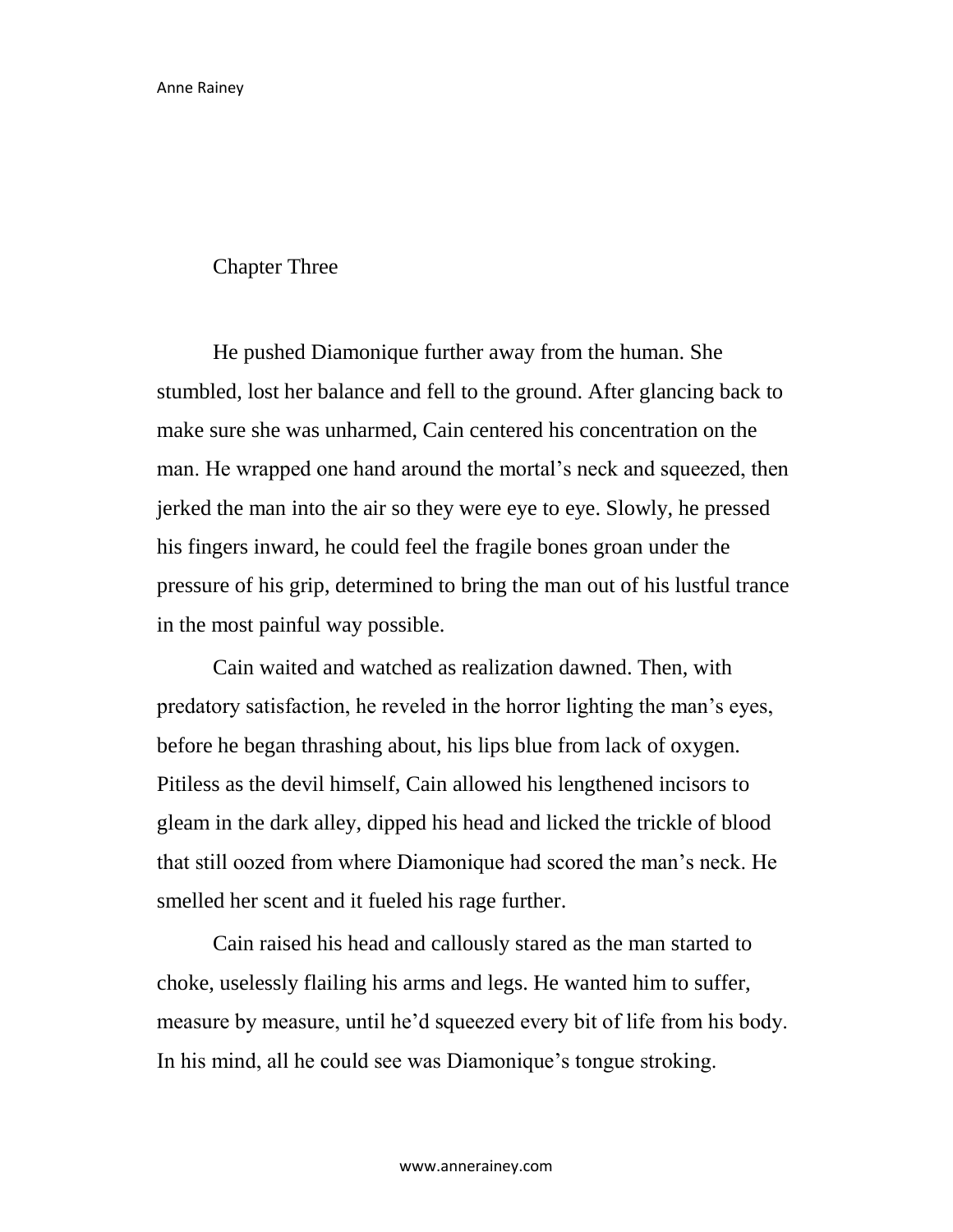Diamonique's lips suckling. A killing frenzy blocked out every rational thought.

Then a whisper of sound registered. Only Diamonique's soft voice could penetrate the layers of rage that was upon him. She was pleading; her desperation and grief stopped him cold. "Please don't, Cain."

The sadness in her voice was the only thing capable of bringing him back to reality.

"Please"

Cain spun around and growled, "You wish for him to live?" She nodded.

"Why? Do you care for this one?" If she said yes, he would snap the fop's neck.

Diamond belonged to *him*. No mortal or immortal would have her and live.

She shook her head. "I don't even know him. He was only a means of sustenance, nothing more, I swear it." Her shoulders slumped.

Cain searched her gaze. Finally, he released his hold, satisfied that she was not attempting to deceive him. The human fell to the street like a clump of dirt, then gagged and coughed as he attempted to drag precious oxygen into his starving lungs. Cain merely stepped over him, grasped Diamonique's arm and hauled her out of the alley. He needed to get her alone, out of the city, away from other males. Never had he experienced anything as intense as this feeling of…what?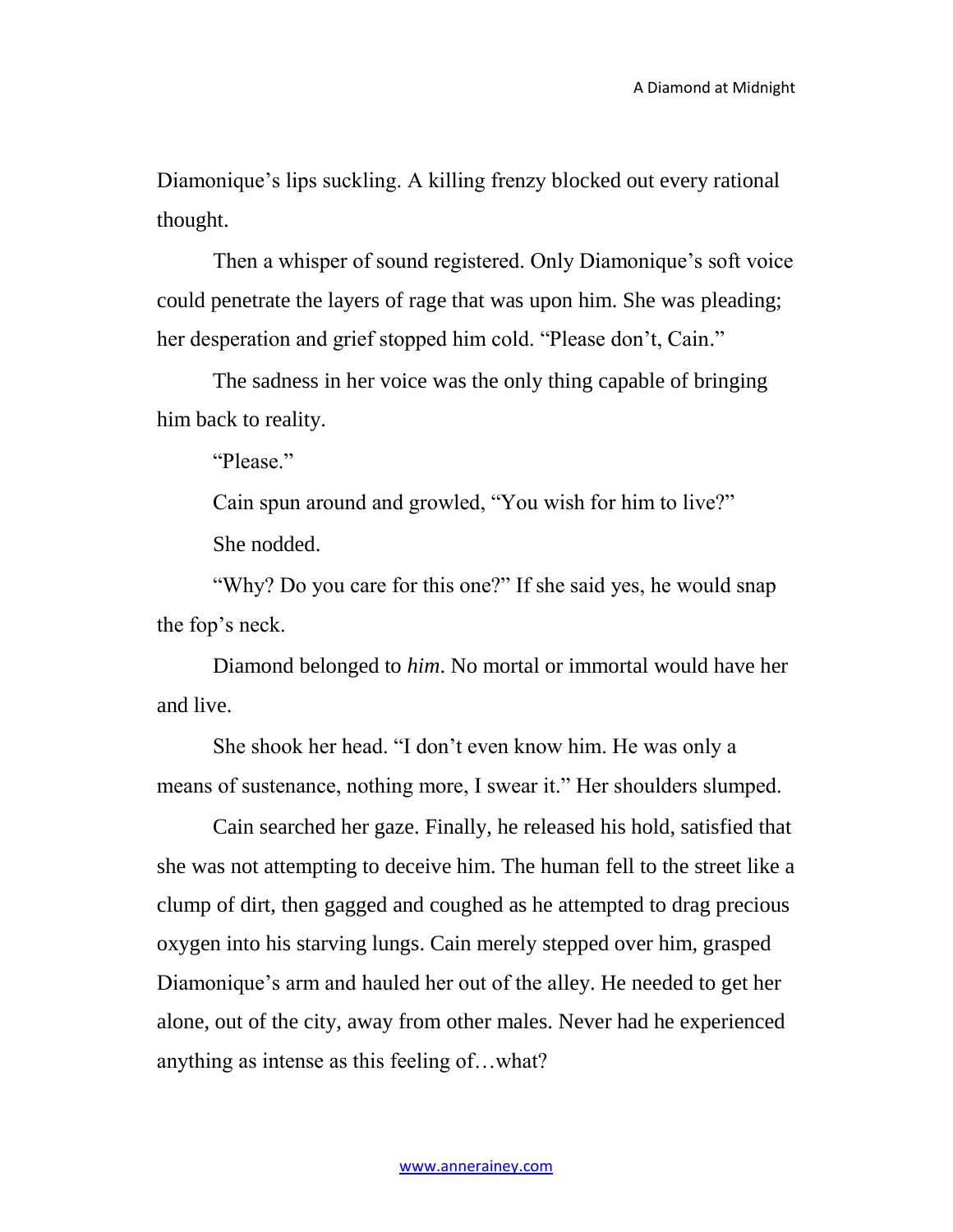#### Jealousy?

Cain wasn't the type to get jealous. Women had simply never meant enough to him to inspire such powerful emotion.

Until now.

"Come with me," Cain growled, grateful when Diamonique acquiesced.

Within seconds, they both shifted into the shape of dark-winged creatures and took to the night sky. Diamonique's small, delicate form easily kept pace beside him. The memory of teaching her how to shapeshift and take flight came to him unbidden. He still heard Diamonique's sweet laughter filling his mind as she teased him to keep up. Cain ruthlessly forced the memory away. It wouldn't do to break concentration several hundred feet in the air.

He flew until he reached the edge of the city. When he spotted a clearing in a small patch of woods, Cain descended, changing back to his clothed human form as he landed and Diamonique followed suit. The instant her feet hit the ground he clutched her by the shoulders and brought her around to face him. They stood so close he could feel her quick choppy breaths on his neck, feel the rise and fall of her breasts. But the vision of her mouth on the man in the alley had yet to leave his mind.

"You have no idea what you do to my head, do you?" His words came out harsher than he'd intended.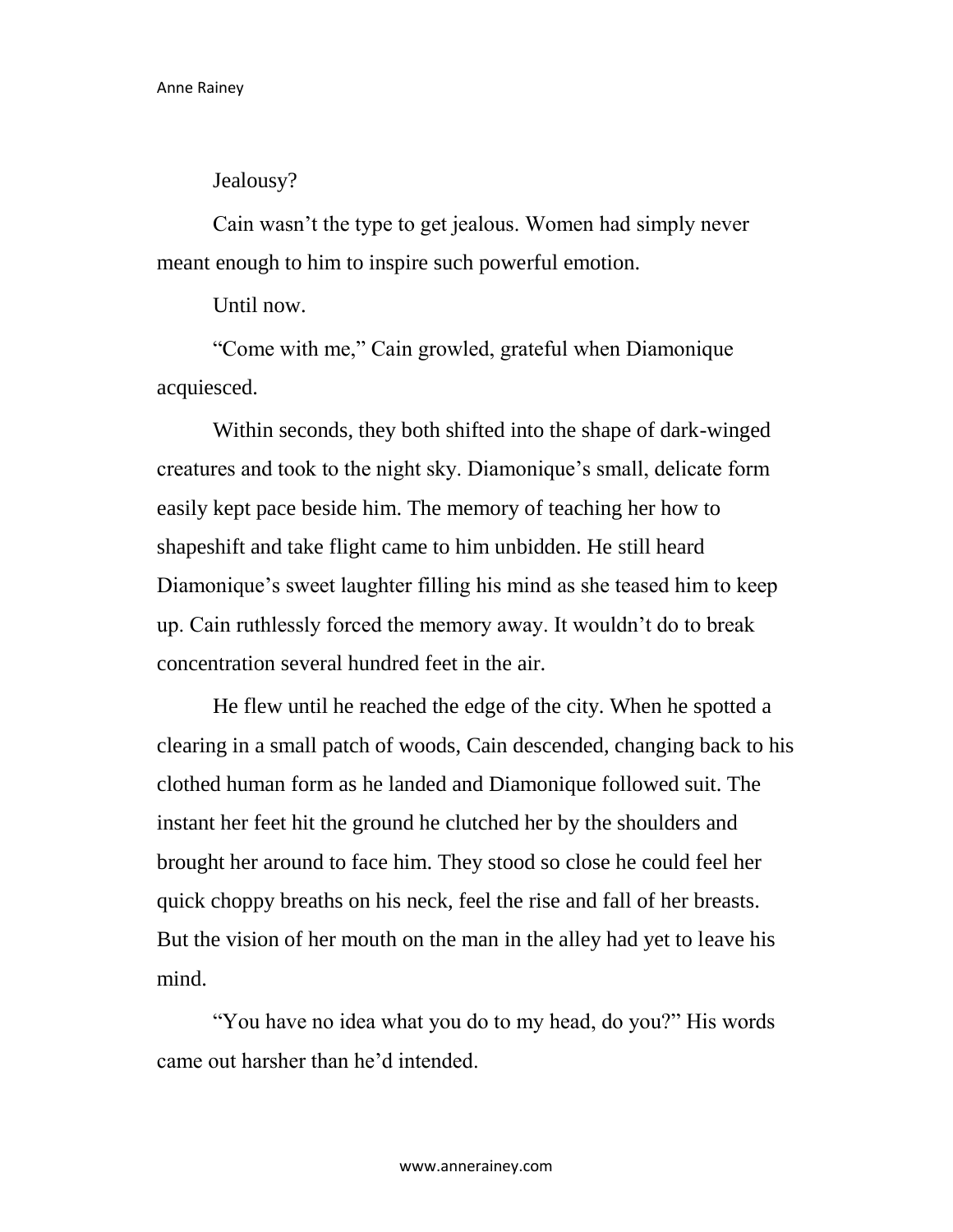She closed her eyes, as if gathering herself, then whispered, "What do you want from me? Why bring me out here?"

"You are in danger, Diamond."

She shook her head, and he watched a tear trail down her cheek. Suddenly, her image blurred and too late she was gone. Lights and colors were already dancing on the ground and over the cliff's edge, filling the spot where she stood with warmth.

Diamonique was gone, and he hadn't told her about the Dark Dominion. He hadn't been able to tell her why her life was in danger. But he would find her. She might be able to hide her presence from others, but never him. Even though he'd left her alone these last one hundred years, he'd never truly been far away.

Cain closed his eyes and let his soul seek hers. It was easy enough, considering how many times he'd done it over the years. Her life essence was a sparkling light inside his dark soul. It only took seconds to see that she'd gone to her townhouse.

Predictable. He would go to her, explain the peril she was in and then he would take her somewhere safe. Once he knew for certain he'd eliminated the threat to her life; he would take his time in coaxing out the Diamond he'd known so well. He'd show her immeasurable pleasure. Cain would bathe her in it, and once again, she would lower those damned walls and let him in.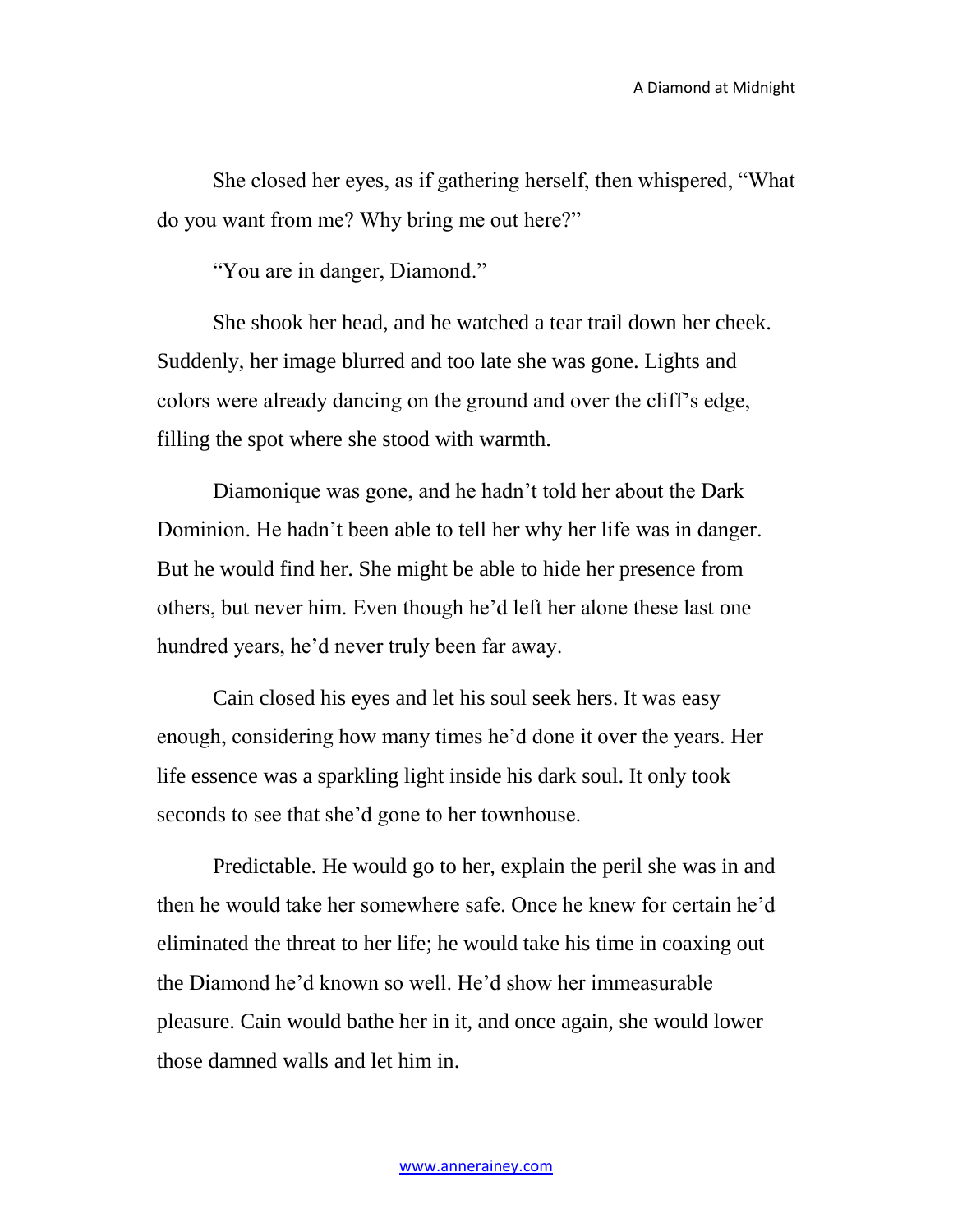When he dematerialized and reappeared outside her apartment building, Cain closed his eyes and sought his beautiful Diamond. Their blood bond brought her image to him with ease. She was standing in her living room, her mind a flurry of activity. Her thoughts were on fleeing the city. Damn good idea, but she'd be leaving with him, not alone.

He'd lost her for too long already. Suddenly, he no longer cared about his enemies. All he wanted was to feast on her body. To seal their bond further.

Cain allowed his body to dissolve into a thousand particles of mist. He soared upwards and slipped inside her apartment, unnoticed. Once again solid muscle and flesh, he cleared his throat.

Diamonique swung around, startled.

"You do not take proper precautions, love. It's too dangerous for you to let down your defenses so completely. I taught you better than that."

"Get out! You aren't welcome here, Cain."

Anger and passion warred inside his body. He flew across the room until he stood directly in front of her, grabbed her arms, then growled, "I go where you go. You are in danger, Diamond. You may not realize it, but you are no longer safe alone."

"I'm not safe with *you*!" She flung back, rage showing in her gorgeous features, as she attempted to yank herself out of his arms.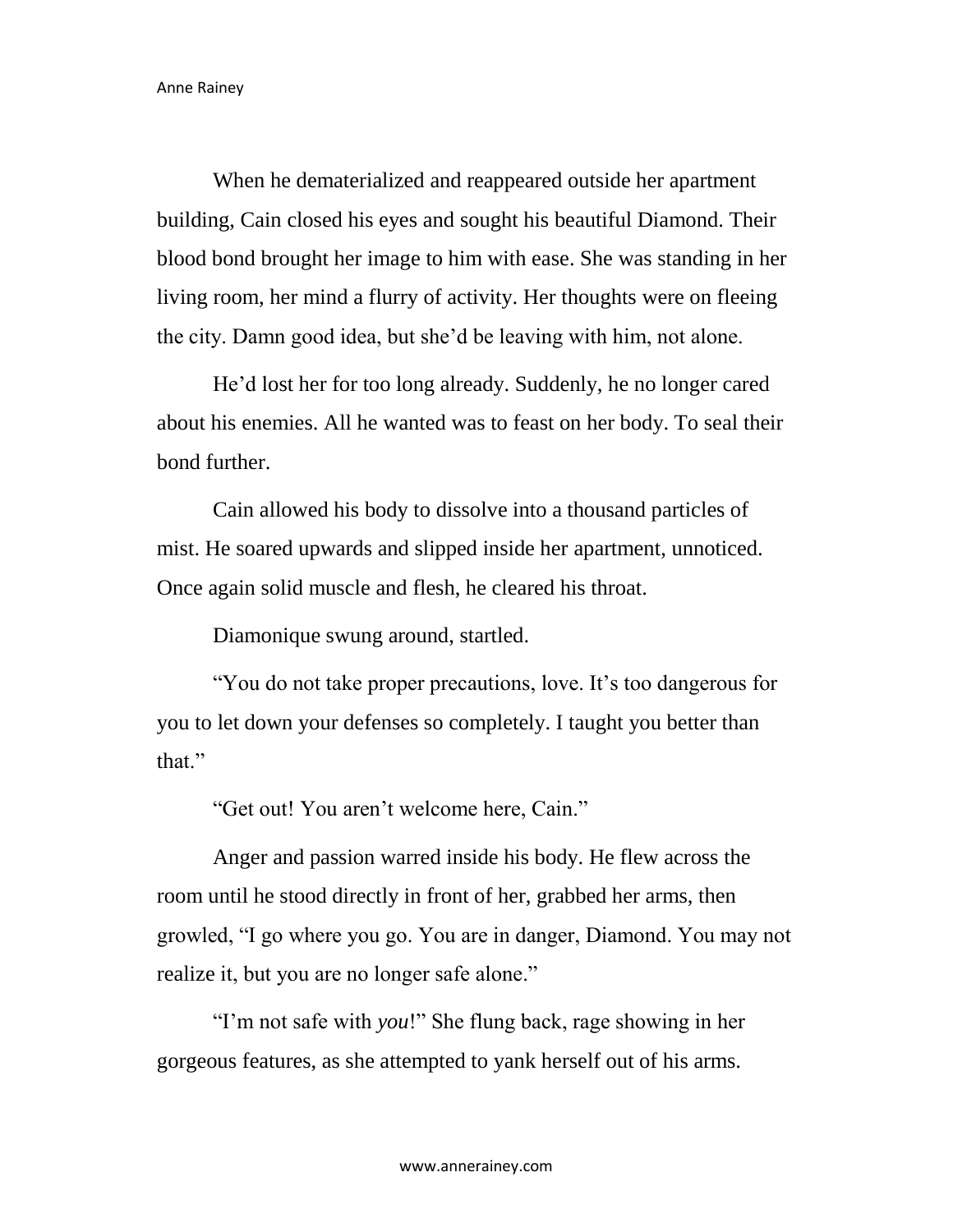In a calmer tone, he murmured, "I have enemies who know of you. They wish to hurt me by killing you. So, from now on, I am your shadow. Like it or not, I don't really give a damn. I go where you go."

Diamonique rolled her eyes. "What are you talking about? You aren't making any sense."

Cain released her and sighed. "Sit down. I have a story to tell you." She was hesitant, but in the end, she sat quietly and waited for him to continue. "Sareena knew about you, Diamond. She knew I cared for you, and she sought to make me pay by going to the Dark Dominion. They tortured her, after she told them all about the ancient blood that flows in your veins. *My* ancient blood. They killed her."

" $G$  on"

"The Dominion will do anything for power. They're twisted and depraved and believe that an ancient's life force gives them immeasurable power, makes them stronger. It's nonsense, of course, but there's no reasoning with them. Their leader, Rafael, is deranged. He takes innocents and turns them immortal against their will. Crazy as it sounds Rafael thinks the stronger a person's willpower the more potent the blood. He learned very quickly that I have a very strong will and he'll do anything to harness that power for himself. I turned out to be the perfect prey because I had no ties. No family. My father had already tossed me to the street and forgotten about me. A nobody. More importantly, I was tough, determined. Rafael gets a real high off of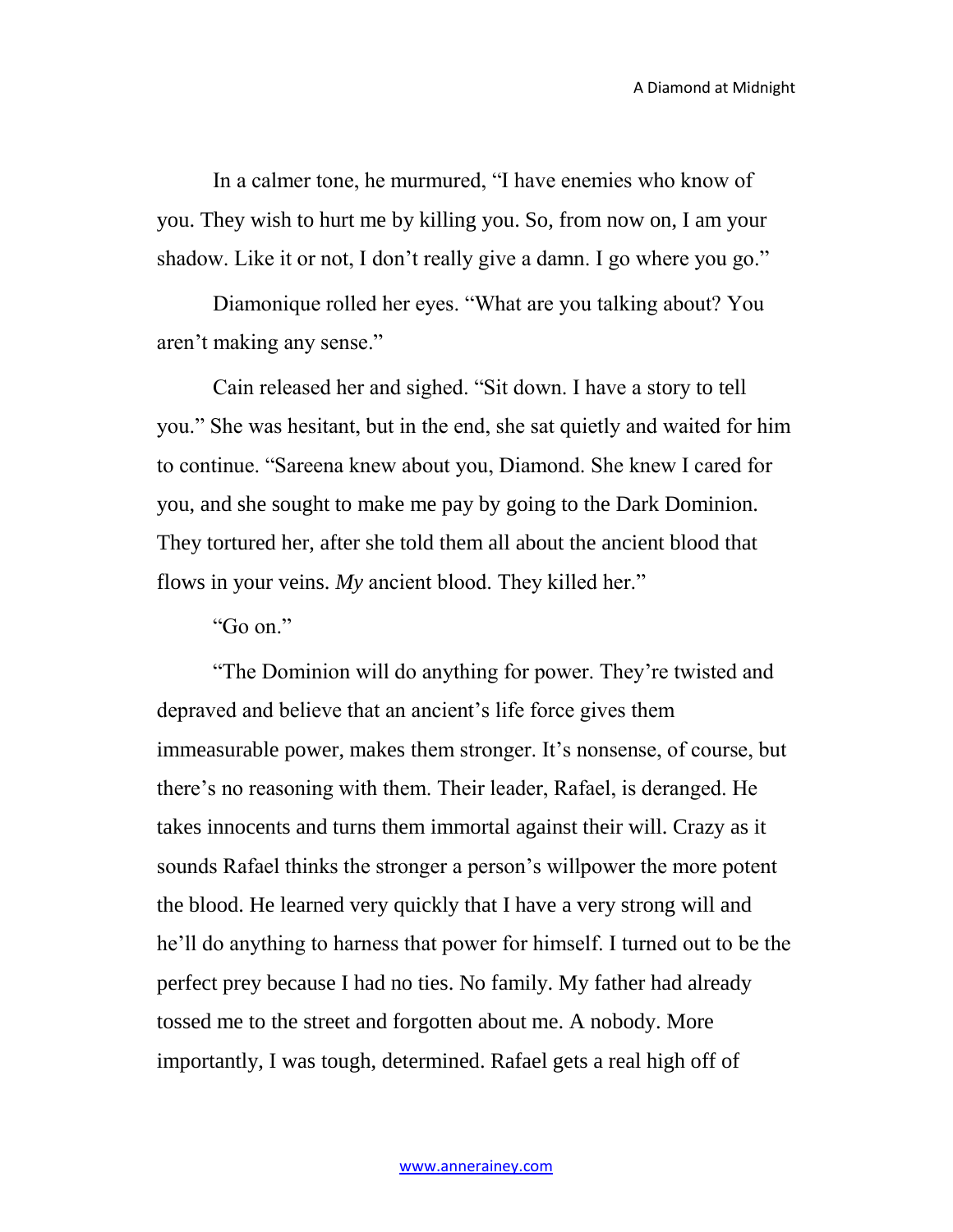Anne Rainey

forcing the stronger ones to their knees. It's a form of pleasure to him. With me he had a lot of time to play because I refused to submit...at first." Diamonique shuddered, but he continued. "Once you have Dark Dominion blood in your veins there is no escape. As part of the initiation, you're put in a dark soundproof room. The sensorydeprivation brainwashing they put the new recruits through is sheer hell." He shuddered thinking back to those awful days. When no one was around, he'd prayed for death but was never granted such luxury.

"They don't give you any blood for the first three days and nights, then on the fourth evening you're given a few drops. Barely enough to survive, but more than enough to start your cravings." Cain swallowed back the bile that rose up at the thought of how he'd begged for more. "Insanity comes quickly."

She narrowed her eyes, clearly suspicious. "I've heard horrible rumors of The Dominion, and I remember what you said they did to you, but why me? Why would they want me when they could just come for you?"

"With me they would have quite a fight on their hands. I figured out how to separate myself from them. But with you, a mere fledgling, they could drain you dry before you even realized what was happening."

"How many of them are there? Can I fight them?"

Two strides and Cain was kneeling in front of her. "They are a small group, but you will have no chance against them. They have been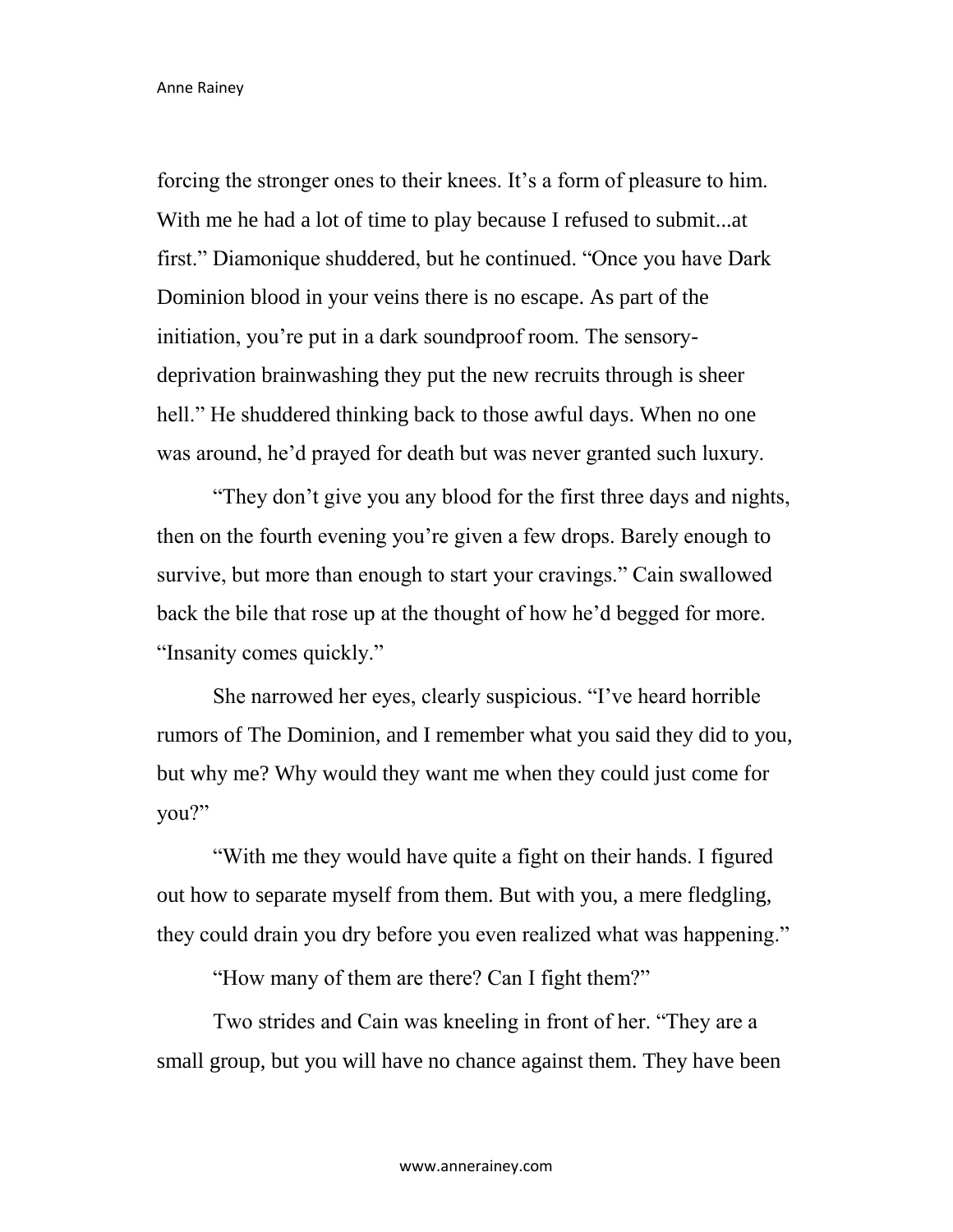around much longer than you, love; longer than me. If they come anywhere near this apartment, I would sense it immediately. No matter how much you wish me gone. It's not safe." Cain hoped he was telling the truth about keeping her safe. The alternative was too horrific to consider.

"Why would you sense them and I wouldn't? What aren't you telling me, Cain?"

Damn, she was too smart for her own good sometimes.

"The one who started the small band of rebels, Rafael, is my creator. He's had it in for me since Lucas, his son, left The Dominion. He blames me because I helped Lucas escape." He paused. "If Rafael comes sniffing around, I'll sense it, which is a good thing. The bad is Rafael can also find *me*. "

"It just figures that you would be able to pick out a twisted vampire at fifty paces. What I don't understand is why Rafael has waited until now to hunt you."

"I'm not sure. Maybe he didn't think anything he could do to me personally would be enough. Since he learned about you, he knows my Achilles heel."

"How nice, comparing me to a body part."

He chuckled at her disgruntled attitude and stood.

She watched him, wary.

"So, you see now why I must stick to you like glue?"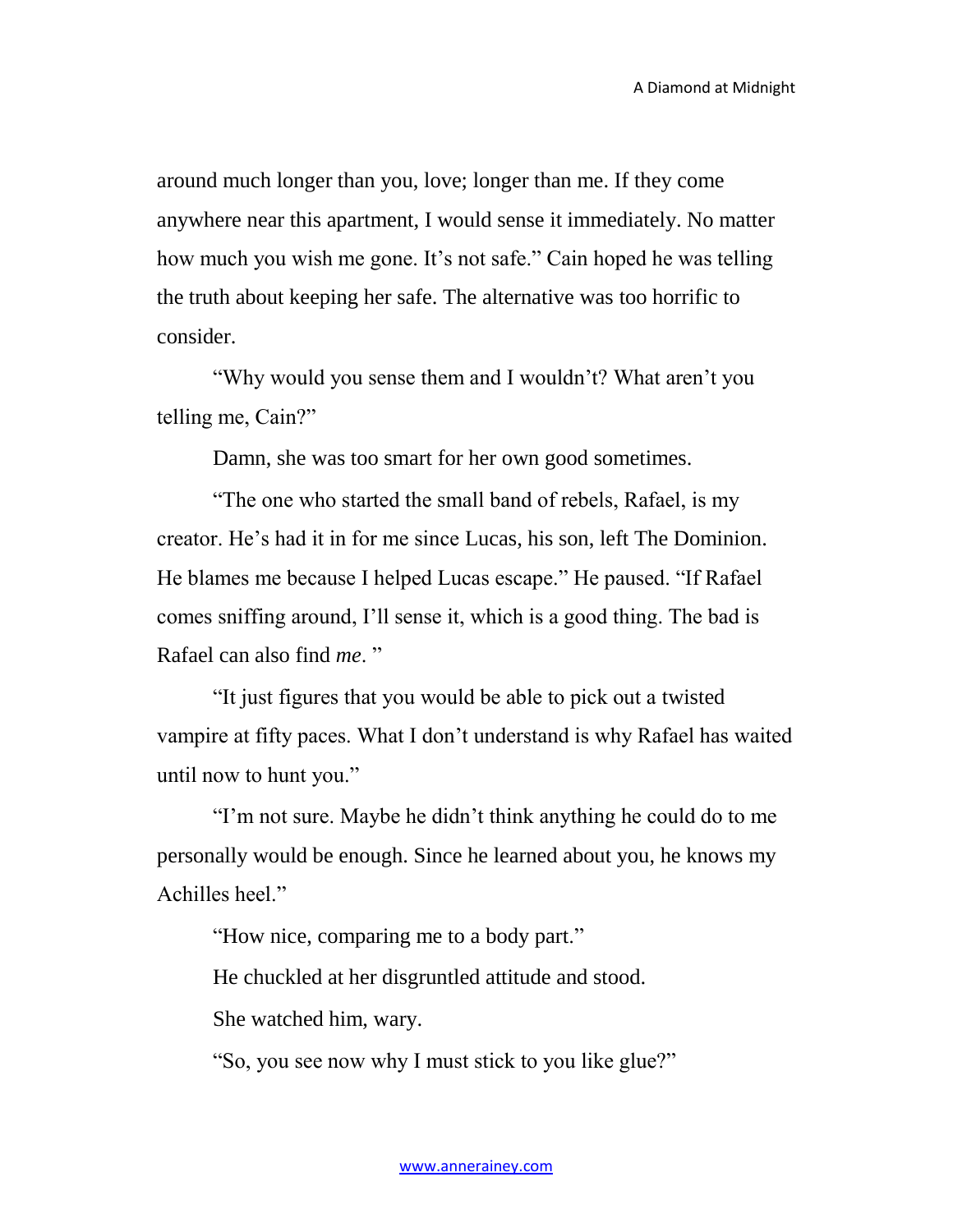She nodded and looked away.

He took that moment to examine her apartment. Cain liked the colorful décor. She'd always had a penchant towards ancient Egypt, and her choice of furniture and wall hangings clearly reflected that. "You have a nice place here."

"Thank you, but don't get too cozy, you're only staying long enough to eliminate the threat, then you're gone."

He grinned ."Of course, love."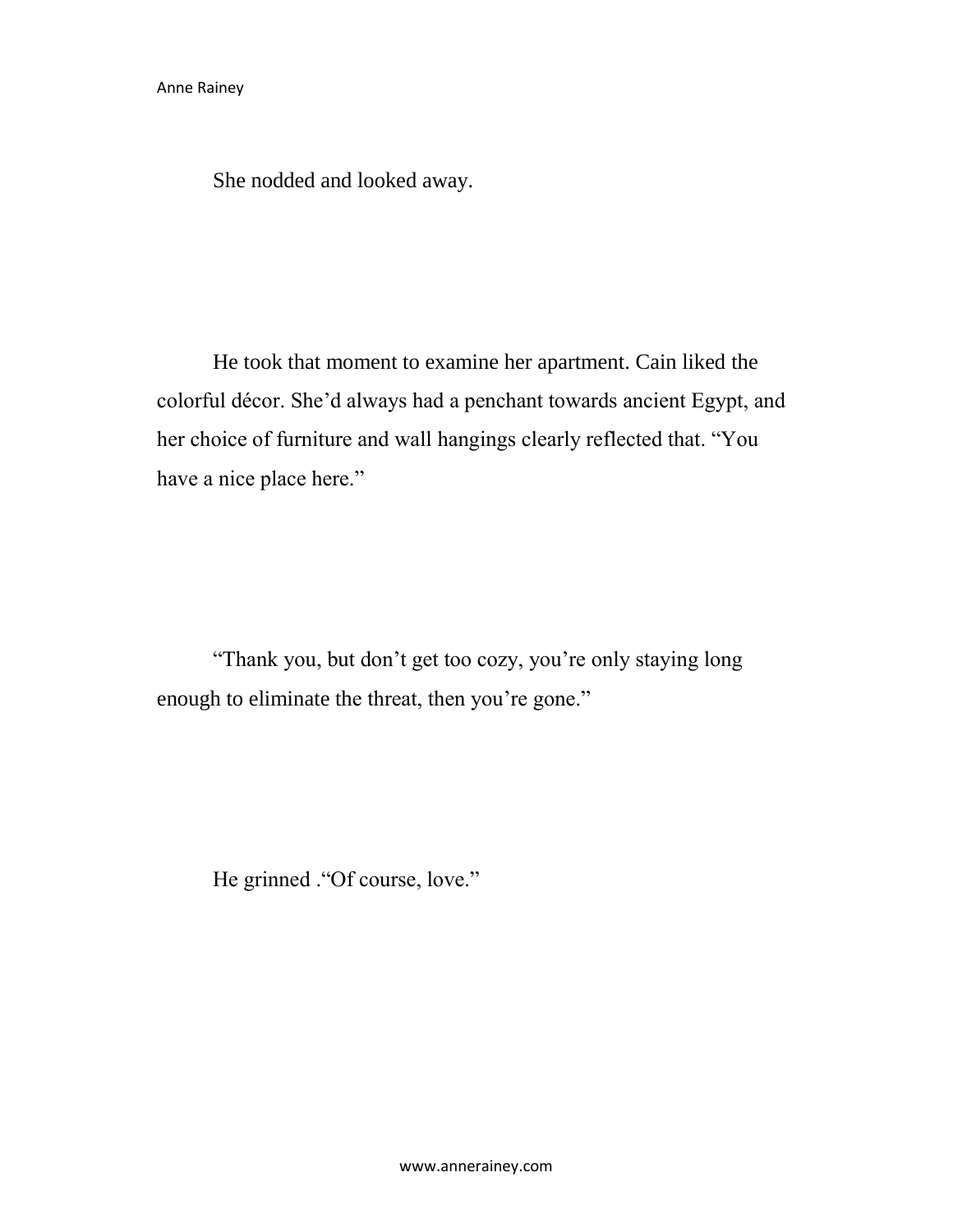## Chapter Four

Diamonique rose abruptly, dismissing Cain as if he were an insect, then started walking down the hallway. She could feel him following close behind. She turned and growled, "What are you doing?"

"Scanning our surroundings for any sign of a threat. This is something you should be doing as well, Diamond."

Automatically, she sent her mind outward. When she found no evil presence lurking, she let out a heavy sigh. "I sense nothing."

He nodded. "I don't think they've found you, yet." He shrugged. "I don't suppose I could talk you into coming with me to my two hundred acre, well guarded property, where I'll be on my own territory?"

Diamonique stiffened. "No."

"Be reasonable. We both know I can protect you better there."

"Really, Cain? Because I don't think that's entirely true. I think it's better to let them come to me. I can be bait. If we go back to your *fortress*, it could be months before they find us. I don't want that."

He started to protest, but she halted him with a hand in the air. "I refuse to step foot in that place. You can either stay here and fight or you can leave, but you'll be alone."

"Have you always been so damn stubborn?"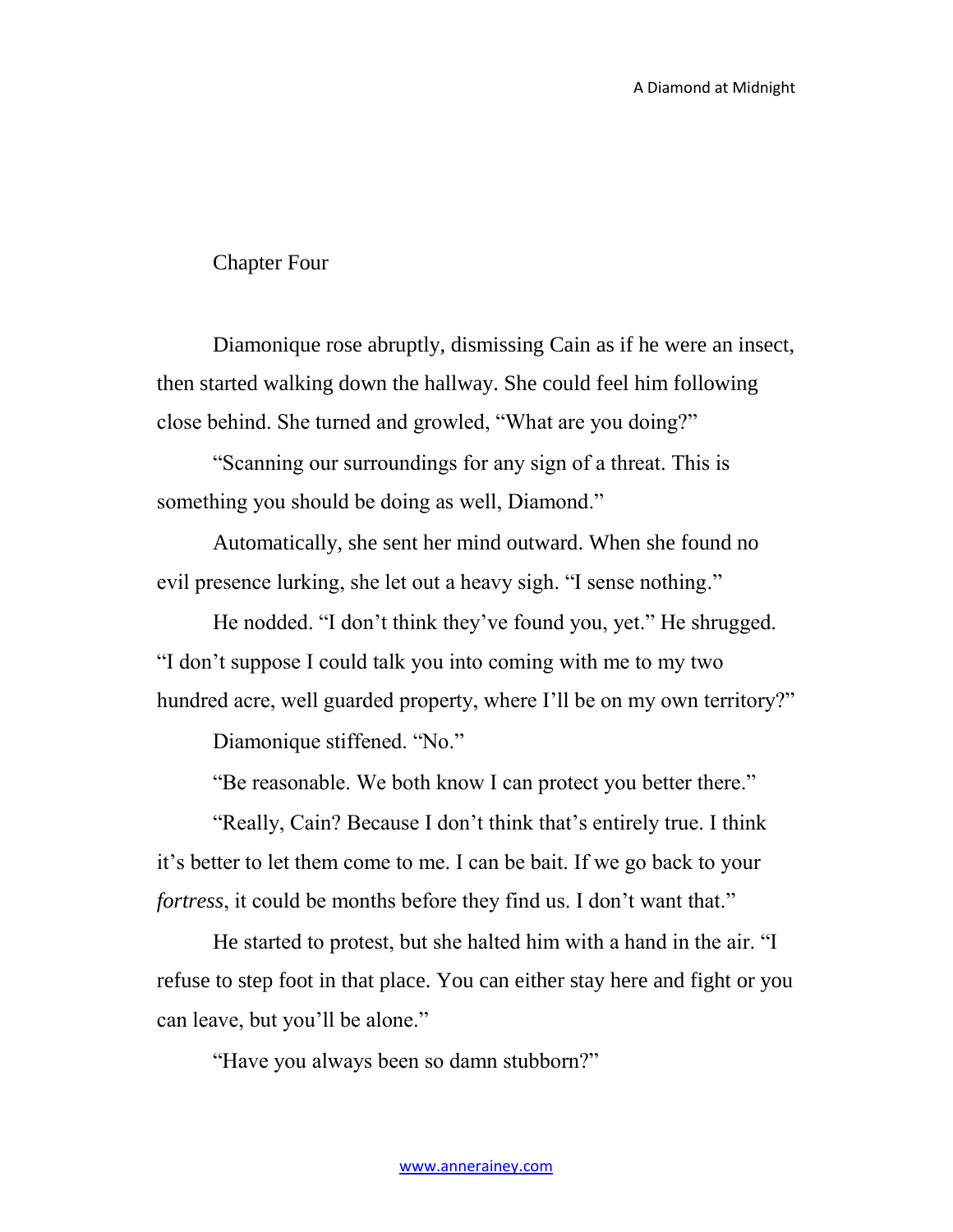She shrugged, sensing her victory. "Probably."

Cain closed the distance separating them and swept her into his arms. "None of it matters. I'm here and I no longer want to talk. I want to feel your heat surrounding me. The tender clutch of your inner muscles on my cock. I ache to quench this endless hunger."

He started towards her bedroom and she stiffened, scared all of a sudden. "No."

"Don't deny us this moment in time, Diamond. Tomorrow we could both be dead. Let us have one more memory together."

Diamonique relaxed a little. "This is a mistake, Cain."

"No, love," he objected, "screwing up with you, that was the mistake."

His footsteps continued down the hall as she stared at him, attempting to see into his very soul. She was certain he'd read her mind, because he already knew the location of her bedroom.

Once she relaxed against his hard chest, Diamonique could swear Cain shook. Was he relieved she hadn't denied him? Although, she was loath to admit it aloud, she still cared. For the first time since leaving him all those years ago, she didn't feel hatred towards Cain. She felt hope instead. He was the most confounding man she'd ever known, always blindsiding her with his mesmerizing appeal and intelligent quips and comebacks. And through it all, he made her feel alive just to be in his presence.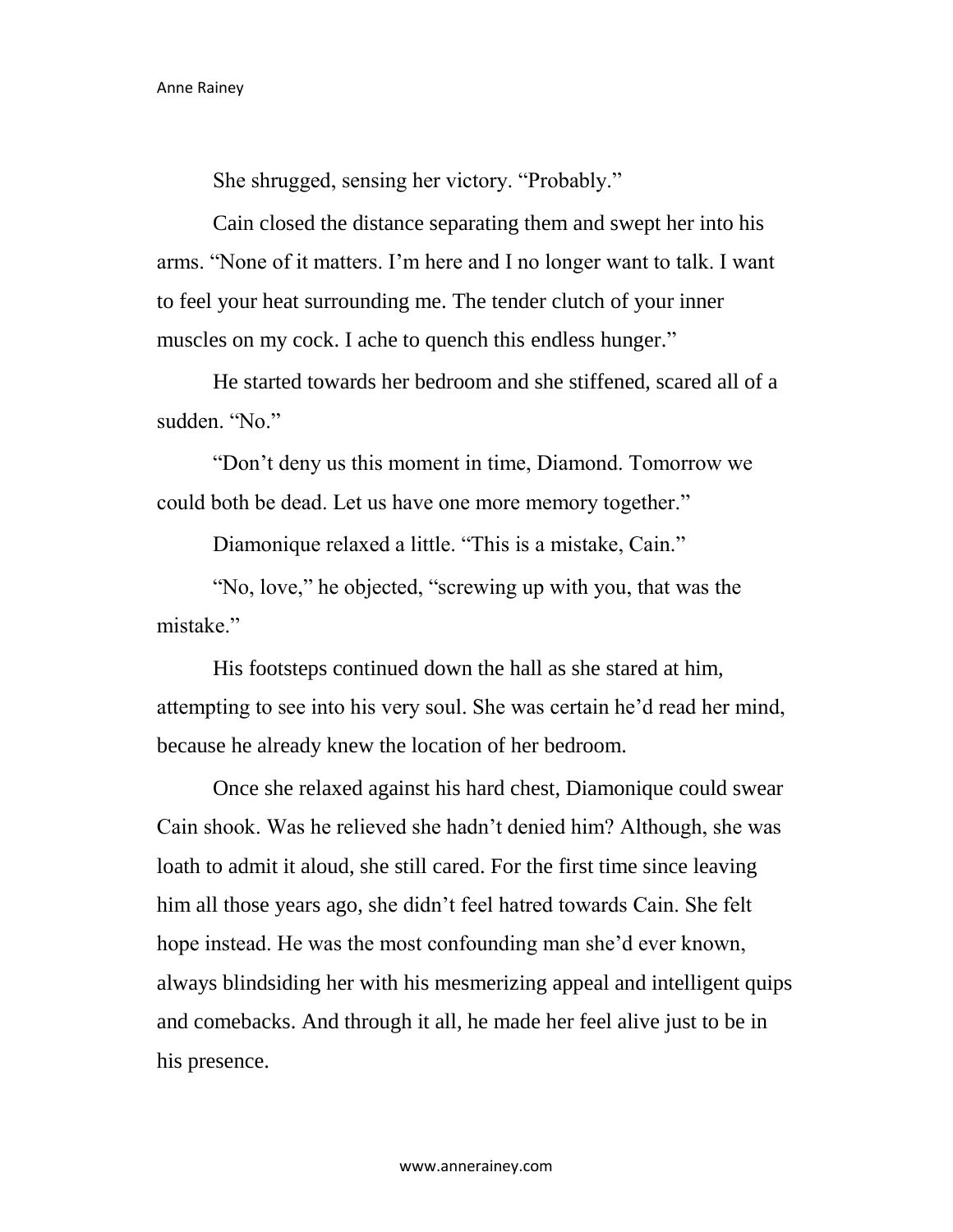Cain kissed the top of her head and took her to the bedroom, but as he entered her private domain, Diamonique cringed. He'd never been to her bedroom, or her apartment for that matter. What would he think of her whimsical furnishings?

While the rest of her apartment was decorated in dramatic colors of black and gold and red, her bedroom was just the opposite. She'd always thought it was like stepping right into the pages of a fairy tale. There were unicorns, fairies, princesses, wizards, and even dragons everywhere.

The king size bed was covered by a white, fluffy comforter with the picture of a powerful unicorn embroidered into the center. She loved that comforter. Her bedside table lamp was shaped like an ominous green and purple dragon. There was a large overstuffed chair that looked plenty big enough for two—which gave her all sorts of wicked ideas for later—and the upholstery was covered in fairies of all shapes, sizes and colors. Even the wallpaper had gotten into the act.

"This room makes me feel like an evil lord debauching the virginal maiden."

Diamonique smacked his chest and laughed. "You're no more an evil lord than I am a virgin." She shifted awkwardly. "It's just that I've always loved fairy tales. Happily ever after and all that. It really does it for me. Of course, if you tell anyone, I'll have to kill you."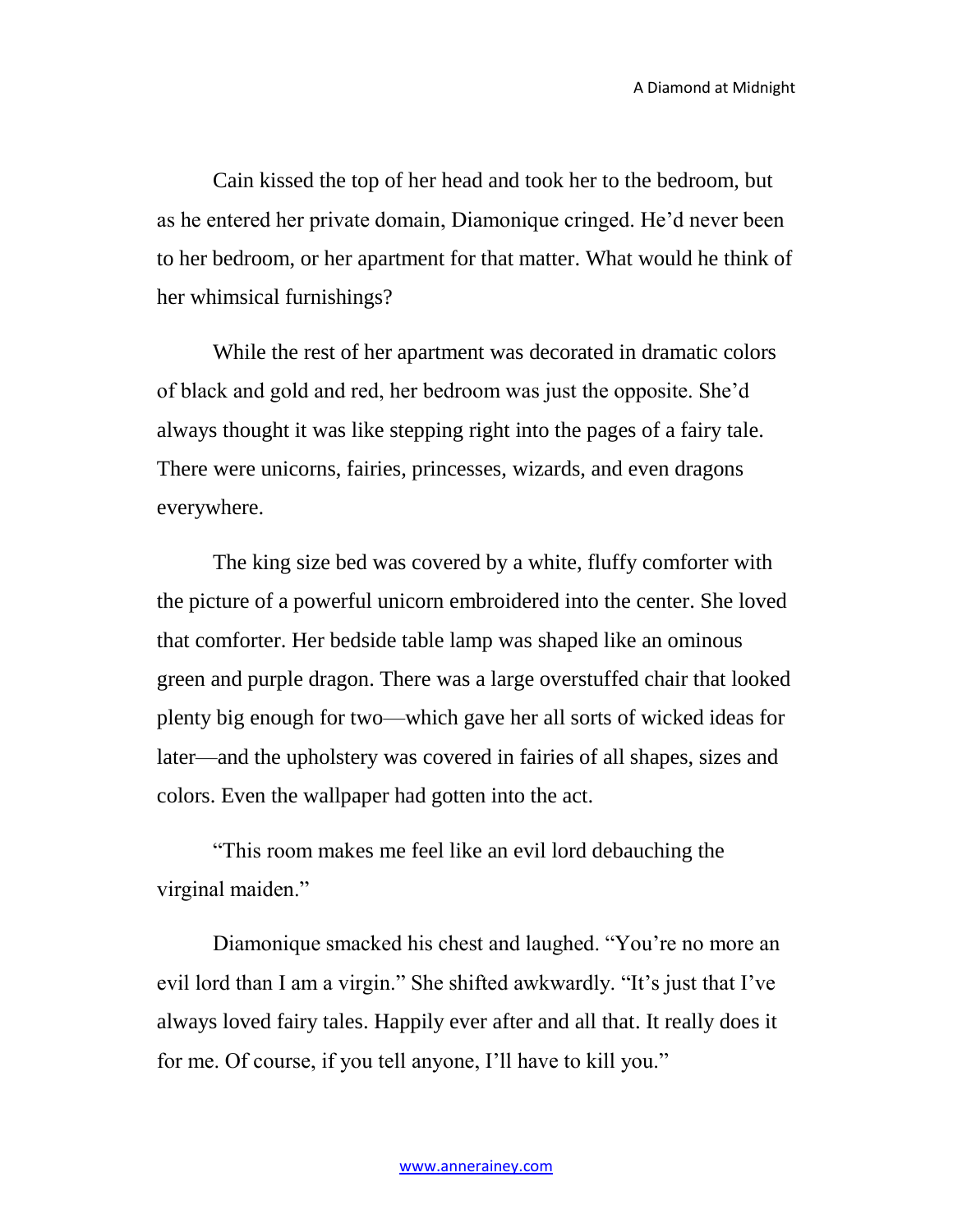"Are you saying no other man has ever been in your bedroom, my love?"

"I've never wanted anyone in here. Until now."

He kissed the top of her head and whispered, "You make me want to...feel."

Diamonique reached up and cupped his cheek. "I'm very glad I do, Cain."

Neither of them spoke again as he walked them to the bed. Cain laid her down in the center; tenderness engulfed her as cotton softness surrounded her body. He began taking off his own clothes. Cain could simply will them away, but it seemed he wanted her to watch.

He started with the shirt, undoing one button at a time until it hung open, revealing his chest. He shifted his shoulders and the shirt fell to the floor. She couldn't take her eyes from him. When he reached his pants, she was all but bursting with need. He unsnapped and unzipped and his erection sprang free. When he made no move to join her on the bed, she frowned.

"Undress, Diamond, then touch yourself for me." Her shock must have shown, because he explained. "For years now, I've been watching you, love. I always knew every move you made. I knew each time you swept your clothes aside and slipped those delicate fingers inside that tight hot opening. I knew what you looked like. It drove me mad wishing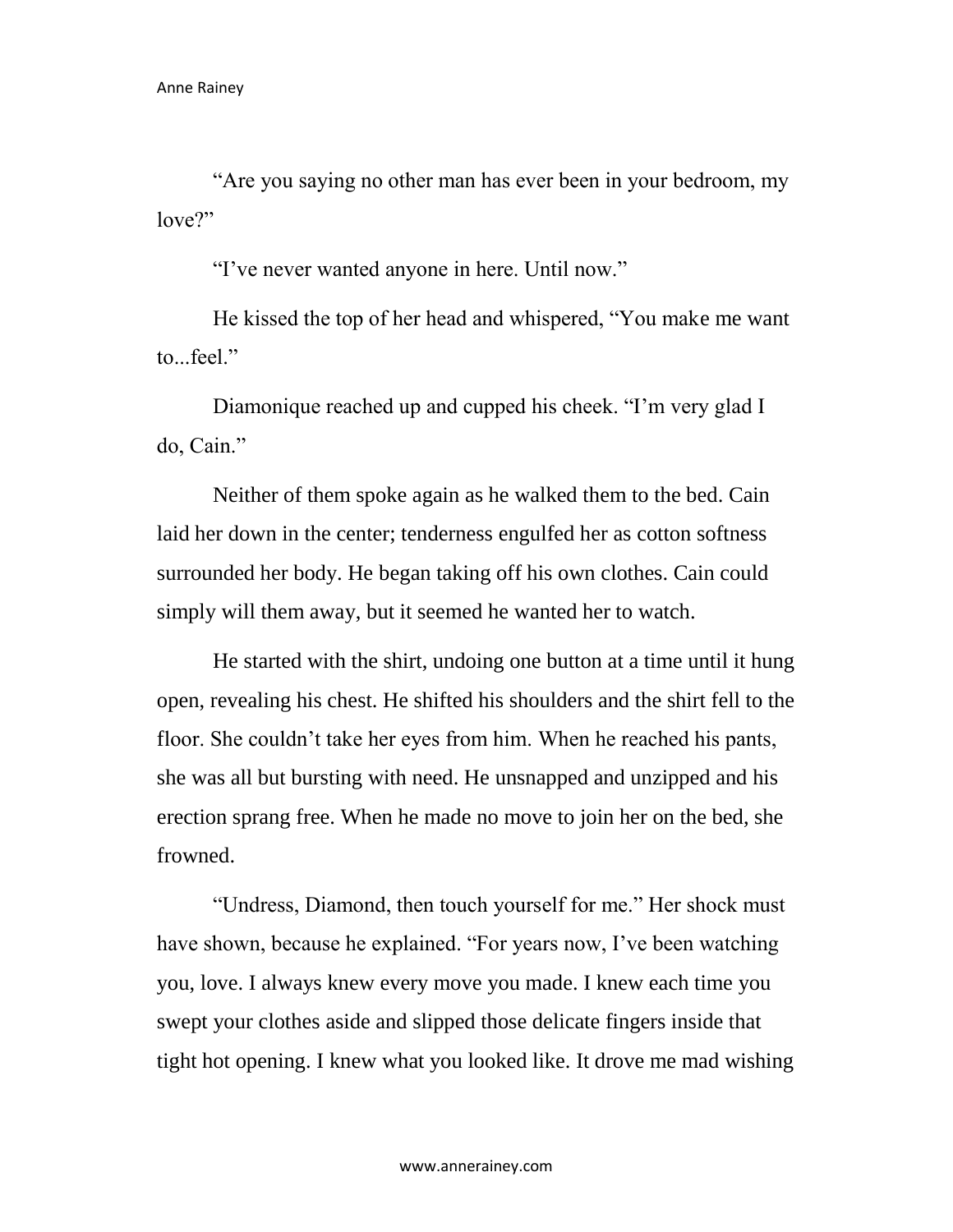I could be here, in this very room. Wishing it could be my fingers taking you to paradise."

She felt her cheeks heat. "How could I not have known? Shouldn't I be able to sense you, Cain?"

"Only if I wanted you to. Like the nightclub, I have the ability to cloak myself. I can teach you. Later. Do not think on any of that now. Just let me watch you pleasure yourself. Do it for me, love."

Diamonique licked her lips and in a flash, she was nude.

\*\*\*\*

Jesus, she was beautiful. Lush and sexy. His beautiful, rare diamond. Enthralled, Cain stood motionless as Diamonique's left hand went to her breasts, the other to her sweet center. She arched her back and closed her eyes, fondling herself for his viewing pleasure. Two fingers dipped between her swollen labia, then back out. Cain could see her juices—smell her intoxicating scent. As she plucked at her puckered nipple, arching off the bed, Cain went wild.

He flew to her, moved over her aroused body and pinned her beneath him. Using his knee, Cain pushed her legs wide and settled himself between. By sheer force of will, he kept himself from sinking into the cradle of her warmth. He wanted this to last. He never wanted it to end. Cain needed this moment etched into his memory forever.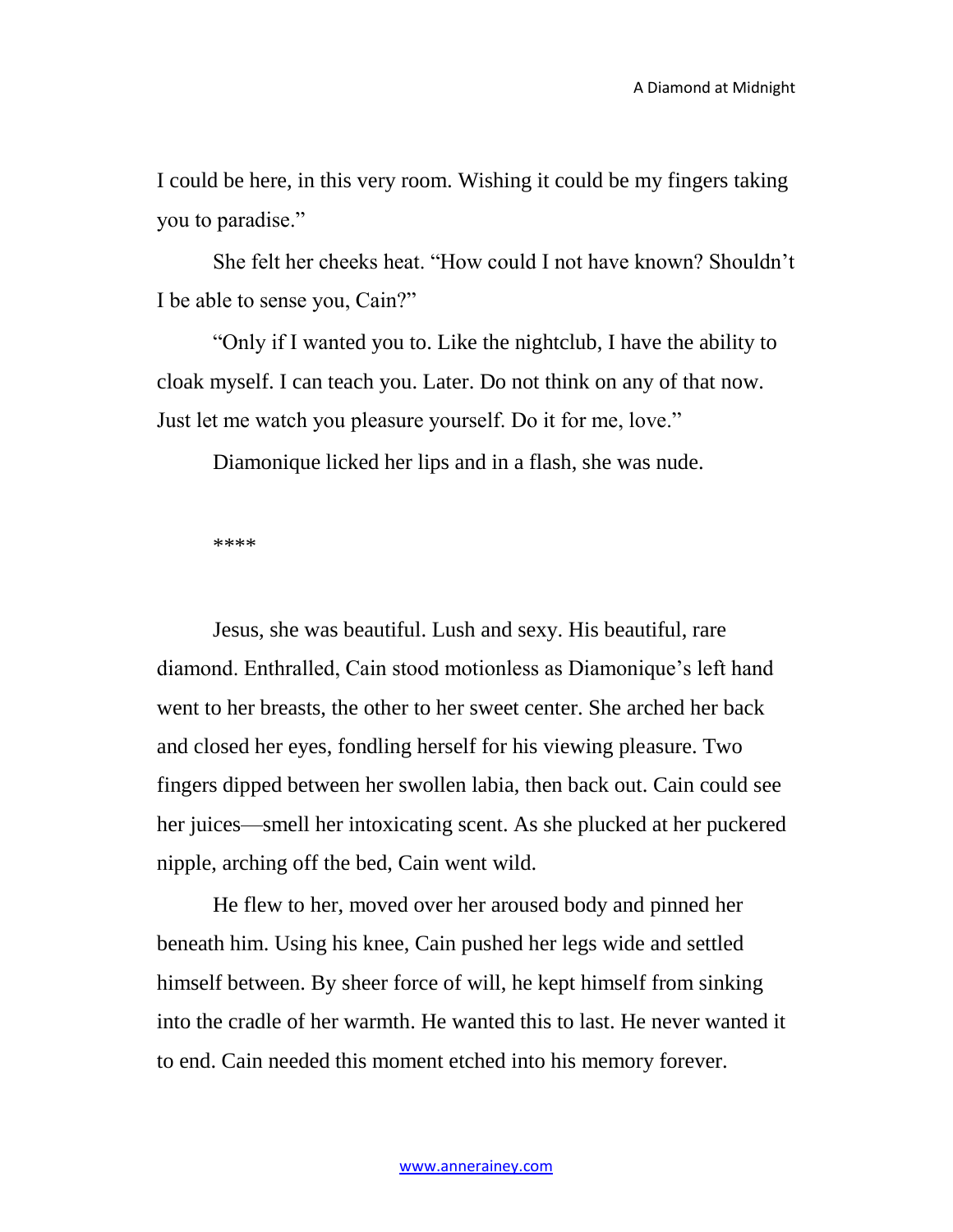Grasping her wrists in one hand, Cain raised them above her head. She was stretched out under him like an offering. He allowed his other hand free rein. He drifted his palm down her curves, to cup her soft mound, then stroked her wet folds open and sank one finger deep. Diamonique moaned and thrashed about, her breasts swayed back and forth in her struggle for completion. It was the ultimate temptation. He dipped his head and took one round breast into his mouth, sucking as much of the sensitive orb in as he finger-fucked her.

"Cain, please!"

Her pleading command was music to his ears. He moved to her other sweetly rounded flesh and lavished it with the same amount of attention. Diamonique lifted up, smashing her breasts into his hungry mouth. He felt his incisors lengthen. Unable to stop, Cain bit down, piercing her flesh. She screamed his name and came apart in his arms. Her blood rushed into his mouth and he drank, starved for her unique flavor. The clutch of her tight heat as her juices soaked his finger, drove his body into a frenzy of lust.

Once her tremors subsided, Cain pulled his finger free, sucked it clean, and then licked the pinpricks on her breast. He pressed a gentle kiss to her mouth and lifted his head.

"You give me something I've never had from any other woman, love," Cain confessed.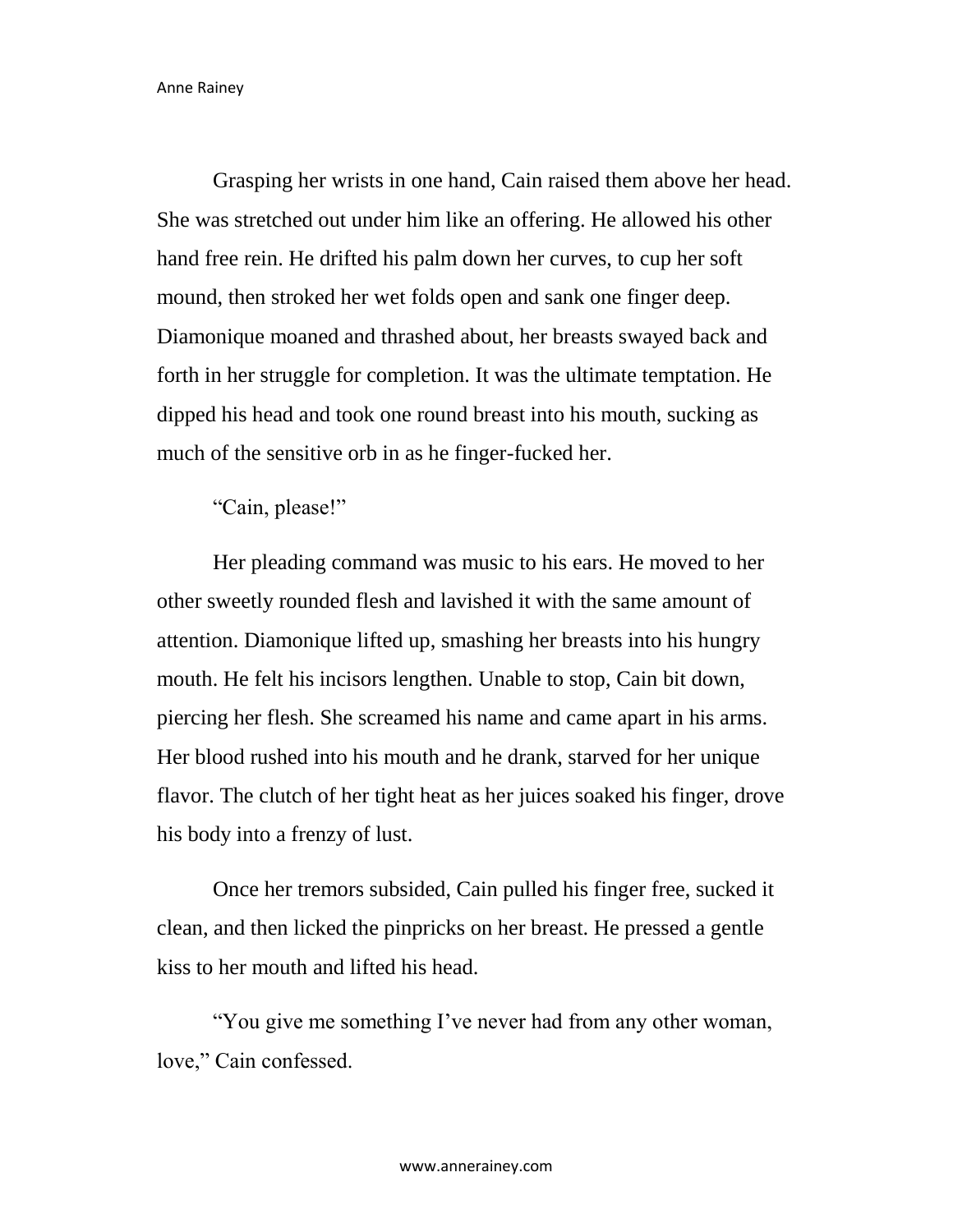Her eyelids lifted, her voice raw when she asked, "What's that, Cain?"

"You give me the sun."

She frowned. "I don't understand."

"When I'm with you, I feel warm again. My soul is brought back to life."

"Cain."

Fear resurfaced in her eyes and he hated it—-hated himself for putting it there. Cain leaned down and kissed it away, then let go of her hands and sat back long enough to flip her onto her stomach. As he came back down atop her, caging her in with his arms at either side of her head, he drove his throbbing shaft into her with one quick thrust and they both moaned.

"Christ, you feel good," he whispered into her ear. "So wet and tight and all mine." The possessive words tumbled out of him, and he was pleased when he felt Diamonique gasp and nod her head in agreement.

He held her still as he pumped into her from behind. He felt his own orgasm building, but he wasn't finished with her. Maybe he would never be. He moved his hand beneath her hips and seized her clit between his index finger and thumb. Cain rolled the swollen nub, pinching and caressing, then sank even deeper into her tight sheath. When Diamonique's pleasure crested once again, he moved his hips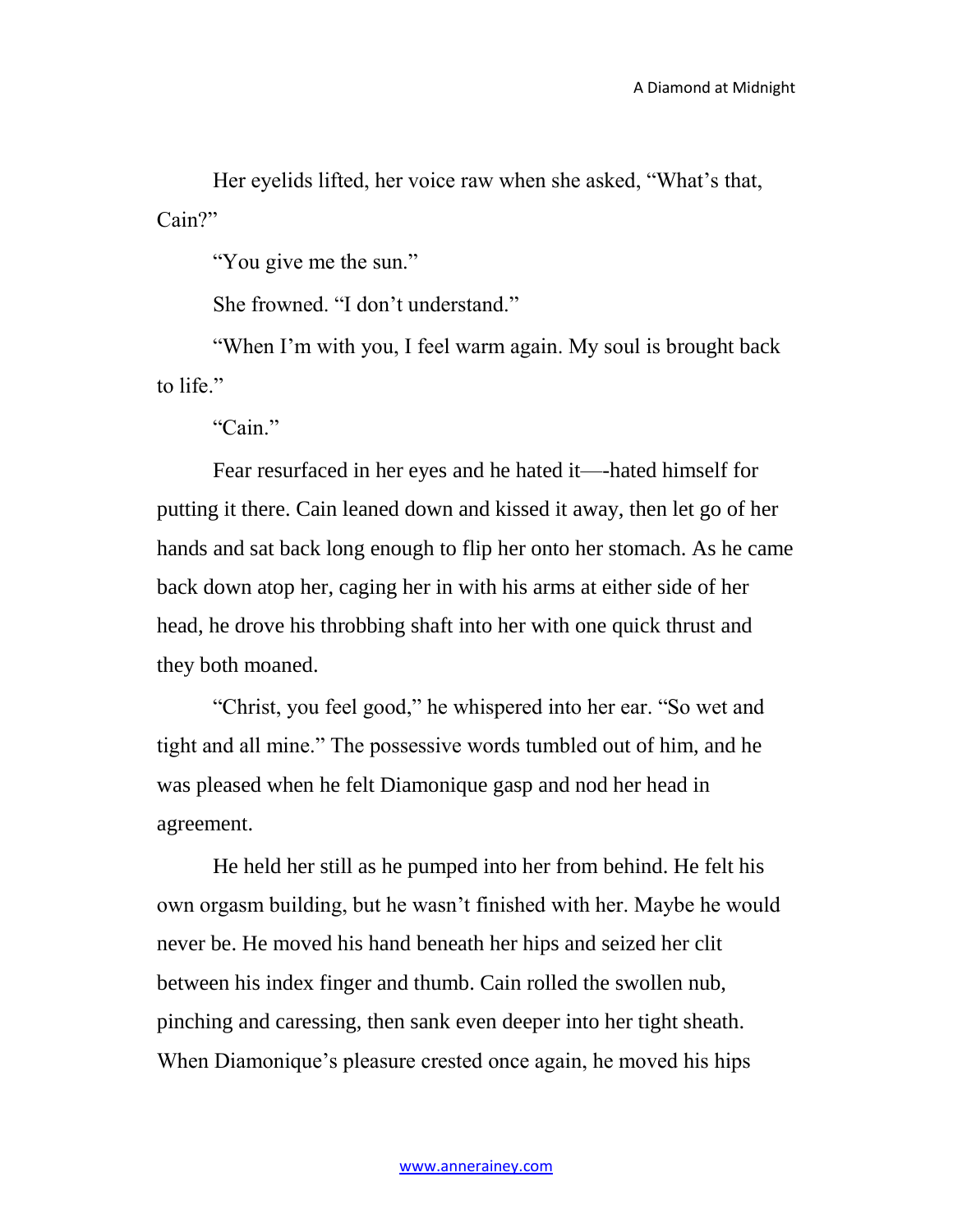faster, harder, until he was buried so deep he never wanted to leave the safe haven of her body. This time, when she soared over the edge, Diamond took him with her.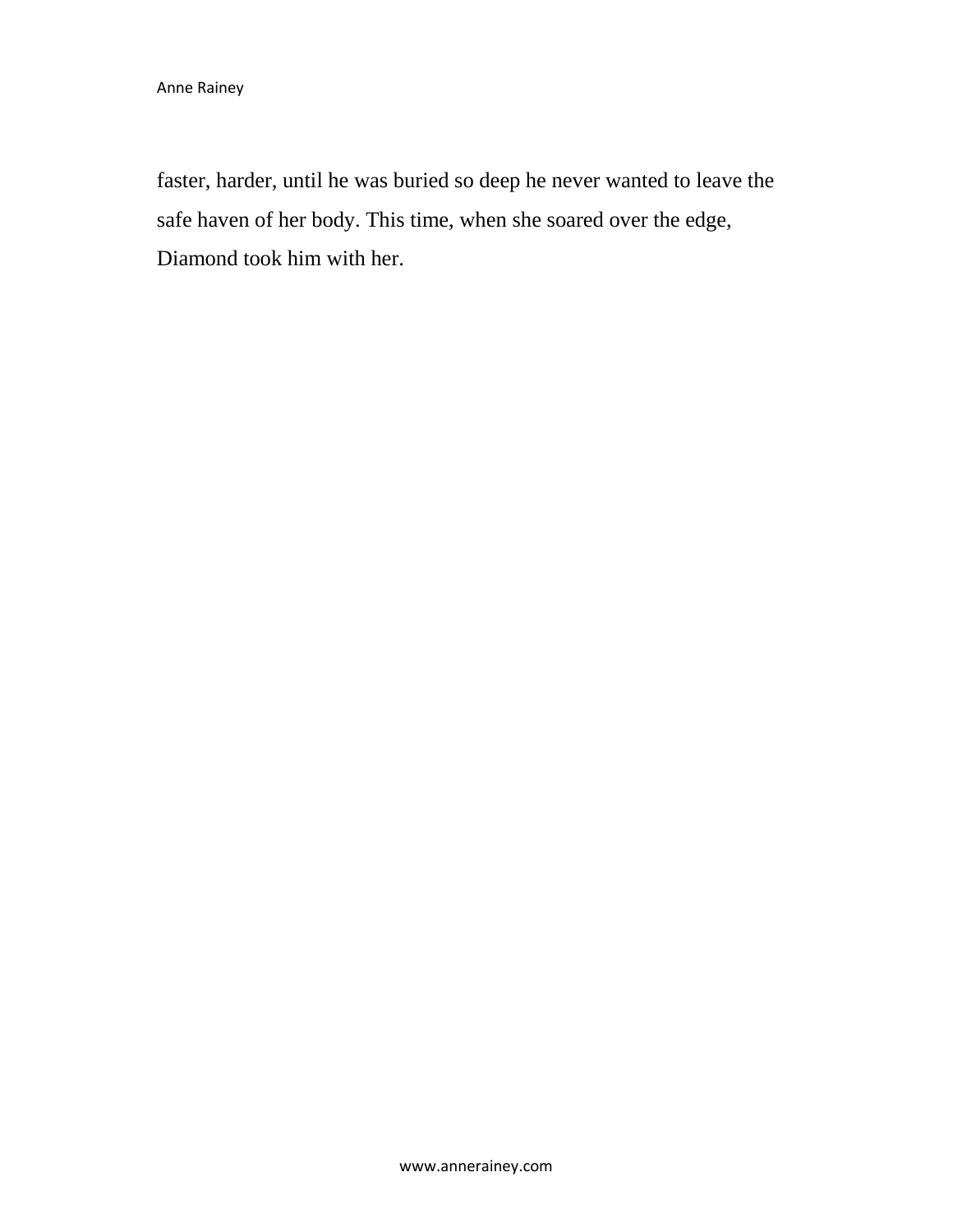## Chapter Five

Cain awoke, alert and ready. Out of habit, he scanned his surroundings. A familiar scent permeated the air around Diamonique's building.

"Rafael," he hissed.

Cain nudged Diamonique awake and knew the instant she was aware of him. Her entire body stiffened.

"Wake up, my love. We have company."

Diamonique shot to her feet, then looked down at her nude body. Before Cain had a chance to appreciate her lush beauty, she was covered in a pair of tight black pants, a turtleneck, and boots. He stifled the urge to toss her back onto the mattress and instead followed suit. He moved around the bed and held out his hand, "Come on, we don't have much time."

She looked at his outstretched palm, then back into his eyes. "Where are we going?"

"Not far. I only want to get a jump on them."

"I thought you wanted to *whisk* me away to your big mansion in the woods."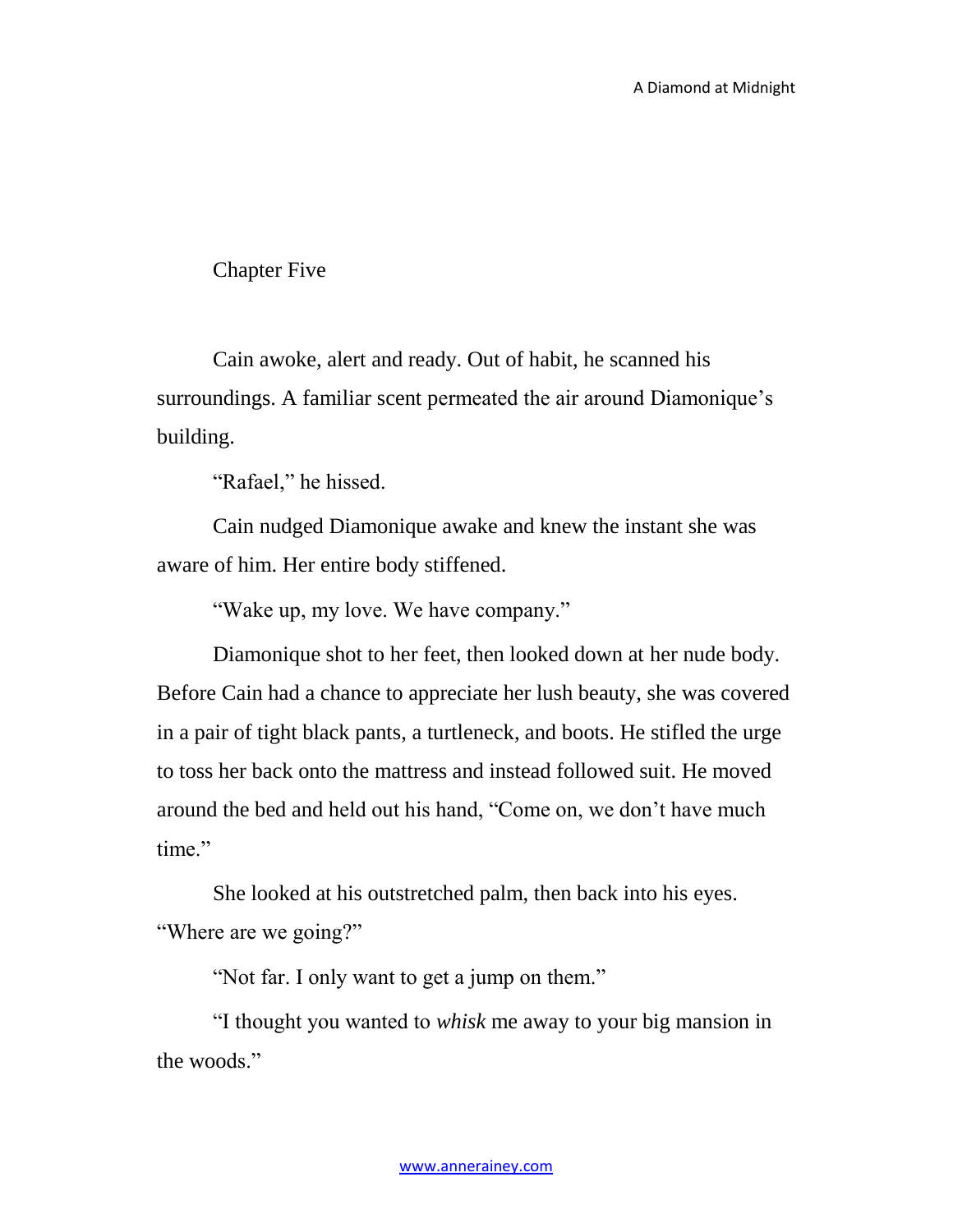"I do, but I've come to the conclusion that if we run, they'll only follow. I want this finished once and for all."

She nodded. "Me too." When she took his hand, his heart clenched. Cain wanted to see it as a sign of trust, maybe even love, but he was a realist and refused to wish for things that might never come.

He kept her at his back as he left the bedroom, his senses open to danger at all times. To Rafael.

Just as he entered the living room, he felt the change in the air.

Evil brought a heavy, dark scent wherever it went.

"I see you've come to save your little gem. How sweet."

The lamp beside the couch was on, and Rafael's blond hair gleamed in the light. Cain had always thought the man looked angelic. Too bad his nature was as black as hell itself. The six- foot-six vampire sat at one end of Diamonique's couch, one leg crossed over the other, his huge body relaxed, as if he'd come to have tea instead of torturing and killing Diamonique.

Cain was angry with himself for not sensing Rafael sooner. For sleeping, when he should have been alert—watching over Diamonique. Christ, he'd practically drawn The Dominion a map straight to her door!

"You're too late, Rafael. But then, what else is new," Cain shot back, as he ran through his options. He could easily dematerialize, take Diamonique to safety, then come back and kill Rafael. But, who was to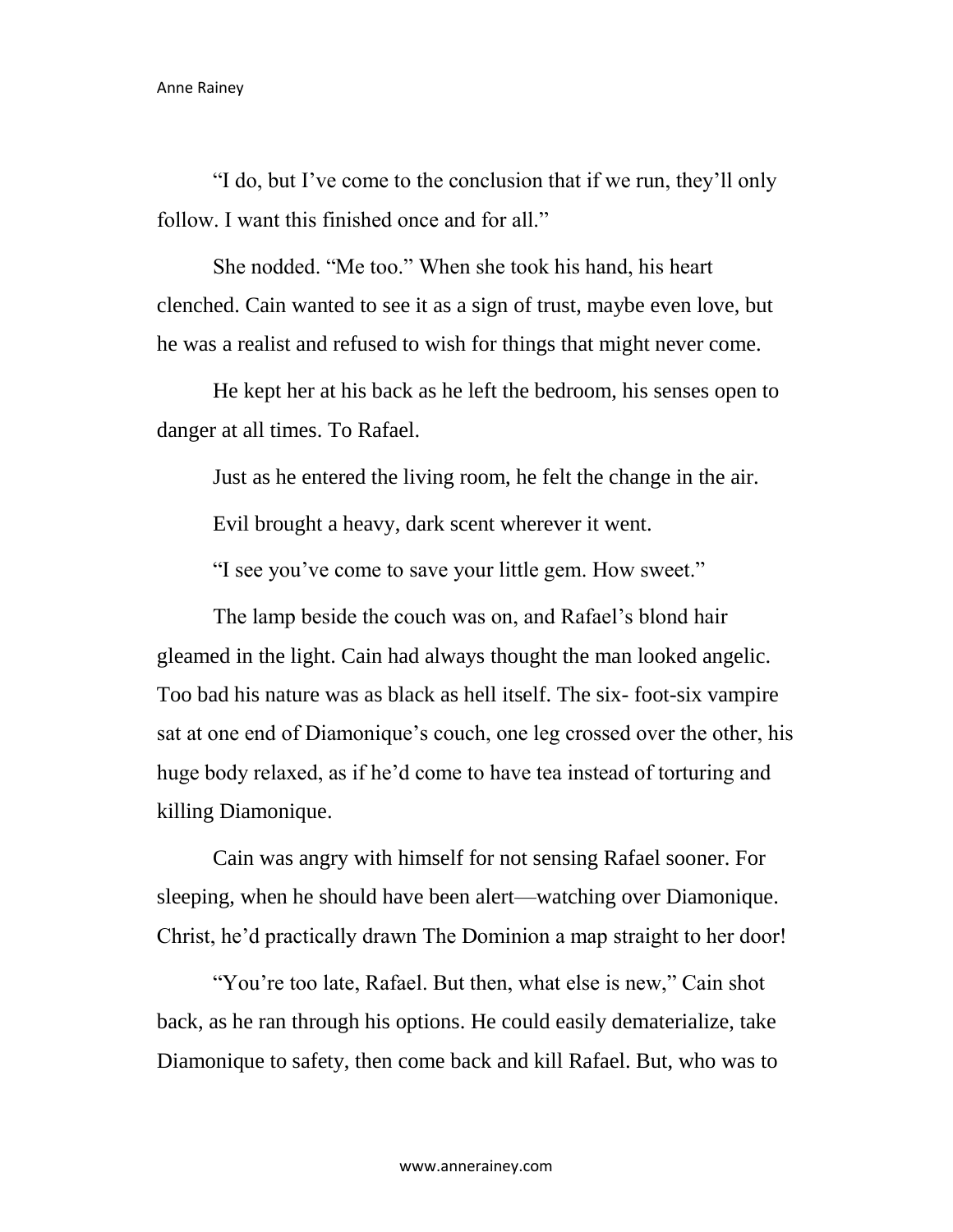say that Rafael hadn't already planned for that outcome. Hell, he probably had his minions all over the place, ready to do his bidding.

"See how differently we view things, Cain? From where I'm sitting, I'm right on time."

Rafael in all his arrogance thought himself unbeatable. Cain would use that character flaw to kill the twisted being. "This is between you and me. Leave Diamond out of it."

Rafael made a tsking sound. "Wish I could, but it's too late for that, isn't it?"

"Your fight is with me. You want ancient blood? Come and get it, asshole, but she stays out of it."

With slow, careful movements, Rafael rose to his full height. Anger made his face contort into the hideous creature he truly was. "You dare dictate to me, Cain?"

"You have no hold over me anymore, *old man*. You haven't for a long time."

In a heartbeat, Rafael was across the room, his long, bony fingers wrapped around Cain's neck, squeezing. "You think you're so goddamn smart. That was always your problem, Cain. You never could see the forest for the damn trees."

He squeezed harder. Instinctively, Cain grabbed Rafael's arms and dug his nails into his skin, knowing any blood loss would weaken him. Blood coated his fingertips, and Cain scraped his sharp talons upward,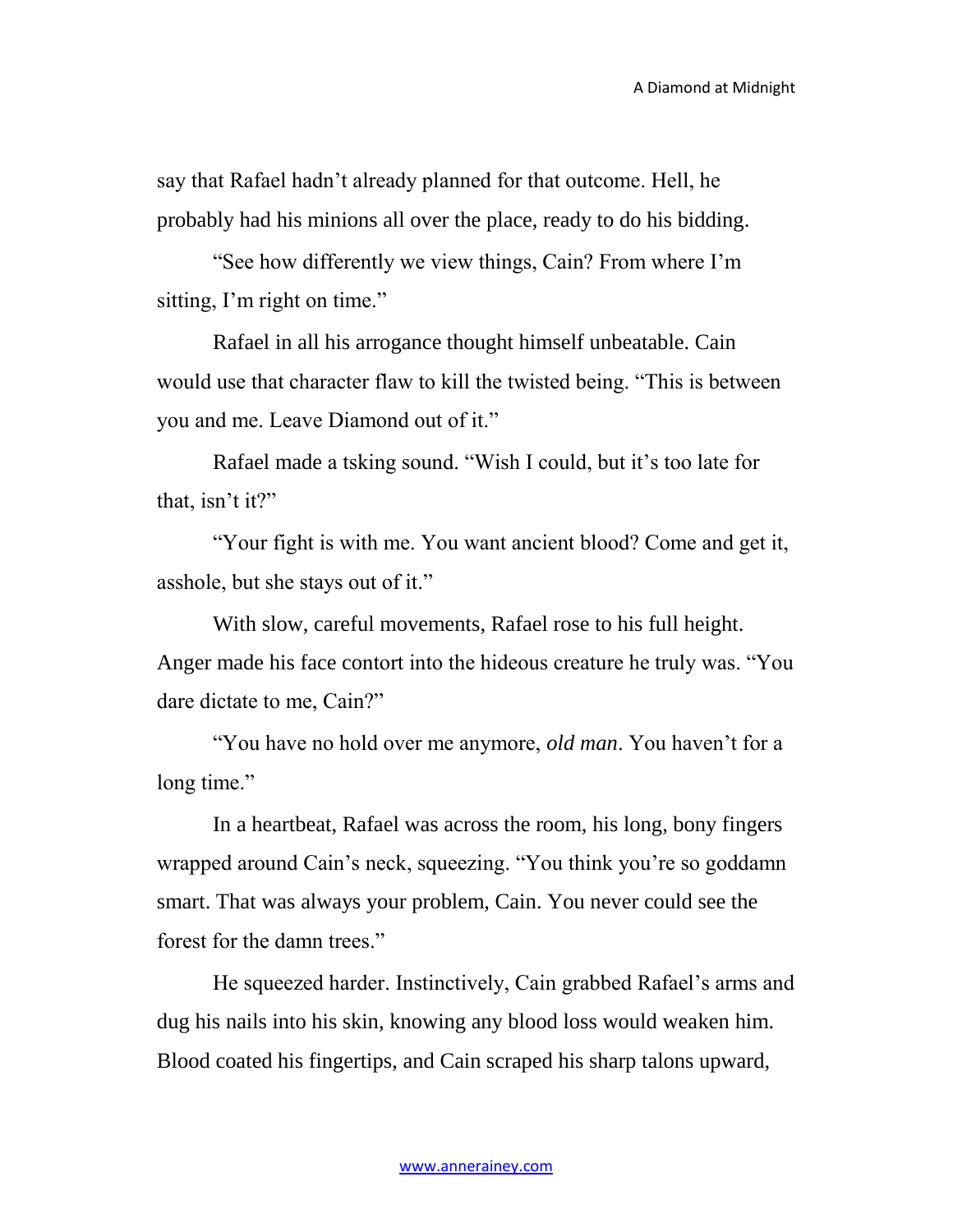creating deep furrows. Rafael never loosened his hold and hatred fueled the other vampire's rage.

"I despise you, Cain. It's going to be a pleasure taking your precious diamond from you."

Fear for Diamonique pushed Cain into action. He drew his right arm back and slammed his fist into Rafael's face. The force of the blow thrust Rafael several feet to the side. He stumbled and came right back, his teeth gleaming, spittle dripping from his mouth.

"You little prick! I never should have made you one of us," Rafael raged, then his fist shot out. Cain was faster as he swiftly ducked the punch. He grabbed Rafael by the front of the shirt and used his other hand to rip open several deep slices down the vampire's cheek. Rafael howled in rage, then delivered a right hook. Cain lost his hold on Rafael, but recovered from the blow quick enough to see the depraved bastard's fist coming at him again. This time Cain was prepared and dodged to the left, then delivered an uppercut of his own.

"You've lost it, Rafael," Cain taunted, as he continued to duck and punch. "You need to be put down. You're a goddamn embarrassment."

Cain dodged a roundhouse kick, then delivered a swift jab to Rafael's jaw. Bone crunched beneath his fist and blood spurted. Finally, the ancient showed signs of weakening from the deep cuts. Then his gaze shot to Diamonique. In an instant, Cain leaped in front of her. Rafael vanished, then reappeared behind Diamonique. He grabbed her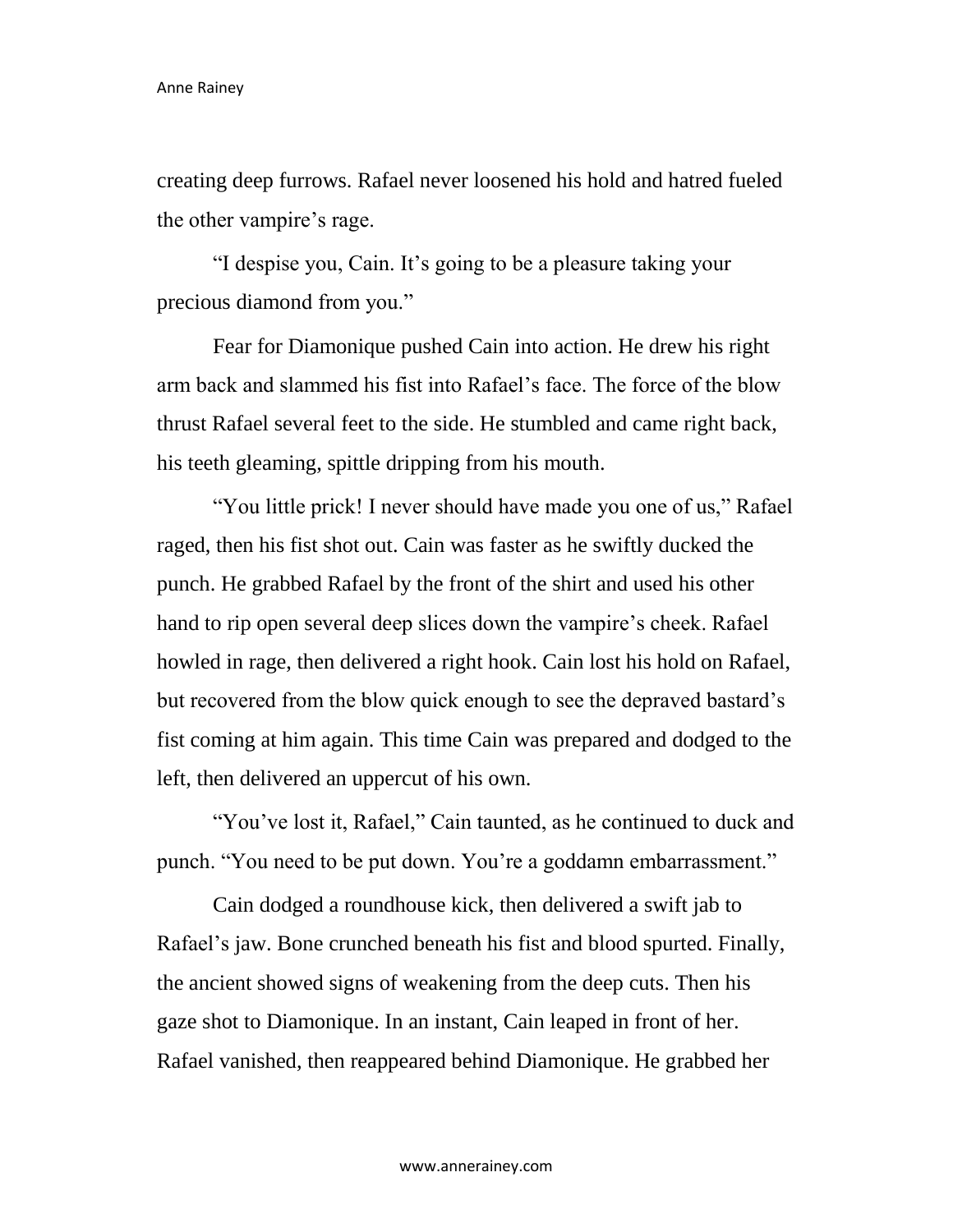by the hair and yanked her backwards. Diamonique slammed a hand into Rafael's nose, surprising Cain and Rafael both. It was all the time Cain needed to get a message to her.

Cain pulled her away from Rafael and growled, "Dissolve, Diamond, go to our private place!"

Diamonique shook her head, denying him. "I won't leave you to deal with this alone."

He wanted to kiss and throttle her at the same time, but there would be time later for that. He hoped. For now, he needed her gone. "Go now! I cannot fight him if I'm worried about you. I'll come for you, Diamond, just leave now!"

In a flash of color, Diamonique was gone, leaving him alone with an enraged six hundred-year-old vampire.

"You love her," Rafael spat, as if the notion disgusted him. "You've always cared more for her than anything or anyone. It's why I came for her, you know. I wanted to watch you suffer."

Cain sighed, knowing where this was going and helpless to stop it. "Lucas wasn't my fault, Rafael. He saw what you'd become and wanted no part in it. I didn't draw him out of The Dominion. You just wish it'd happened that way. We both know the truth."

Rafael glared at him. "He was my son and you took him from me! You'll pay for that. But not with your life, Cain. I'll force you to live without her. Then you'll know what hell is really like."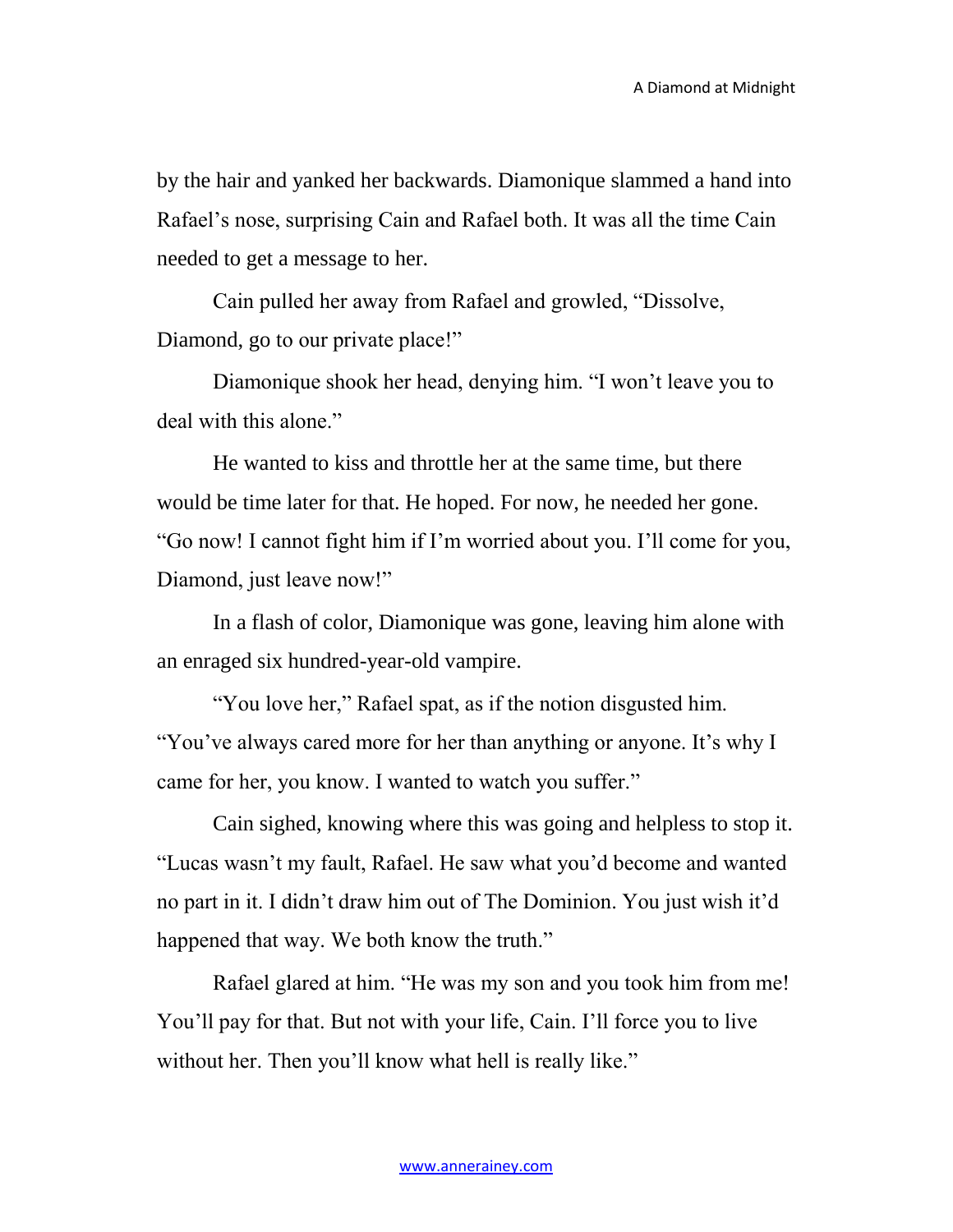"Leave him alone."

They both whipped around at the sound of another voice in the room. Cain was too shocked to speak. Rafael was not.

"You dare defend him to me? Does your betrayal know no bounds?"

Even Cain could hear the pain in Rafael's voice. Pain like that could twist a man. He should know.

"He did nothing wrong. You only wish it were so simple. I left on my own. Cain had nothing to do with it."

Rafael flew across the room until he was within inches of Lucas possibly the only being the creature ever cared about. "I know he helped you hide from me."

Lucas shook his head. "He showed me a few tricks, something you should have taught me, nothing more. I would have figured it out on my own eventually."

"Why? You were to be my successor. You could have had it all, Luc."

Cain had been about to dissolve. He needed to get to Diamonique while he could, but Rafael's question gave him pause.

"I didn't want that kind of life!" Lucas shouted. "I knew when I saw Cain and Diamonique together that The Dominion could never give me what I truly craved."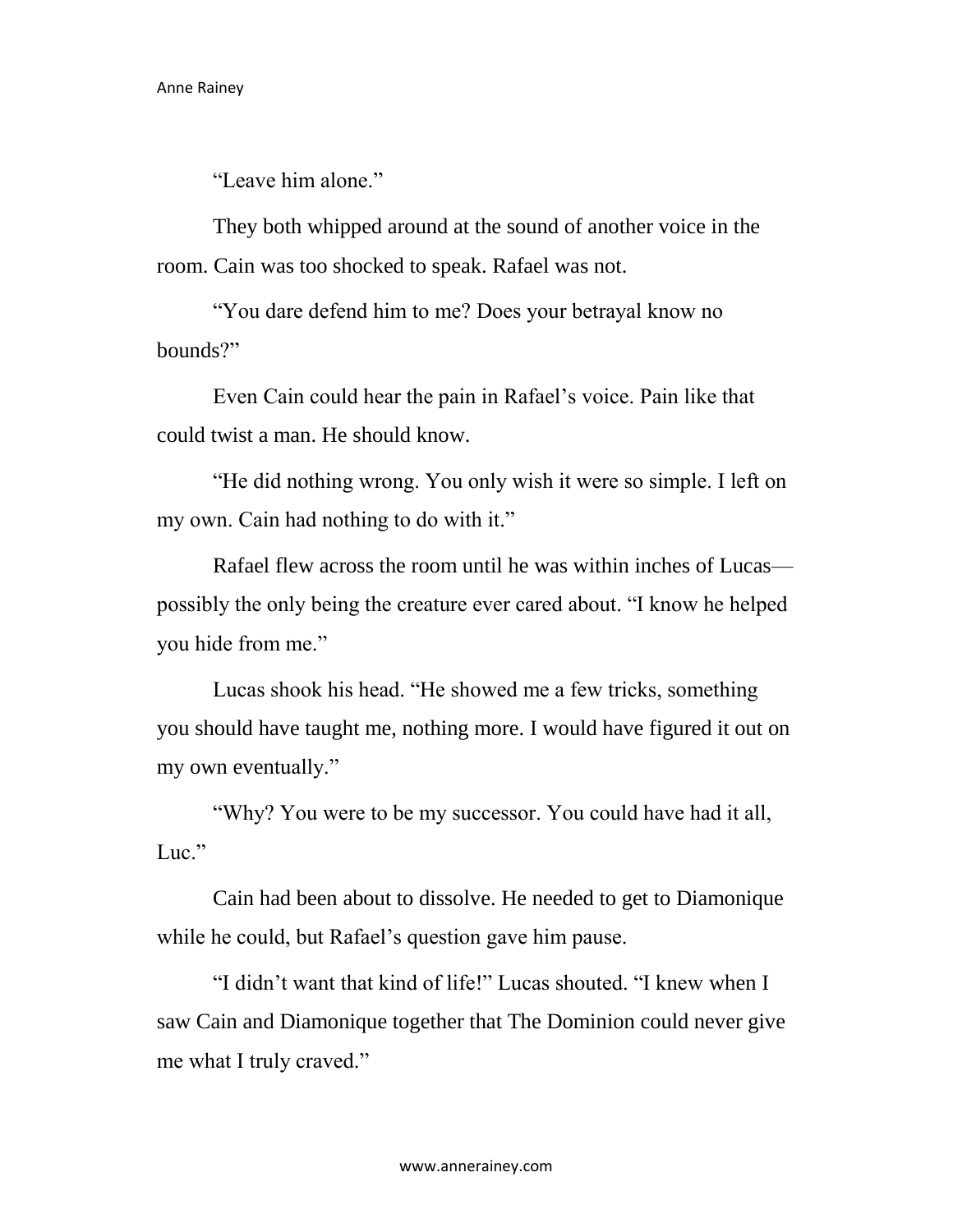Rafael punched the air with his fist. "What could you possibly want that I could not give you?"

"Love," Lucas tossed right back.

In that moment, Cain felt truly sorry for Rafael.

"You are my son! How can you stand there and say that I do not love you?"

"You love having a son. It's why you adopted me. Why you turned me. You never loved *me* or you would have understood that by leaving The Dominion, I was seeking something better. I wasn't leaving you, Father, just the life you wanted for me."

Rafael pointed an accusing finger at Lucas. "I created The Dominion for *you*. It was all for you."

"Maybe, but that doesn't change the fact that Cain is innocent in all this. Leave him be. Deal with me instead."

Rafael stiffened and Cain knew things had just gone from bad to worse.

"Cain is the reason you left. Cain and his *bitch*," he ground out. "They'll both pay."

Then he was gone and Cain had a sick feeling in the pit of his stomach. Rafael knew. He hadn't expected the old man to know where he and Diamonique's special place was. He'd thought she'd be safe there, as long Rafael had no path to her. The bastard had read his mind and Cain hadn't even been aware of it. Emotions. They had no place in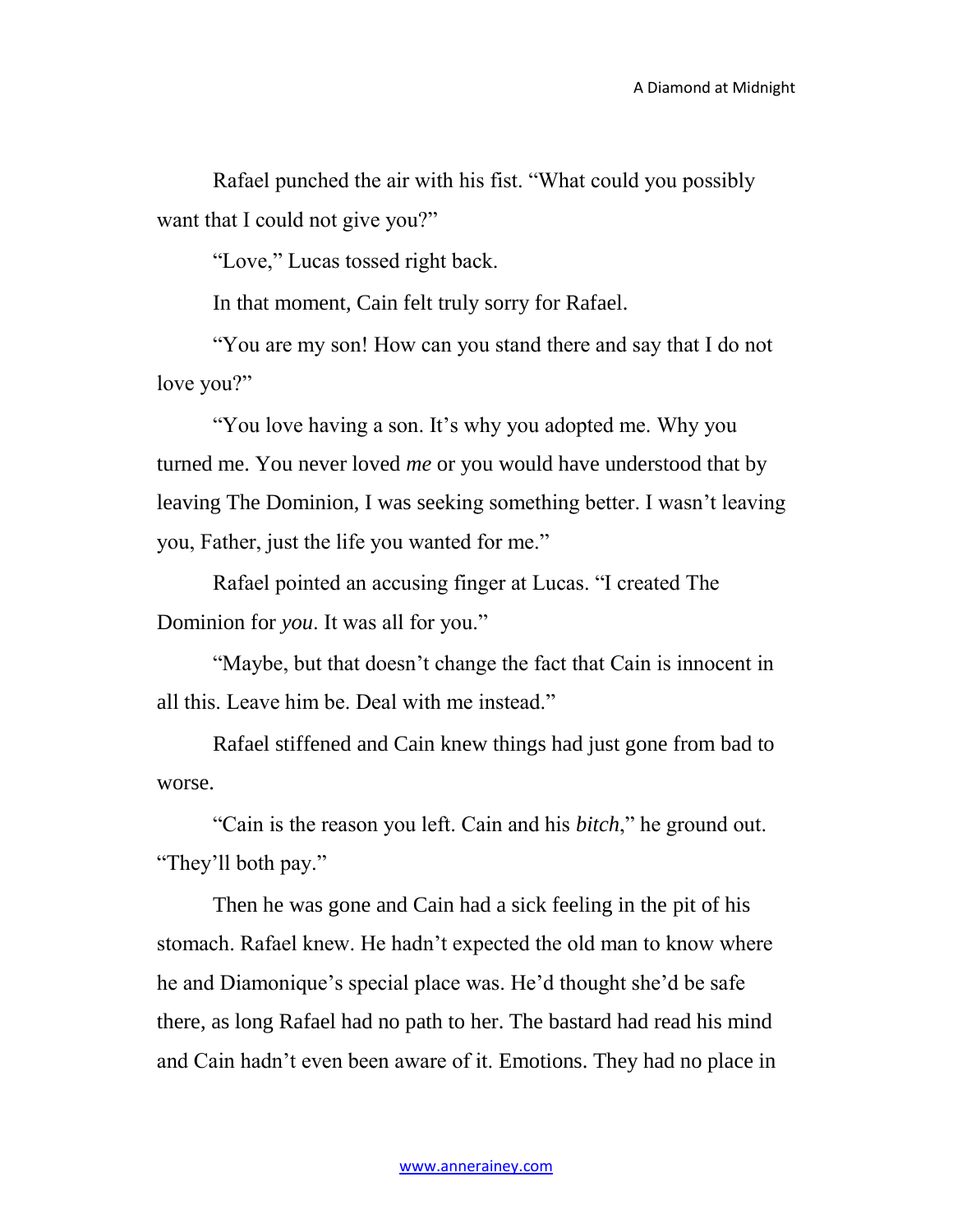combat with an ancient vampire, but his fear for Diamonique had clouded his brain to the point it might even cost her her life.

His gaze zeroed in on Lucas, his one chance at saving Diamonique. Time to make a deal with the Devil's son. "Will you help me get her back?"

Lucas grimaced. "It won't be easy. He's determined to place the blame squarely on your shoulders."

Cain flew across the room and jerked Lucas off his feet. "Damn you! Diamonique should not have to pay for your decisions," Cain demanded.

"No. You're right." Then Lucas closed his eyes.

Several precious seconds went by. To Cain it felt like hours.

Finally, Lucas opened his eyes, "Put me down, I know where he's taken her." Cain complied and Lucas held out his hand. "Come with me if you want to see her alive."

Was he a fool to trust Lucas? No. Lucas hated Rafael as much as he did. Hell, maybe even more. Besides, without Diamonique, Cain was nothing. He gripped Lucas's outstretched palm. At once, heat flooded his body, then Diamonique's living room dropped away, and he was standing in a dark room. He saw Diamonique. She was nude and chained to a wall. Rafael leaned against a doorway, his smile a frightening thing in itself. There was a young, blond girl kneeling at his feet. She, too, was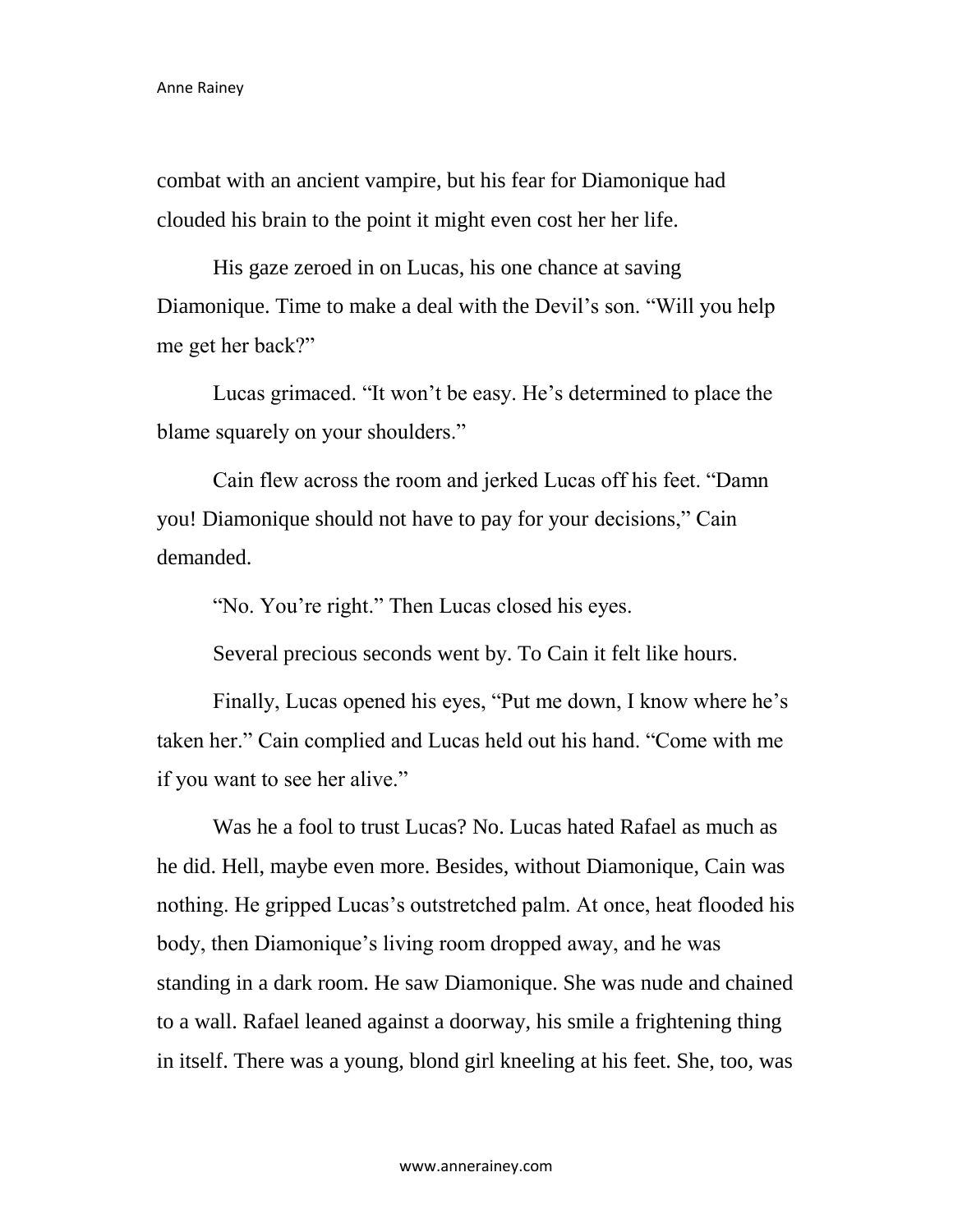nude. Rafael clutched the girl's left wrist and blood trickled out of a gaping wound. Rafael's newest pet.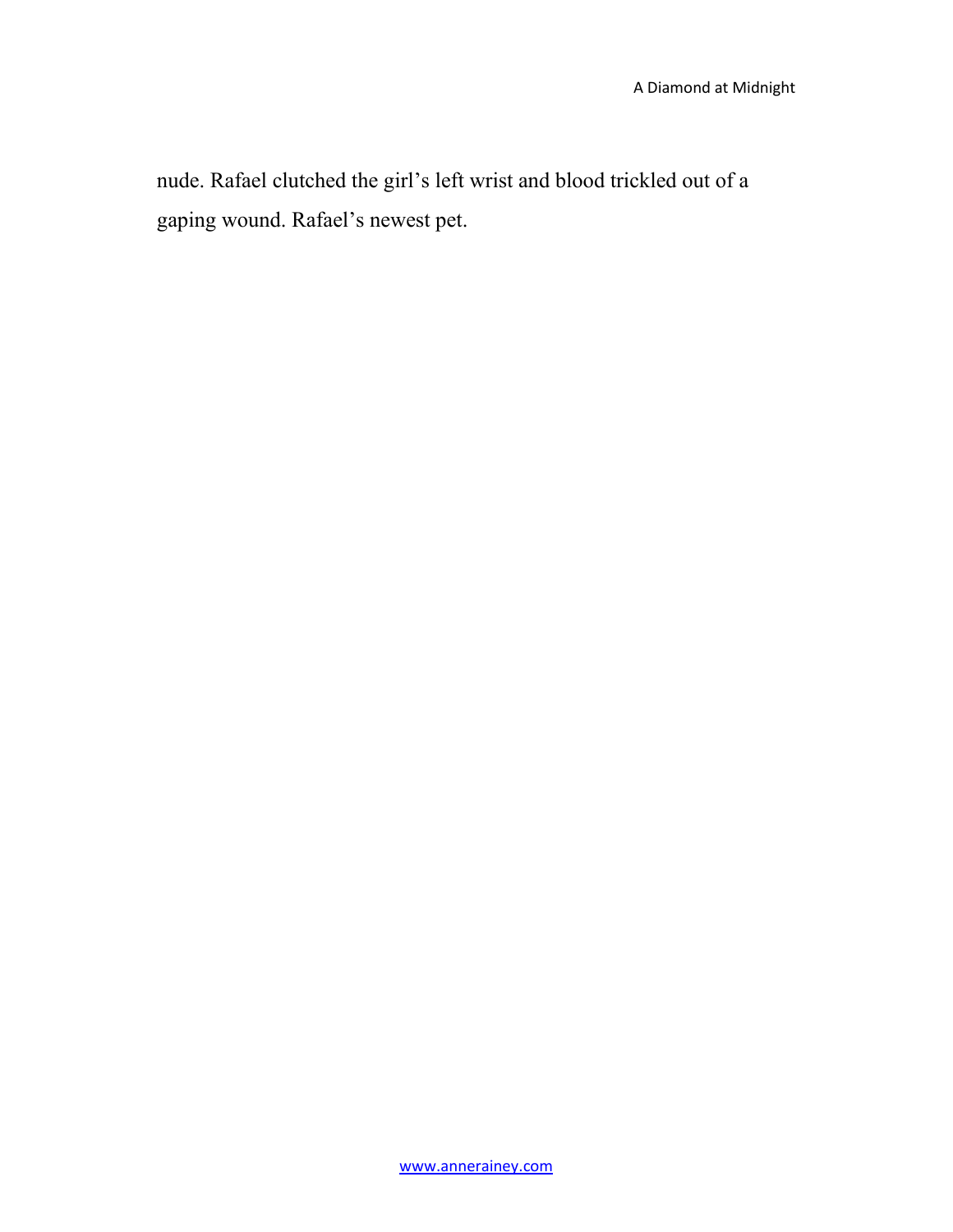## Chapter Six

Diamonique pulled against the chains, but it was no use. She wasn't strong enough to break them. Something kept burning her skin. It felt like acid being poured onto her—slowly. It hurt like hell, but she refused to give Rafael the satisfaction of crying out. It was just what he wanted.

A roar rent the air.

Diamonique lifted her head to see Cain and another man in the room.

"You bastard!" the man shouted.

Rafael laughed. "Is that any way to speak to your dear dad, Luc?"

Lucas? Cain had mentioned Rafael's wayward son. But whose side was he on?

"Elizabeth has nothing to do with this. Let her go, father, or I *will* kill you."

Rafael dropped the girl's thin wrist. She fell to the floor,

unmoving. She appeared dead, but Diamonique couldn't be certain.

"She's the real reason you left, isn't she?" Rafael hissed. "This pathetic little creature meant more to you than me or The dominion."

"She is an innocent! She's not part of your twisted faction."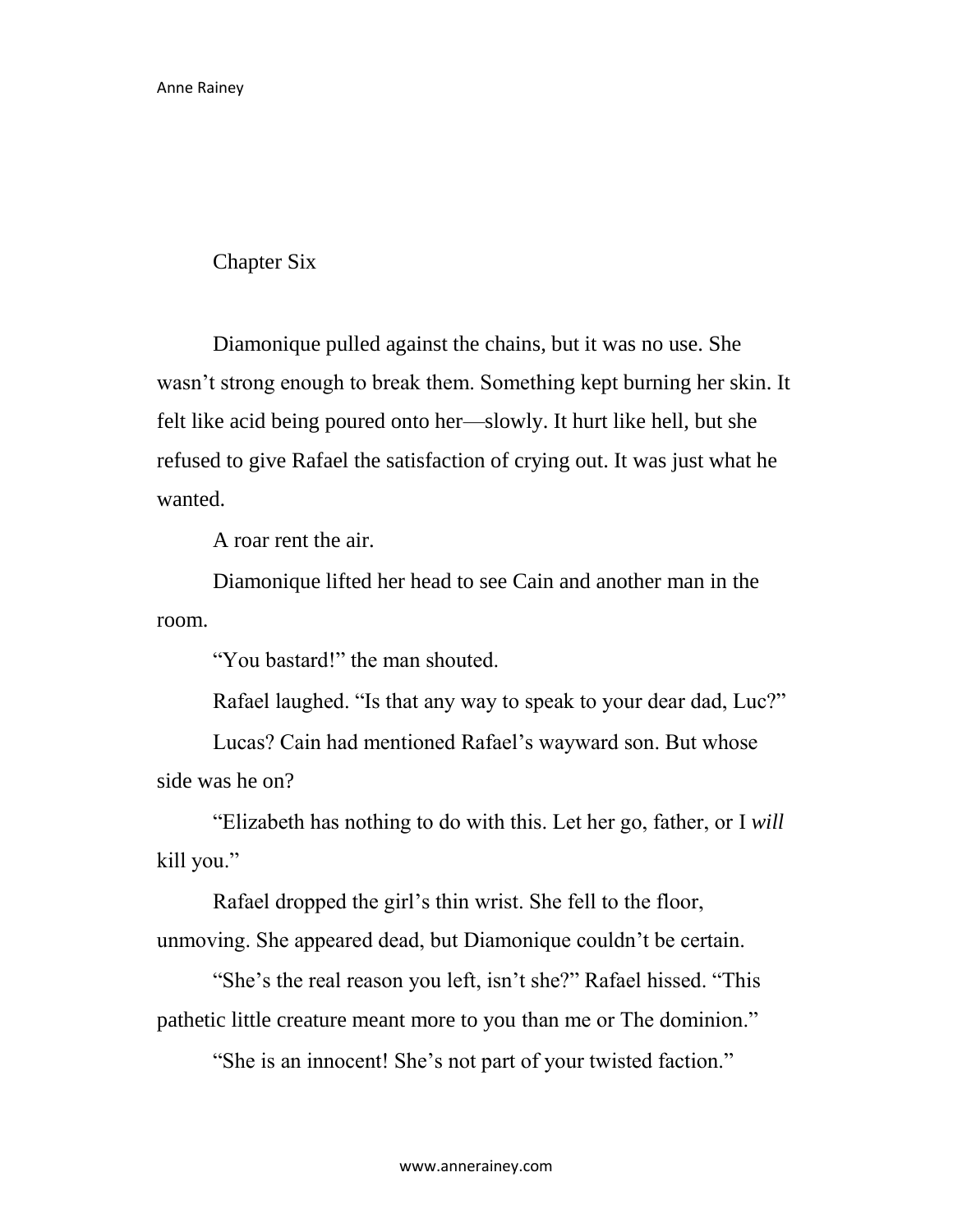Rafael laughed. "There is no such thing as an innocent, especially a woman. I taught you better."

Lucas took a step closer and growled, "You taught me to hate. Elizabeth taught me love."

Diamonique was fast losing strength from whatever the chains had been coated in, and she was getting a damn headache with all the family drama. Then Cain's eyes landed on her, and she could feel the intensity of his anger even from across the room. Underlying that emotion was love and its warmth gave her renewed strength.

"*Can you free yourself, love?"*

His words were as soft as a butterfly touch in her mind. *"I've tried, but I'm just not strong enough."* 

As his gaze raked her body, presumably searching for signs of injury and found none, she could sense the relief flooding him. She stifled her urge to call out to him and instead used their mind link to send him a message.

*"Look at the ceiling, Cain."*

When Cain's gaze followed where she indicated, noticing for the first time the glass panels, he stiffened.

*"The sun will be up soon, love. We need to get out of this room now."* 

*"My thoughts exactly."*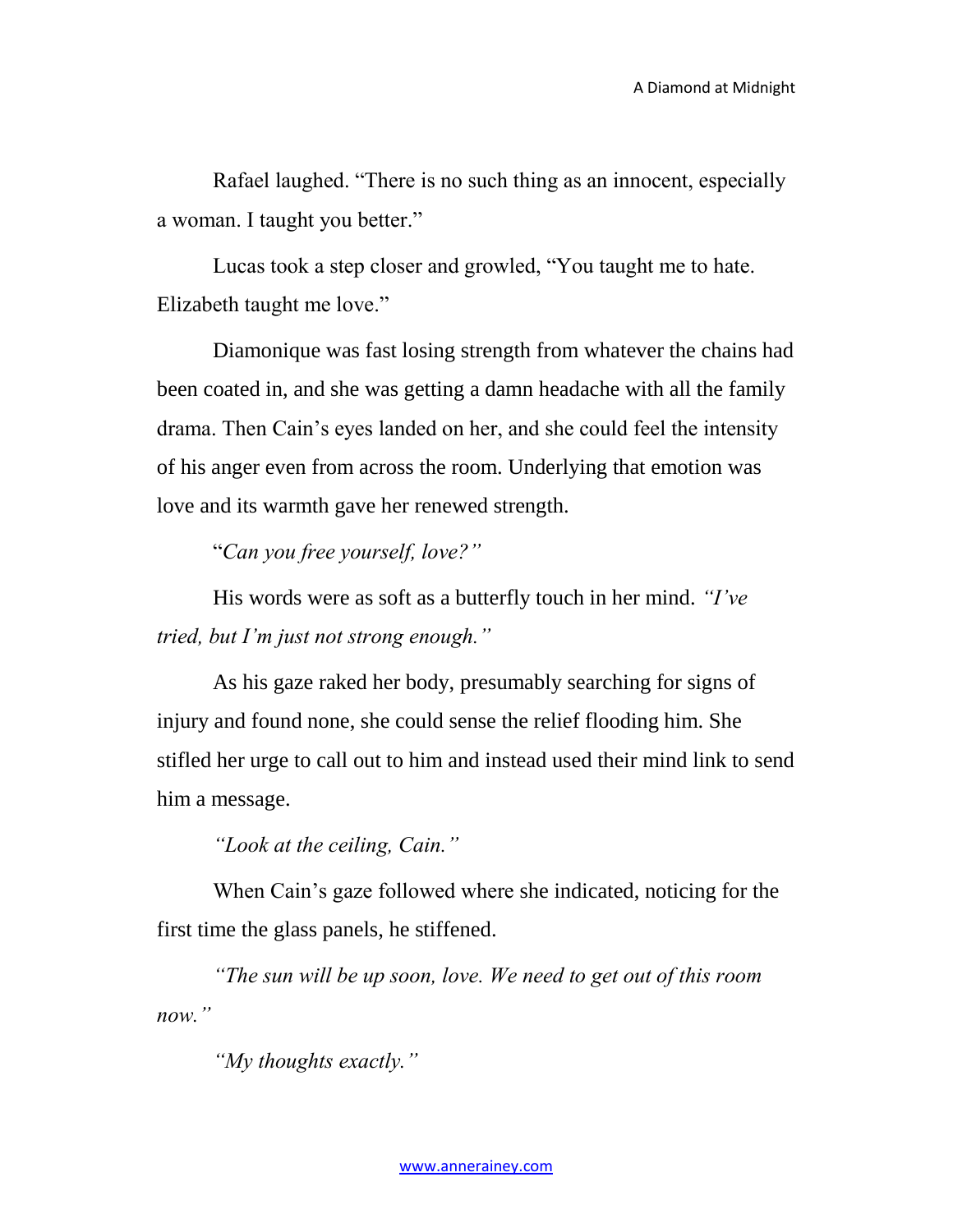"I see you've spied the pretty windowed ceiling. I had this place built specially for you and your little whore, Cain. I knew if I took her, you would follow. I wanted to watch the two of you roast together. Thoughtful of me, don't you agree?"

"Fuck you, Rafael. By the time I'm through, you'll be the one in this room, burning to death."

"I think it'll be fun to watch as you and Diamonique perish together under the morning sun. I've set up a special camera just for the occasion." Then he glanced down at the blonde at his feet. "She's an unexpected guest of course, but she was readily available and I was hungry. Oh well, she'll just have to share the room with you. You aren't upset by that are you, Luc?"

Lucas remained silent, but the rage Diamonique saw in his eyes was a clear sign of what he thought of Rafael's little plan. Diamonique shivered at

Rafael's matter-fact tone. He was more demented than any of them had realized.

"*Lucas is a true ally now," Cain told her mentally. "Be careful, Cain."* 

*"Always, my love."* 

Cain looked back at Rafael. "You might think you've thought of everything, Rafael, but there's one thing you didn't figure into this little plan."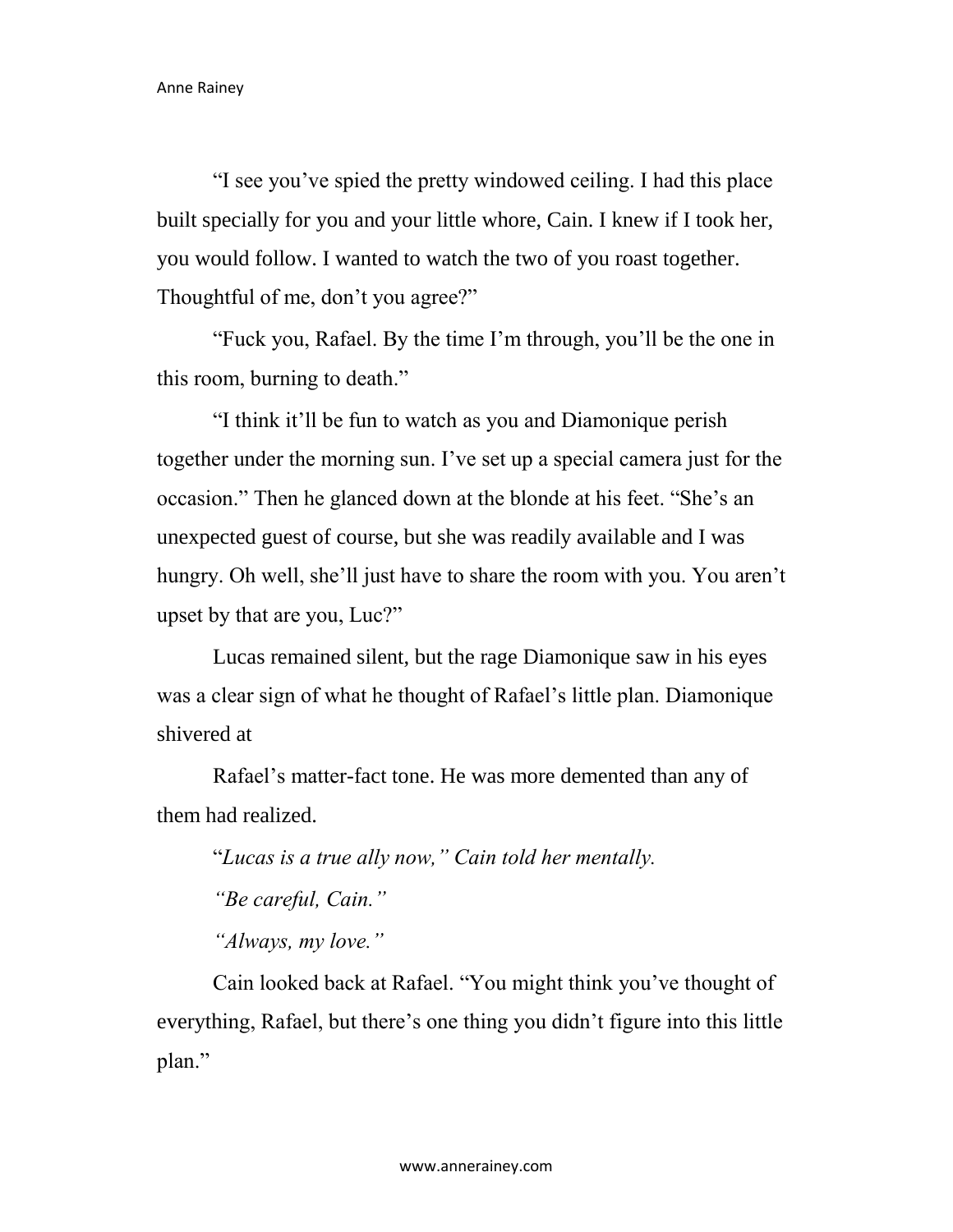Rafael's eyes narrowed. "What are you talking about?"

He stepped towards Rafael and taunted, "You didn't count on Lucas being on my side."

Rafael snorted. "He was manipulated by you, nothing more. In the end, he's my son and will do as I say."

"No. He was never truly your ally. You just couldn't admit that to yourself. And now you've taken someone he loves and turned her into a puppet."

Rafael barely spared the girl a look as he said, "The little slut was asking for it."

The degrading remark sent Lucas over the edge. He shot across the room and wrapped both hands around his father's throat. "I hate you! I will never stand by your side, never!"

*"Be ready!"* Cain shouted in her mind, then within seconds, he was in front of her and wrenching at the heavy chains, but there were so many. It took several attempts before they all fell to the cement floor. Diamonique practically collapsed into his arms. Cain turned, and they both saw Rafael and Lucas in a bloody battle.

Cain tucked her tighter to his chest. The next moment, they materialized inside his home. Diamonique was barely able to hold herself upright so he took her straight to the couch.

As soon as she was seated, Cain snarled, "He will die a slow death for this."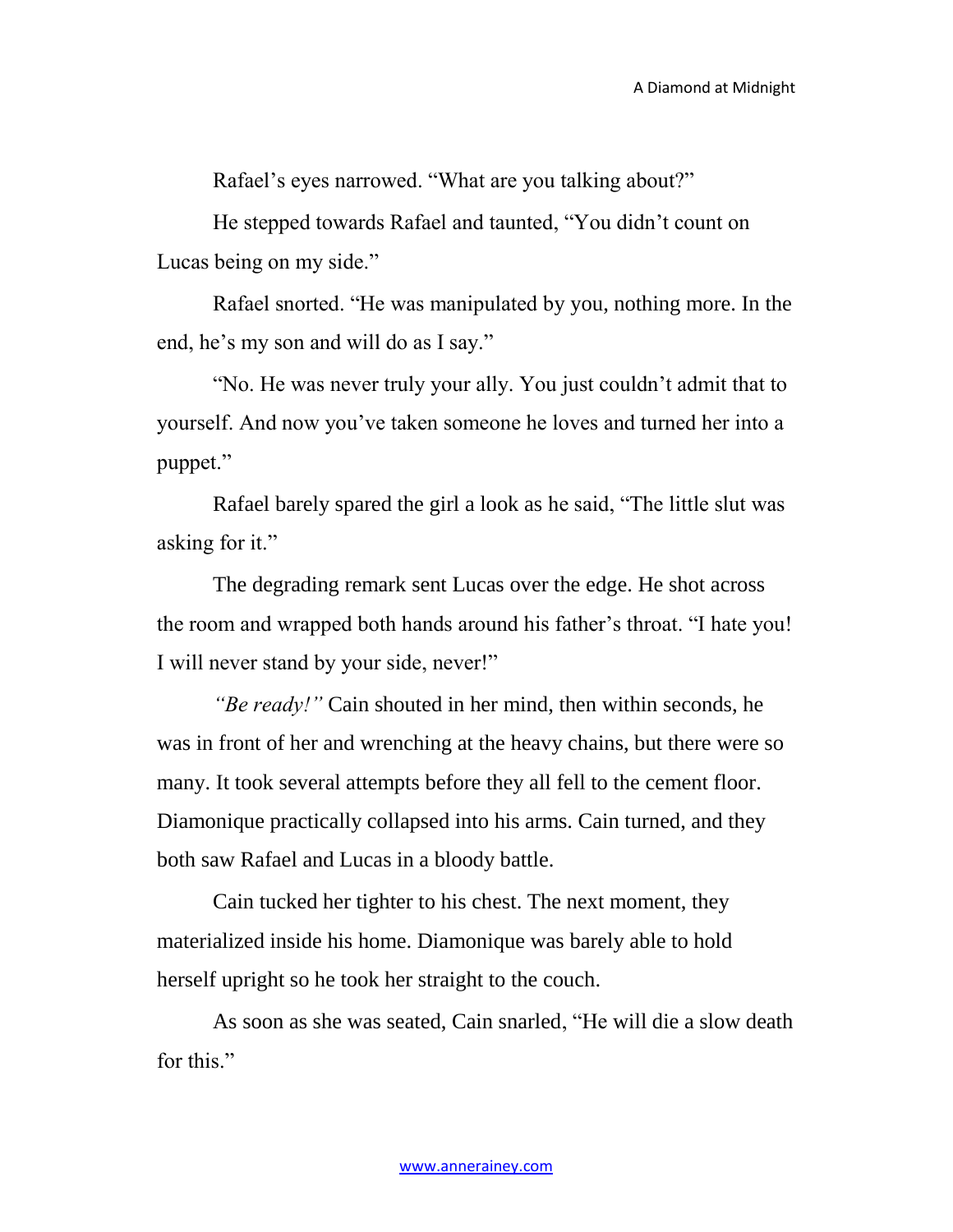Diamonique frowned and looked down her body, then shivered when she saw the wounds on her skin. "How?"

"The chains were dipped in holy water."

"Then I am truly grateful to be alive." Cain had saved her. She fastened her gaze on his dear face and then scanned his body.

There were red welts on his hands. "Cain, your hands."

"They're sore, but I'll live." Cain leaned in and kissed her cheek, then whispered, "And it won't matter to me if you have scars. You will always be my beautiful diamond."

"Cain,  $I$ —"

"I need to help Lucas," he cut in. "I also cannot let Rafael's crimes go unpunished. When I return, we will talk, love."

"See that you don't come to any harm, Cain." She had so many things to say. She loved him—had always loved him. It took nearly dying to see the truth.

\*\*\*\*

Cain had nearly gone insane earlier attempting to locate Diamonique. Rafael was the oldest vampire of any of their kind and hiding his location had been no great feat. An hour had crept by before he and Lucas had managed to break through Rafael's mental shields. When he'd seen Diamonique chained to the wall, fear in her eyes, he'd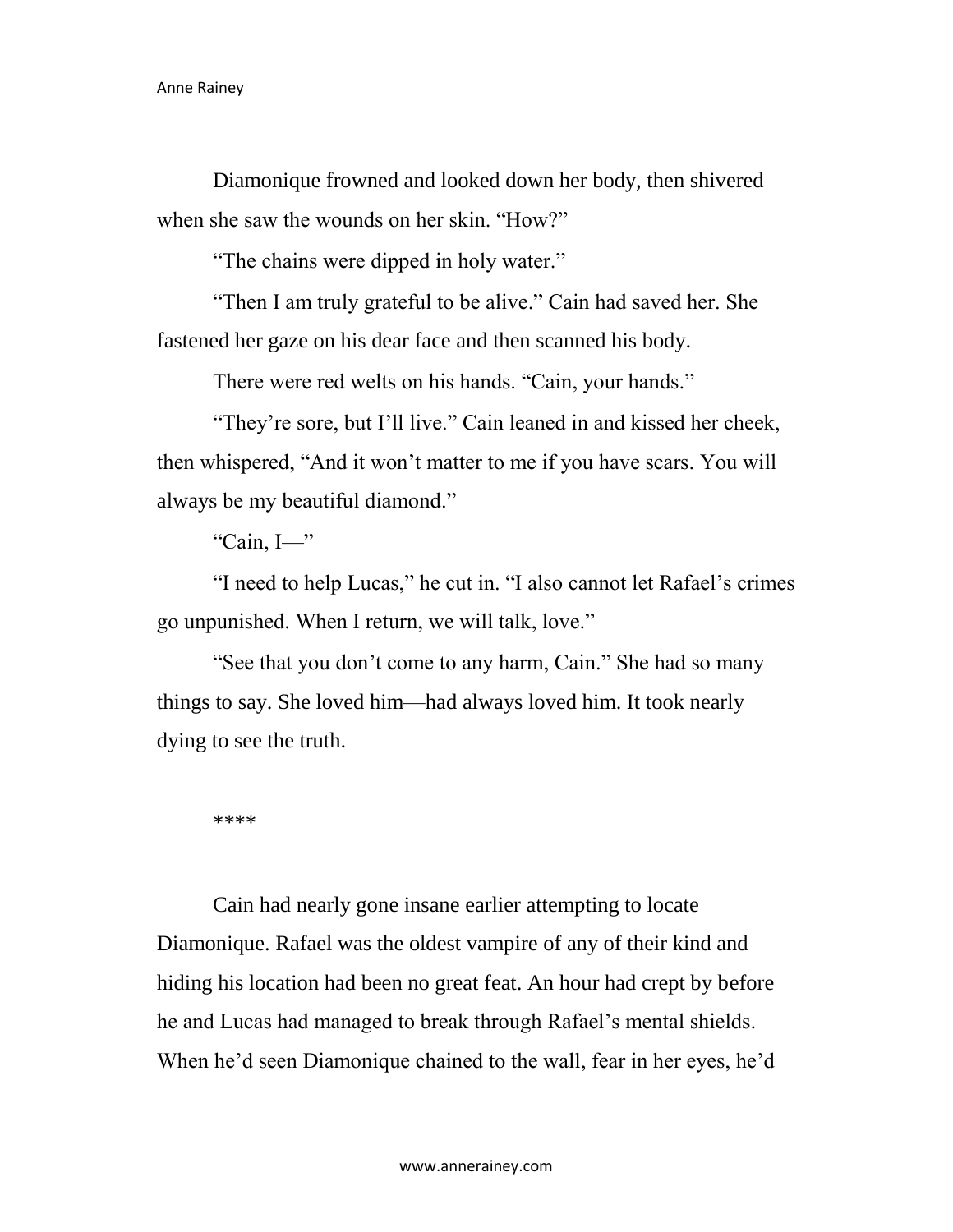nearly wept with joy that she was still alive. Then rage had set in, and he'd ached to rip Rafael's heart out with his bare hands doing away with the monster, once and for all. He thought of the glass ceiling in the dungeon-like room and quickly made a cape appear in his hand. He flung it over his shoulders and wrapped the hood tightly around his head, then made a pair of gloves materialize to protect his hands from the chains. He closed his eyes and focused on Lucas and Rafael. In an instant, he was in the room again.

The sun was coming up. He had maybe ten minutes before they'd all roast.

Cain cursed when he felt the heat stinging him through his clothing.

He swung his gaze around the room. Rafael held Lucas off the ground. The old man was pummeling him, showing no mercy. Lucas was barely recognizable. Cain flew across the room and yanked Rafael backwards. Lucas dropped to the ground and began to crawl towards Elizabeth, her flesh already burned in several places from the rising sun.

Rafael jerked away and ground out, "You're dumber than I thought, Cain. You should have stayed with your bitch and left me to my son."

Cain reached for Rafael and grabbed him by his hair. "I had some unfinished business, Rafael. Now you die."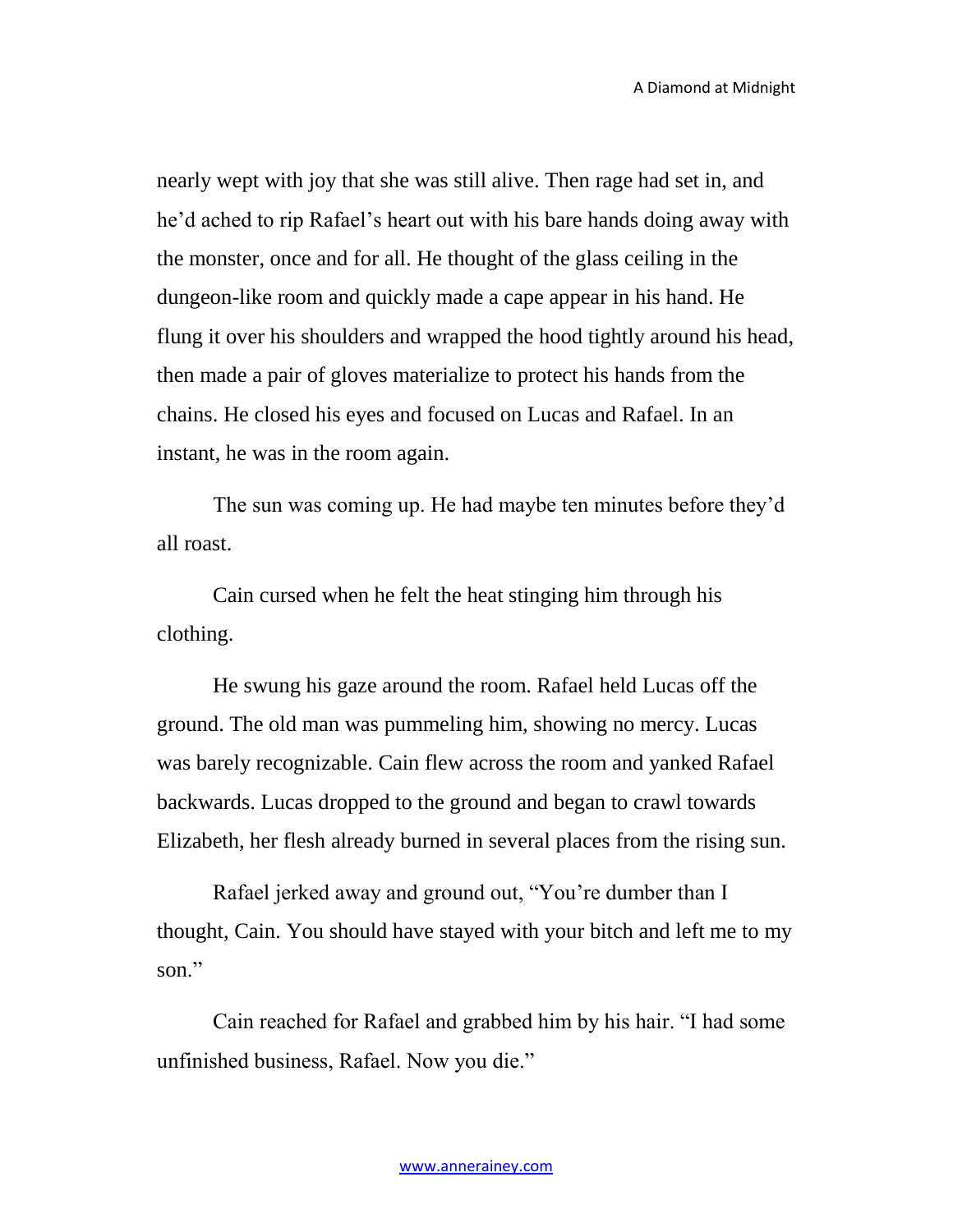With Diamonique safe from harm in his protected mansion, Cain allowed his rage free rein. He pulled Rafael to the far wall where the chains he'd yanked from Diamonique's body still lay. In his mind he saw her burnt flesh once again. Vengeance gave him the power to throw Rafael against the cold cement wall, where he crumpled. Whether the rapidly advancing sunrise had helped deplete the older vampire's strength, Cain didn't care. Any aid he could get was welcome. Before Rafael could gain his feet, Cain struck him with the heavy metal. Blood oozed from Rafael's arms and torso. Although, the ancient vampire tried to fight back, soon his face resembled a mass of bone and tissue.

Cain crouched down and whispered into his ear, "You should never have touched her." Then a wooden stake materialized in his hand and with all the force of a vampire avenging his mate, Cain slammed it into Rafael's chest. Rafael gurgled and clutched at the wood protruding from his heart. A ray of sun crept across the bloodstained floor and touched the vampire's limbs. His body burst into flames.

Cain stepped back, and for the first time realized, the sun had burned through his clothes. The smell of his and Rafael's scorched flesh filled the air. Anger was a powerful painkiller it seemed.

He turned to find Lucas cradling an unresponsive Elizabeth in his arms, tears streaming down his bloody cheeks. Cain reached out a hand and ordered, "Take my hand."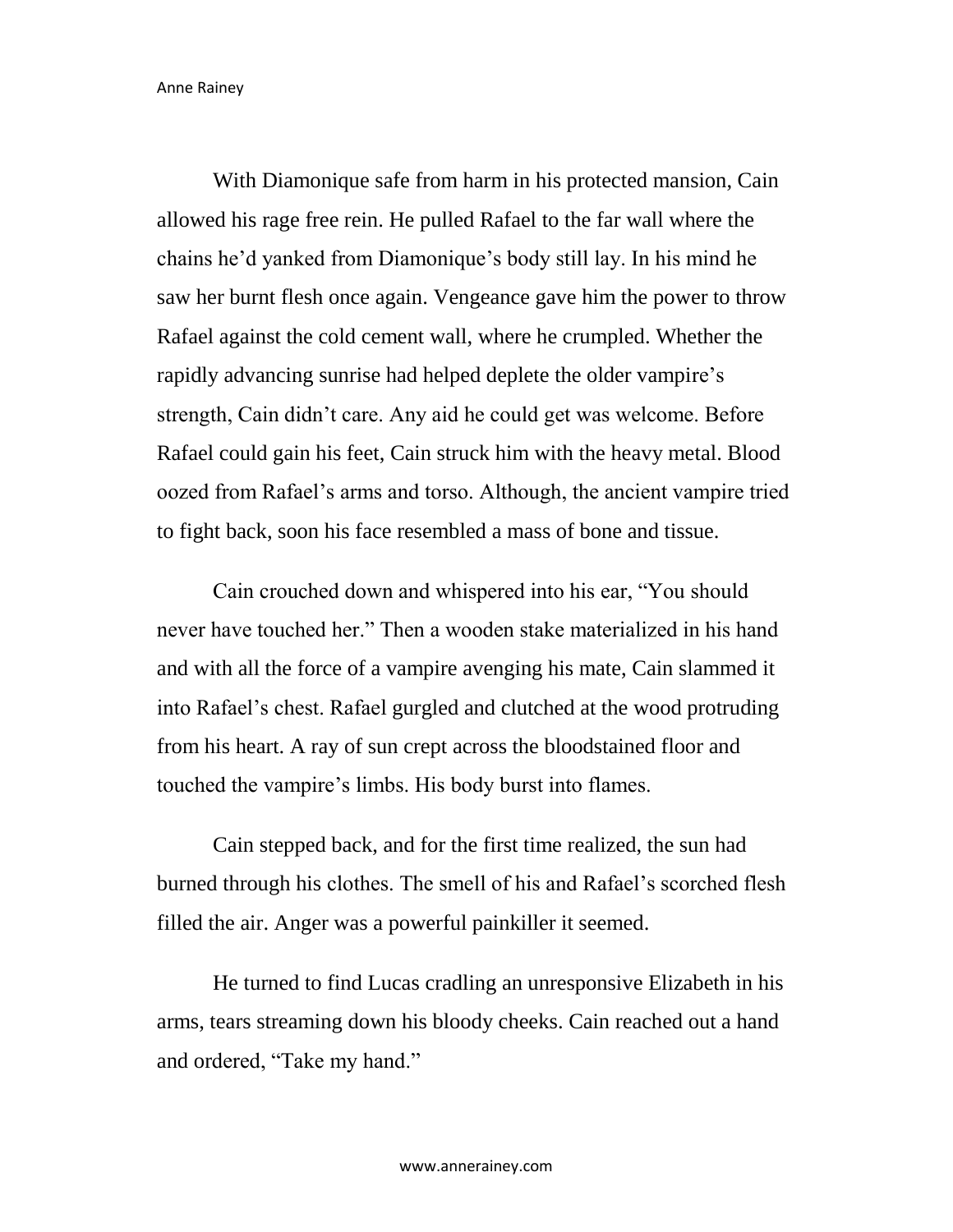Lucas grabbed hold. Cain closed his eyes and instantly they were out of the room and inside one of the guestrooms in his home.

"Where are we?" Lucas asked, as he carried Elizabeth to the bed and laid her down, and then carefully covered her with the heavy red quilt.

"My home. You may stay as long as you wish."

"Thank you, Cain. For everything."

"Is she alive?"

"Barely," Lucas muttered, then sat beside her and stroked her cheek. "I will be forever in your debt for coming back for us."

"Don't give me too much credit."

Lucas frowned. "I don't understand."

"I didn't go back for you. I went back to deal with Rafael. He never would have stopped until one of us was dead. He wanted me to suffer." In his mind, Cain saw Diamond chained and at Rafael's mercy. He wanted to kill him all over again. "We're free of him now."

Lucas nodded. "Yes, and thanks to you, Elizabeth and Diamonique are alive. That's all that matters."

"Too true."

"If you ever have need, I would be honored to repay my debt to you."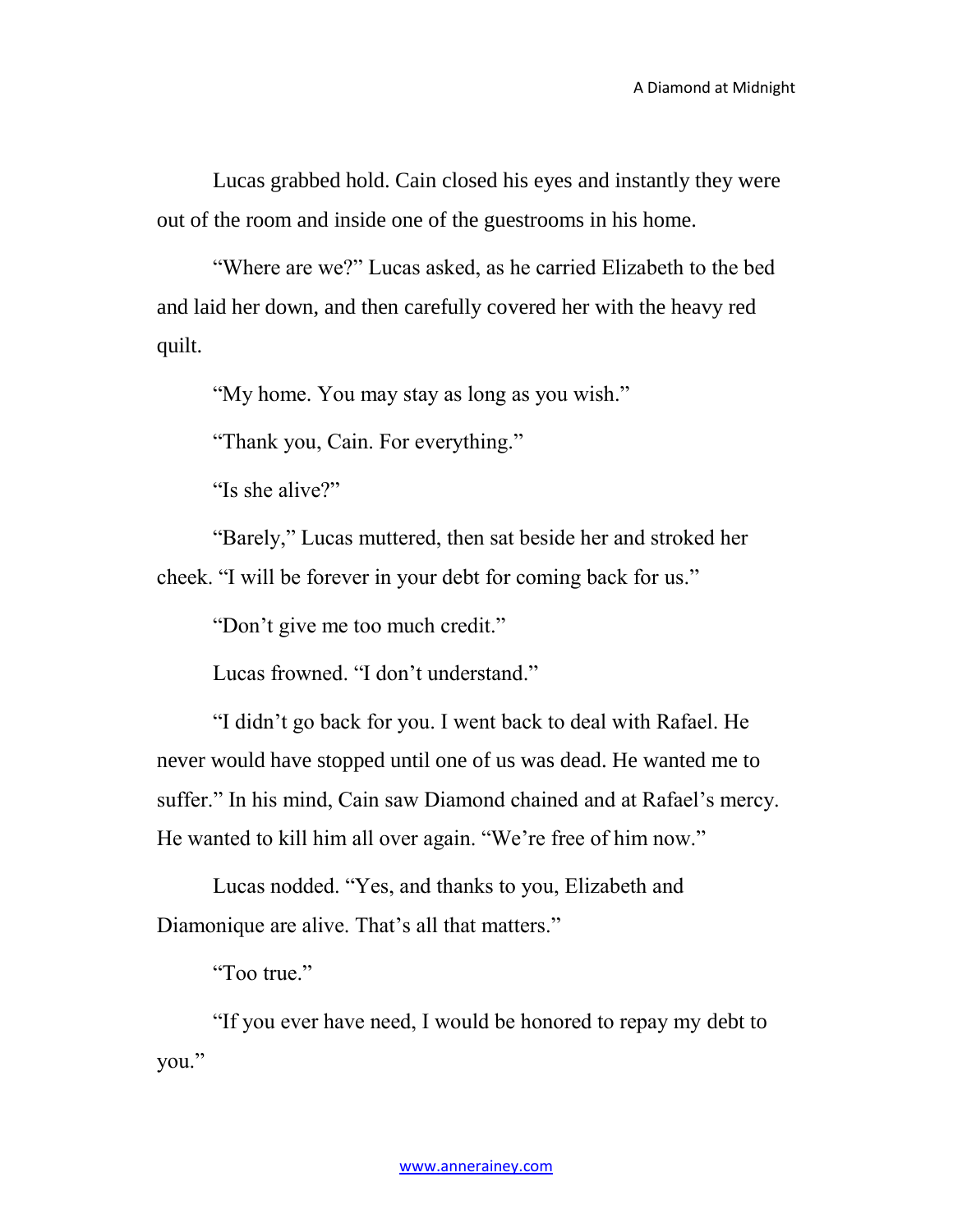Cain looked at Elizabeth. "You can repay me by keeping her alive. She will save you, Lucas. In more ways than you can know." Then, before Lucas could say anything else, Cain dematerialized.

When he reappeared, he was standing inside the doorway to the living room. Diamond had settled back into the cushions and closed her eyes, though he could tell she wasn't really sleeping. With Diamond unaware of his presence in the room, Cain took a second to simply watch her. Christ, every time he closed his eyes he was going to see her bound to that cold brick wall, Rafael smiling. He'd come so close to losing her forever.

Never again.

He yearned to stay close, but they both needed nourishment so he forced himself to leave. He landed in the street, near a nightclub. There was a car close by with two young men and two women inside. They were just girls really, barely out of their teens. Cain didn't relish taking their blood. He hadn't really wanted the blood of women since meeting Diamonique. However, it couldn't be helped; he needed whatever he could get tonight.

Cain strode up to them and knocked on their window. The silly fools rolled it down. Anyone with an ounce of sense would check, before blindly rolling their car window down in the middle of the night on a dark and empty street. Hadn't their parents taught them a damn thing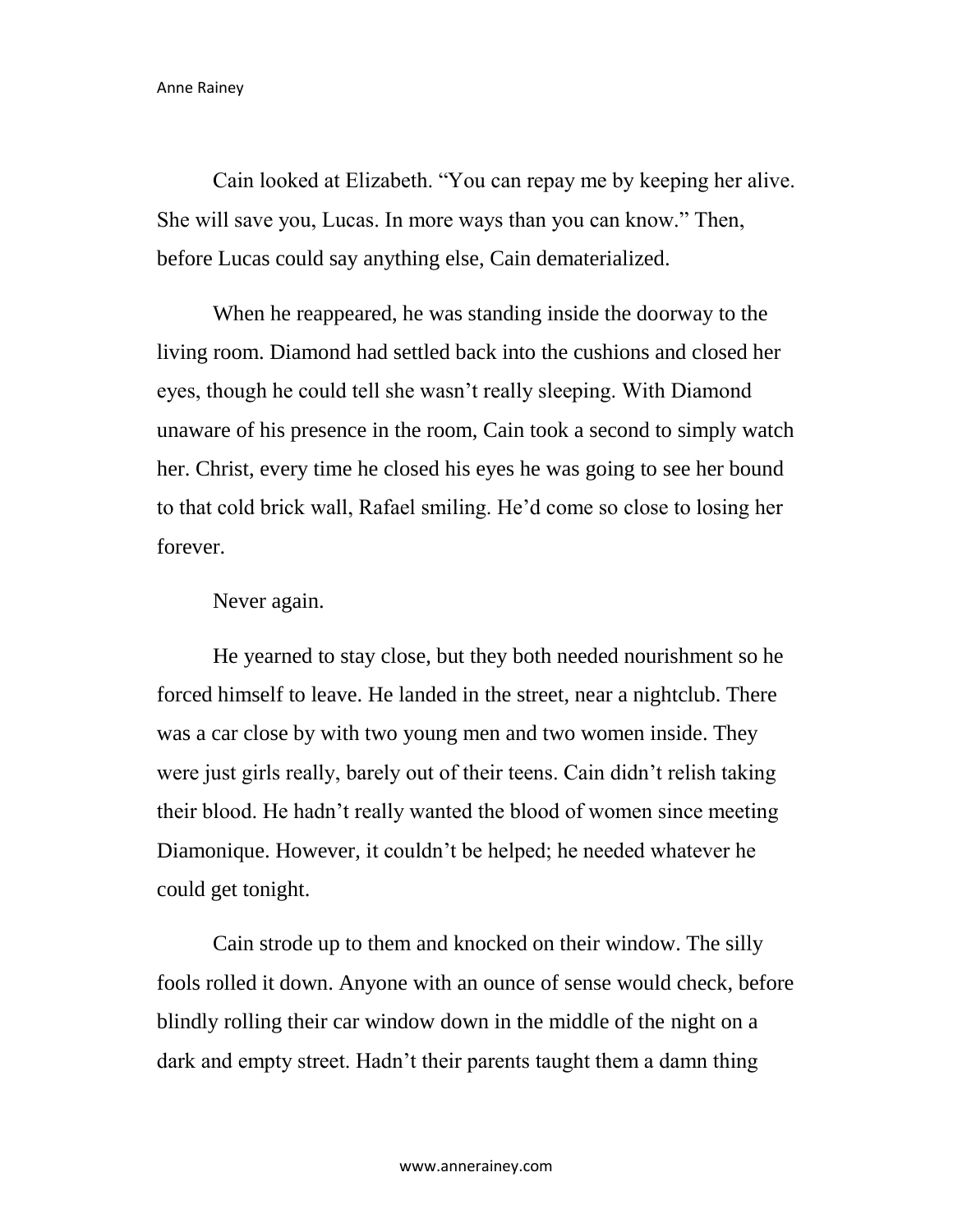about survival? Before the night was through Cain would teach them a lesson they would never forget.

One of the boys laughed at something the other said, but all Cain heard was their hideous music. He never could figure why young people had to kill their eardrums in order to enjoy the sound of an instrument.

"What do you want?"

The skinny want-to-be stud was entirely too brave for his own good. Cain smiled, allowing his fangs to gleam under the light of the moon. The pierced youth stuttered and stammered, giving Cain ample time to take full advantage. He wrenched his door open and grabbed him by the front of his t-shirt.

"You have something I want, boy."

The gangly boy flailed about, his feet dangling above the sidewalk, totally at Cain's mercy.

"What's your problem? Let me go!"

Cain smiled. He had to hand it to the kid; at least he was attempting to appear brave in front of his girlfriend.

"You're about to be dinner." Then Cain dipped his head towards the boy's throat, stabbing at his jugular with his sharp incisors and then drank greedily. Cain was careful to take only a small amount, then closed the holes in his neck with his tongue. The marks would ensure the boy remembered this night. He wanted to instill a little fear in him. Maybe next time he would think twice before talking to strangers.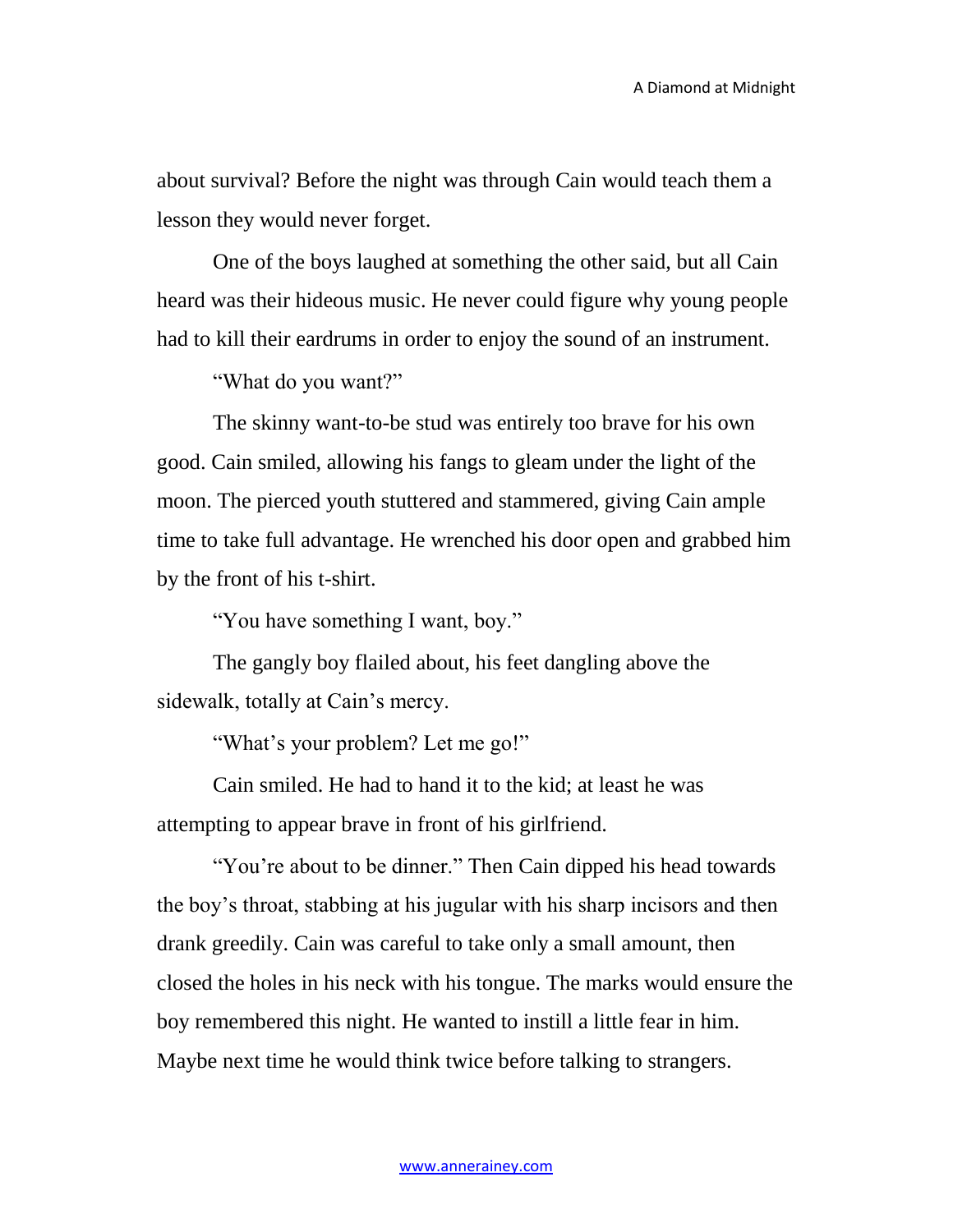After sitting him gently on the sidewalk, Cain looked through the open door of the car. The other three stared in awe. As if he were some damned hero from a movie. They should have been scrambling to get away from him! One girl was dumb enough to say, "Awesome."

What the hell was the matter with kids today? Cain reached in and yanked out the other guy. He had dark hair like the first but was considerably larger. There was no argument at all this time. In fact, this one seemed eager. Even bared his neck.

"Lord save me from teenagers," Cain growled.

A moment or two later, he sat the second teen next to his friend and turned to stare at the two girls in the back seat. One was a blond who didn't look any older than thirteen. The other a redhead. To his chagrin, they actually smiled at him and got out of the car. The blond sidled up next to him and batted her pretty baby blues. The little chit was flirting with him! Well, hell, didn't that just beat all.

If they only knew moments ago he'd thrust a stake through the heart of the leader of The Dark Dominion they'd be running in fear. But, like sacrificial lambs to the slaughter, they both bent their heads and bared their necks for him. As if that wasn't strange enough, the blonde one also tugged at the miniscule tank she was wearing until her tiny breasts spilled over the top, then smiled coyly up at him and murmured, "You can bite me *anywhere* you like."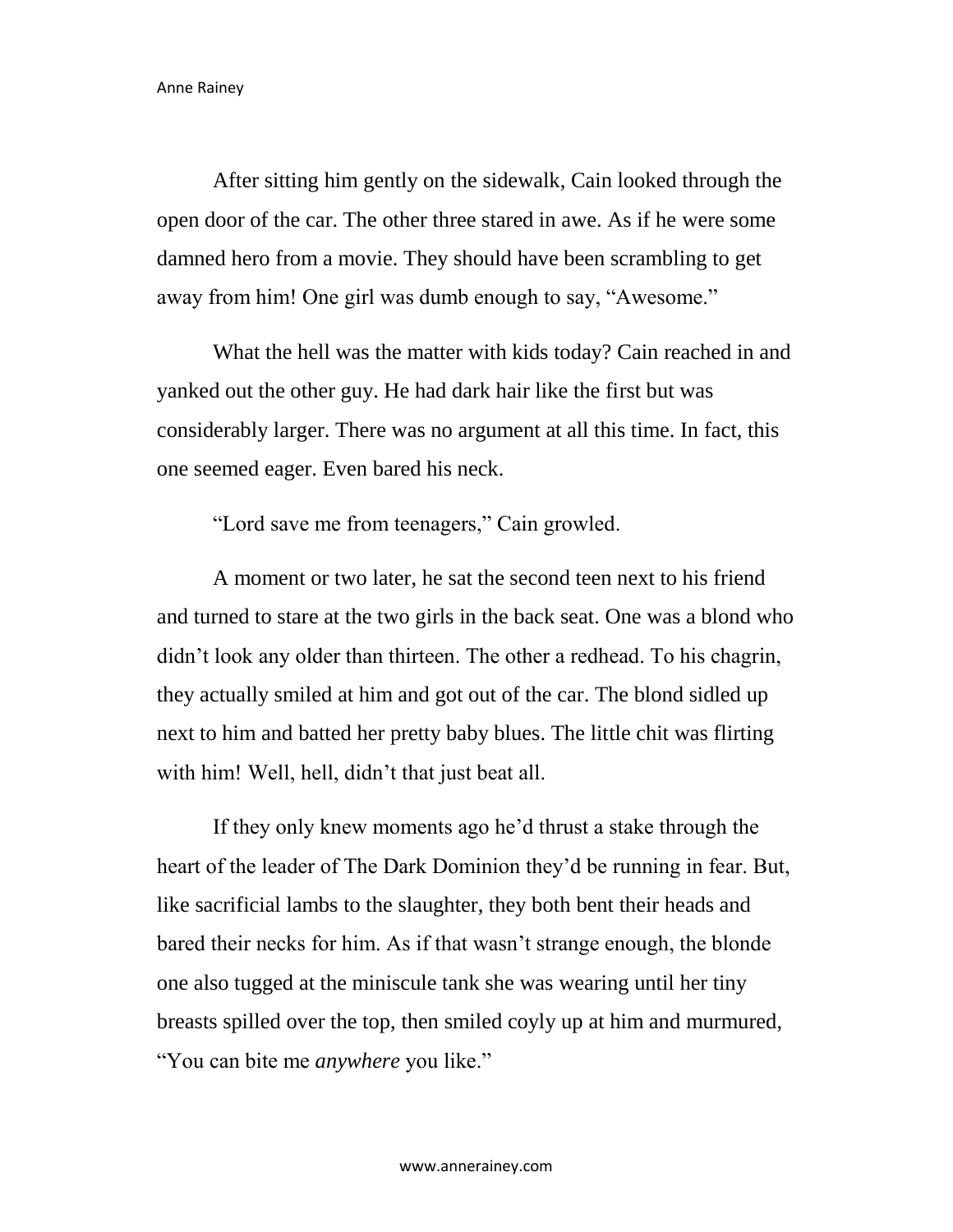Christ, she was just a kid! If he had a daughter who acted like this, he'd turn her over his knee. He frowned at her blatant display and tugged her top back up, covering her barely-there chest.

"Go home little girl, before you find yourselves getting into more than you can handle." He started off, but not before he heard one of the boys call out to him.

"Hey dude?"

*Dude*?

Cain laughed. In his many centuries, no one had dared to call him *dude*. He turned back and arched a brow in question.

"Does this mean we're going to become vampires now, too?"

So, that's what this had all been about. They were hoping for immortality. Ah, the follies of youth. The bigger boy was much too eager and excited to truly understand what he'd just asked.

Cain walked back and watched sadly as they anxiously awaited his answer. He decided the only way to make them understand the dangers they were naively putting themselves in was to give them a demonstration.

"That's not how it works," Cain said contemptuously. "I told you once to go home, but now it's too late." He let a wicked smile slip across his face. "Now I want to play."

Fear began to register on the blond girl's features. Finally! Time to show the boy what he was messing with. Cain allowed his eyes to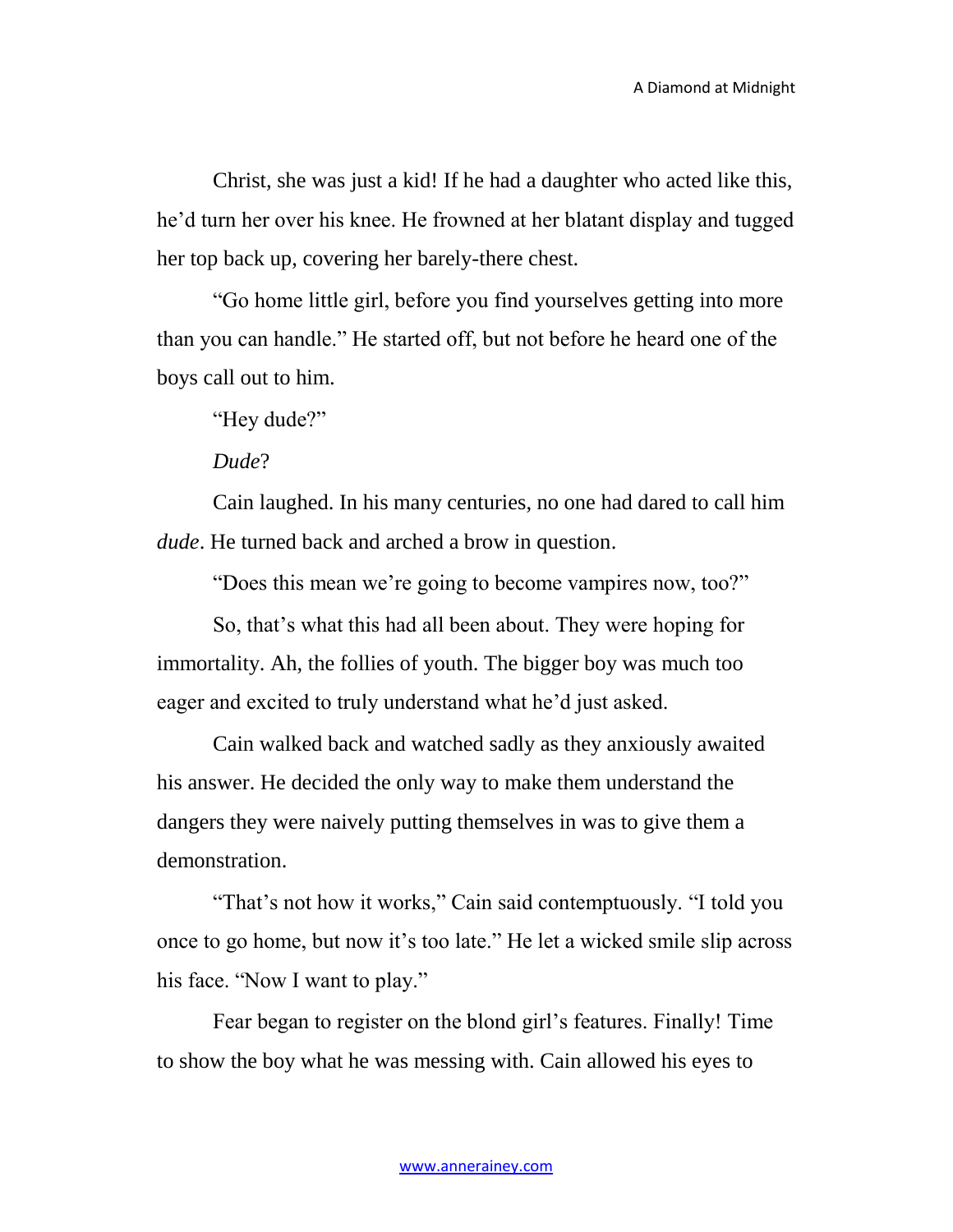change and turn a demon red as he stared, willing her mind to obey his command. Cain then opened his arms and said, "Come to me, sweetheart."

Her eyes glazed over as she fell quickly under his compulsion. With any luck, one of the boys would jump to her aid before she actually reached him, because he really didn't want to touch her. But he had to do something, before they really did meet up with something evil. There was no way of knowing if Rafael's death would scatter his followers to the wind.

Cain smiled cruelly as he became aware that she was trying to fight against his compulsion. Good. At least she wasn't coming to him so eagerly now.

"Get down on your hands and knees. Crawl to me." That ought to do it. No self-respecting boyfriend was going to allow his girl to crawl to another man.

"No way, asshole!"

Cain wanted to let it go at that, but for their benefit he knew they needed something that would make them err on the side of caution in the future. "Don't interrupt me, boy," he growled, then flung his hand out towards the bigger teen that had stood up and tossed him through the air. He landed on his ass several feet away and shook his head, dazed but unharmed. He let go of the girl's mind and watched as she and the other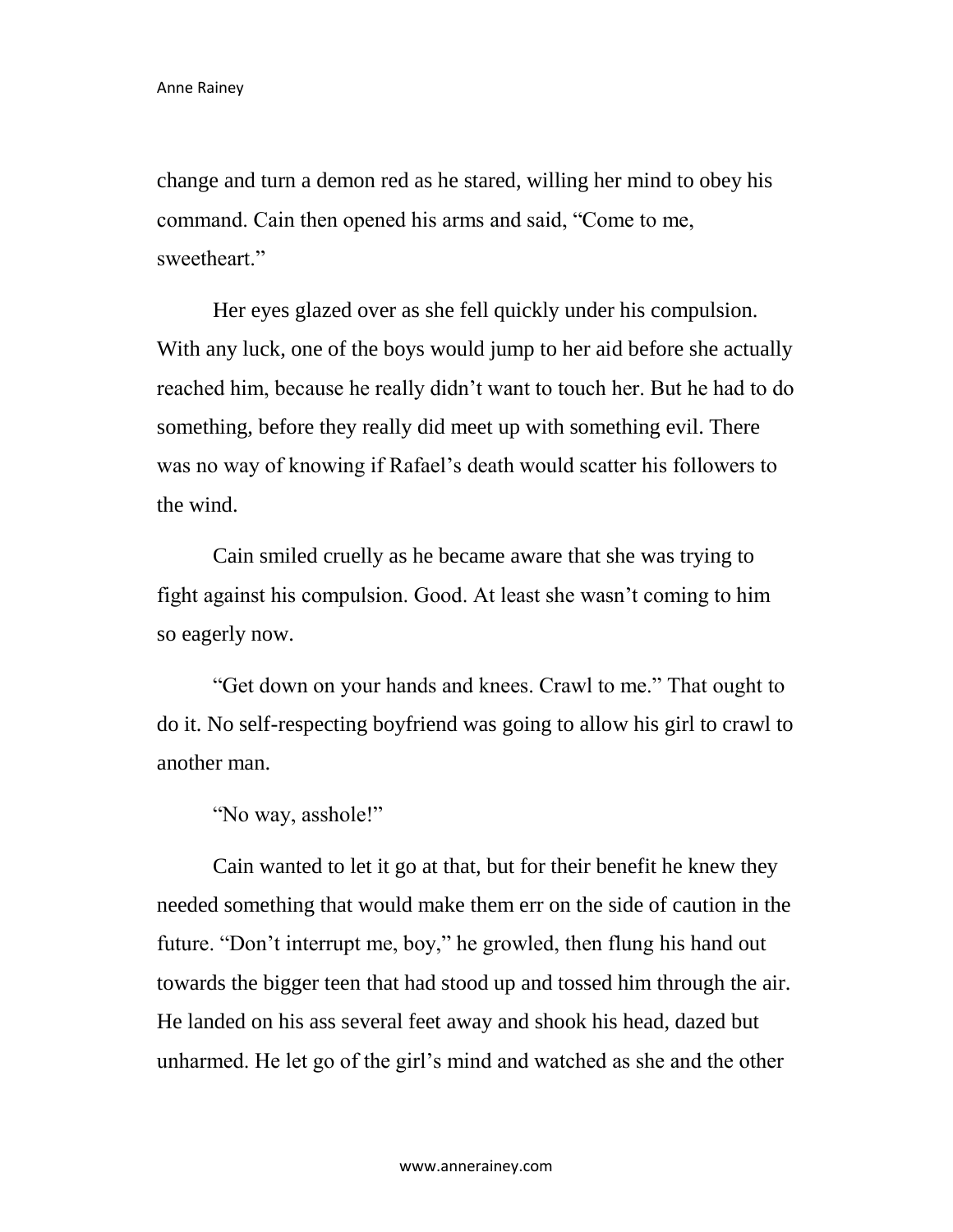one scrambled inside the car. "Where are you going, I was just getting started?"

"Screw you!"

"Not very nice," Cain admonished. In two strides, he reached the car and with ease jerked the door completely off its hinges. The two girls screamed and huddled together, trying desperately to get the far door open so they could escape. Cain was delighted to see that the braver of the two boys wasn't bothering to wait around to see what happened next. He simply ran over to his friend, yanked him up off the ground, and pushed him towards the car.

When he got within arm's length of Cain he saw the car door lying on the sidewalk on the opposite side of the street. His bravado melted away. "Look, mister, just let us go, and I swear we won't say anything about this to anyone."

Cain tapped his lip with his finger, pretending to consider his request. "You're certain you don't wish to become like me?" A smile almost escaped when he saw the teen shake his head *no*.

He shrugged, then stepped away from the car and gave them a grand exit. He lifted himself into the air and hovered just a few feet above them. They stared in horror when he contorted his features to appear more beast-like, then he shifted in midair and took off in a blaze of speed.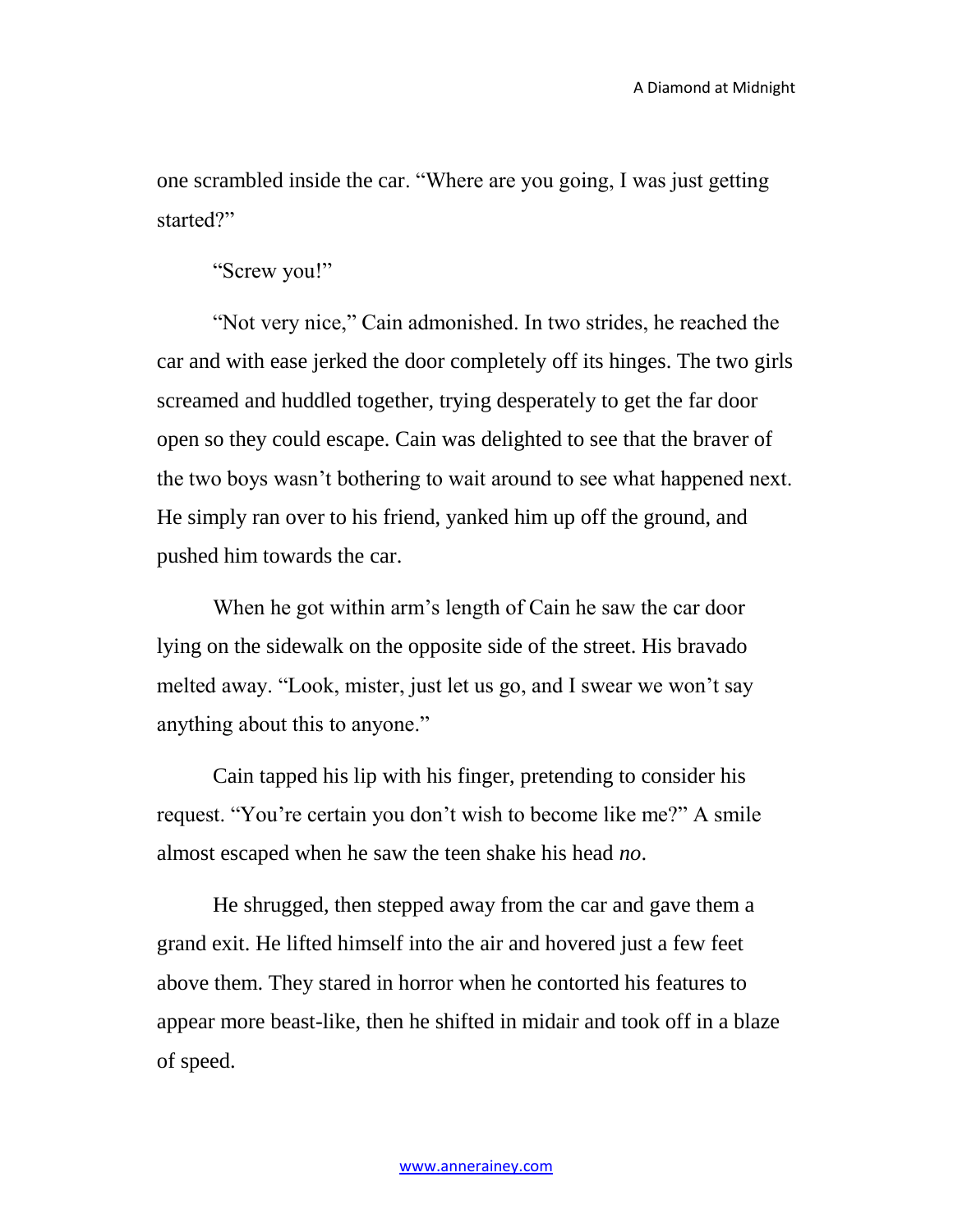Anne Rainey

When he landed several streets away he saw a drunken man stumbling towards him and Cain groaned. Damn, the only thing worse than feeding off a man was feeding off a drunken man.

He quickly took care of the task of replenishing what he'd lost, then left the man to recover. He stepped around the corner and found another man alone. This time he took enough for Diamonique. She would be hungry when he returned, and he alone would satisfy her cravings.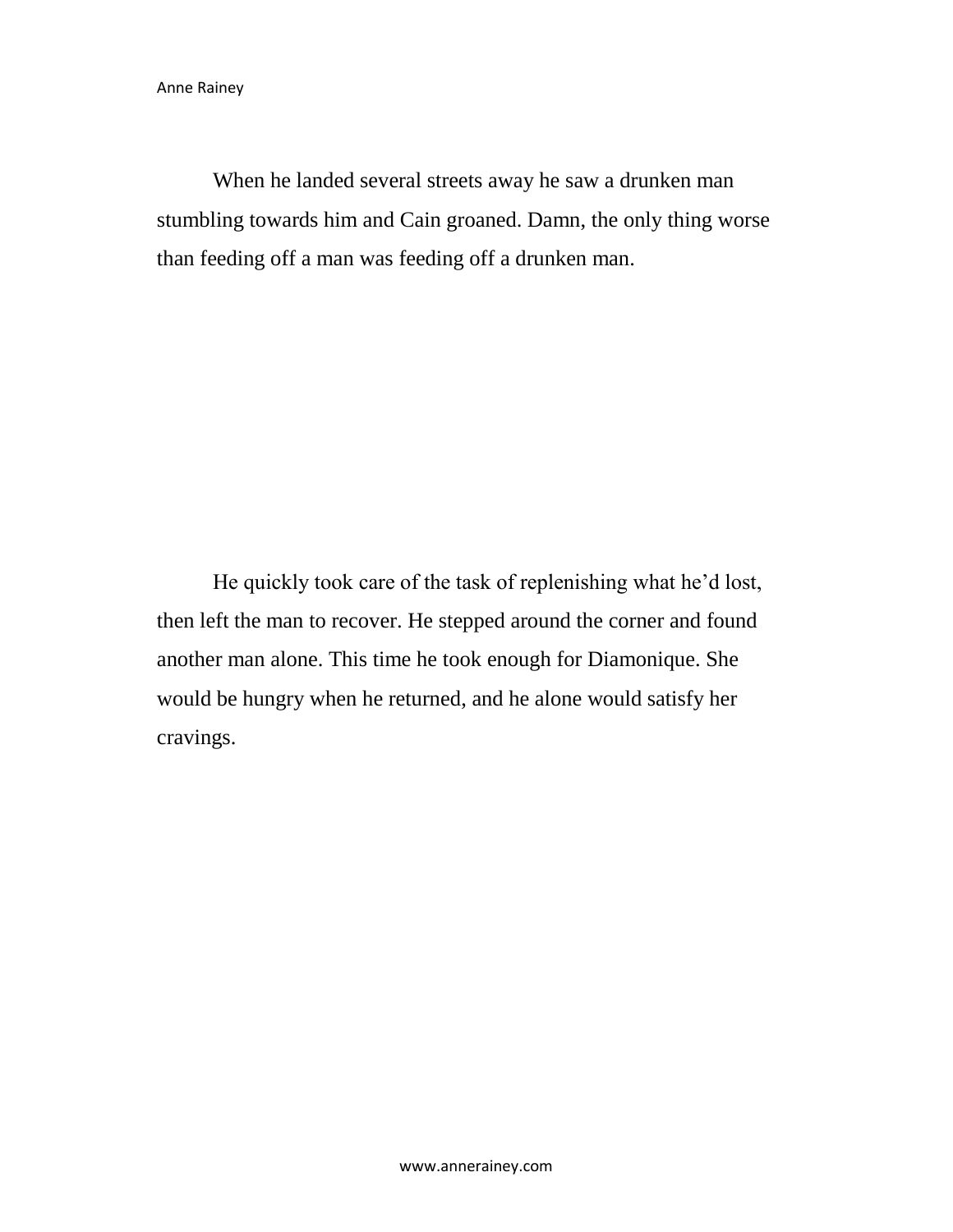## Chapter Seven

When Cain reappeared inside his home, Diamonique still lay naked on the couch, her eyes closed. In two long strides, he was across the room and kneeling at her feet.

"My love, talk to me."

Her eyelashes drifted upwards, green heat landed on his face. "You came back for me."

"Of course. You are my world, Diamond. Without you, I am nothing. Don't you know that?"

"Why did you take Sareena to bed, Cain? To *our* bed."

Tears spilled down her cheeks. It was like shards of glass cutting away at his skin. "You scared me, love. The things I felt for you scared me. I lashed out in the only way I knew. If I could take that day back, I would. Believe that if you believe nothing else. But I cannot. There can be no going back. Only forward. Will you walk into the future with me, Diamond?"

"Are you planning to...lash out like that again?"

He shook his head, more terrified than he cared to admit at the possibility she would leave him, and he'd be left a shell of a man. That he'd end up like Rafael. "I would rather cut out my own throat than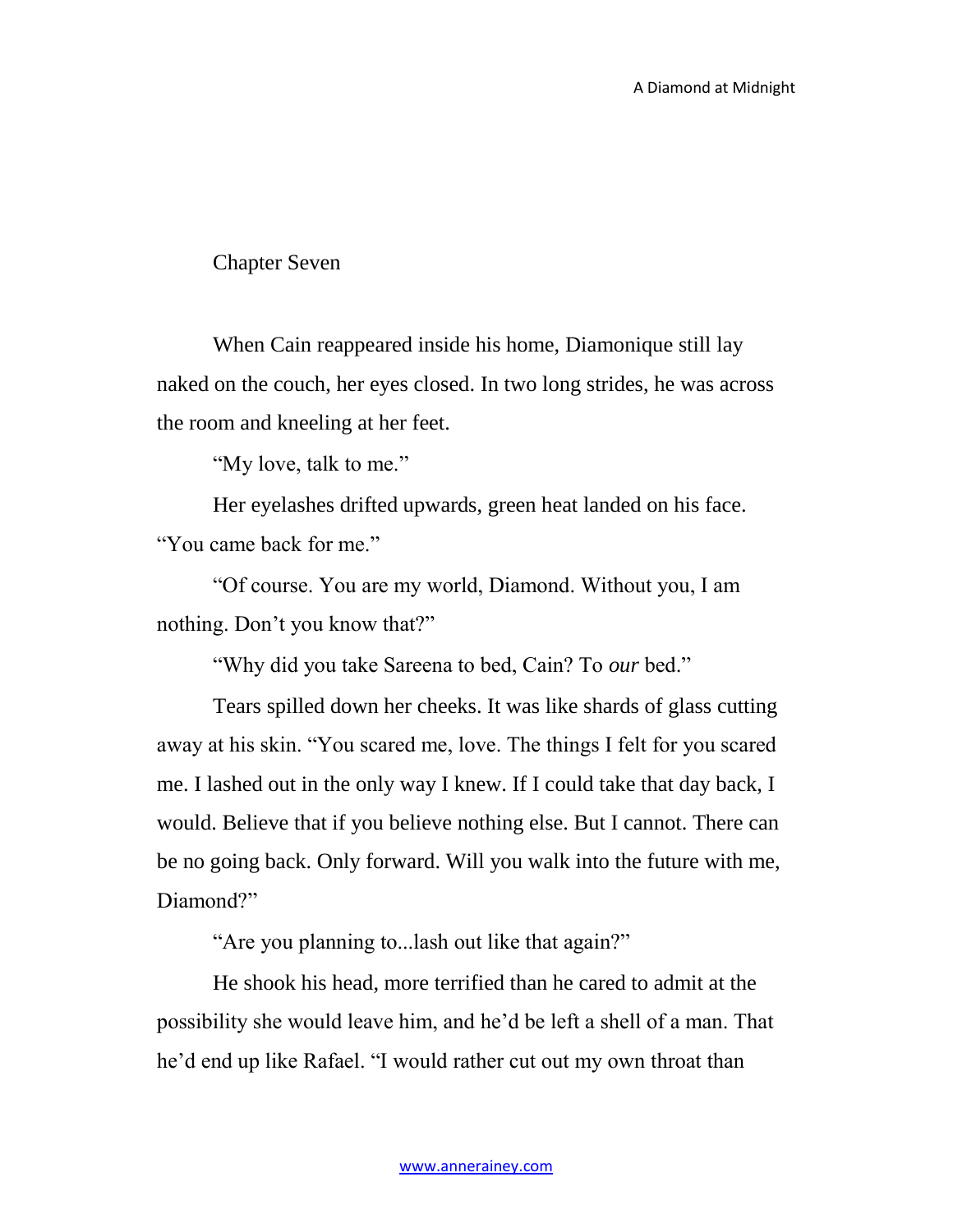cause you an ounce of pain. You are my precious Diamond, and I will always love you. No matter if you leave me right now, I will always love you."

Diamonique reached up and stroked his cheek, then murmured, "I love you, too, Cain. But if you ever hurt me like that again,

I'll cut out your heart and feed it to the rats. Are we clear on that?"

He laughed and shook his head. "Crystal, my love."

Then she frowned and said, "What happened to Lucas and Elizabeth?"

"They are upstairs, in the guestroom. I have a feeling he's not going to let her out of his sight anytime soon." Then he thought of something else. "Lucas may not know it yet, but The Dominion won't let this matter rest. They'll want his head for this."

She nodded. "He loves her and he was willing to risk everything to save her. I could see it on his face when he saw her at his father's feet, looking so broken. It must have hurt him very badly to see her that way."

"Yes, and I shamelessly used that knowledge to work him into a rage. It was my only chance of getting you out of that room alive."

"So, none of it was about ancient blood? It was all revenge?"

"It would appear so. Lucas was the only thing that kept Rafael sane. When he left, Rafael's mind went with him."

"It's sad really."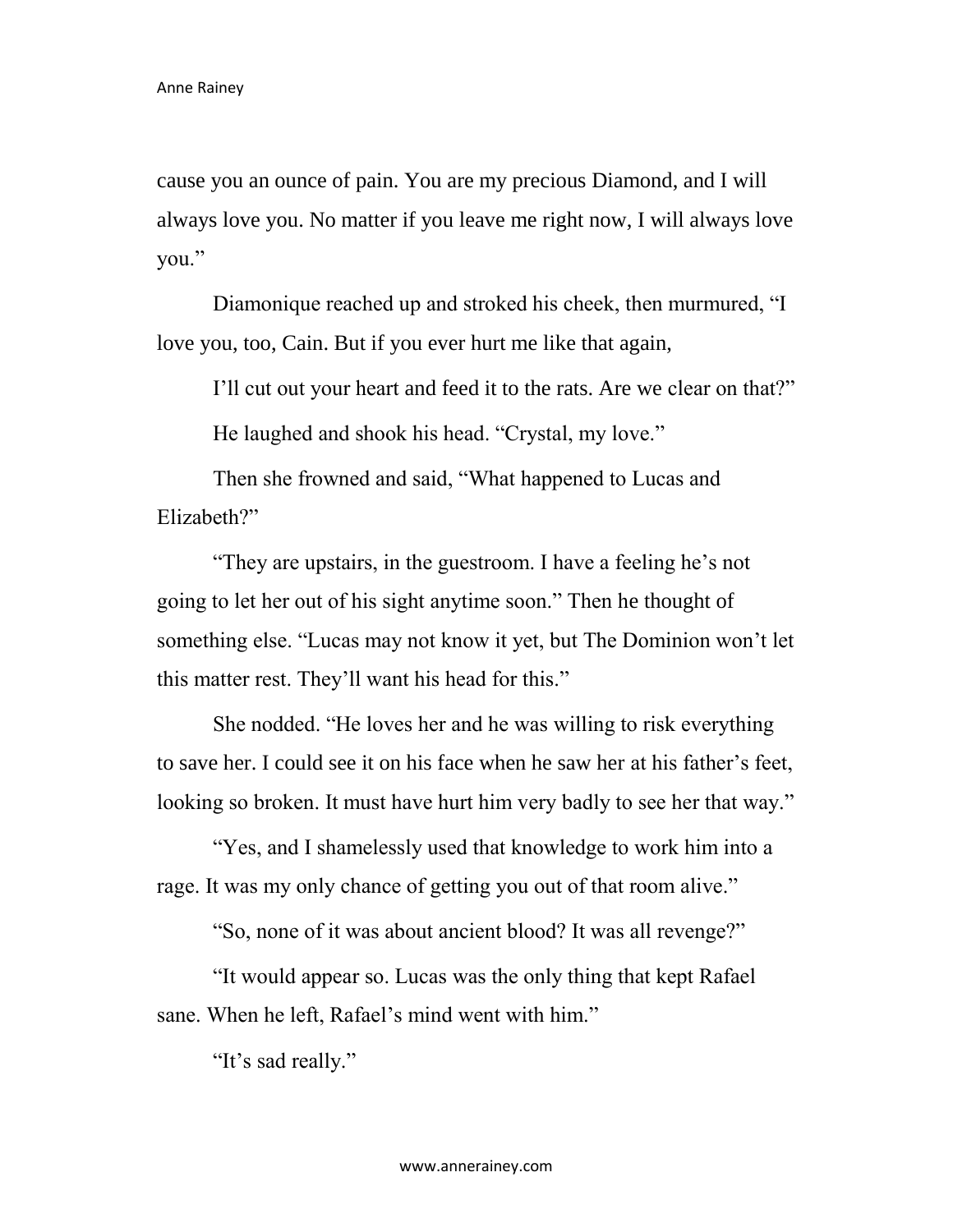Cain dipped his head and pressed his lips to hers, then whispered, "Let's not think of it anymore. I have one hundred years to make up for, my love."

She tugged on his shirt and growled, "Then why are you still dressed?"

He grinned and with a single thought, he was naked. "Better?"

Diamonique shook her head and touched one of his burns. "We're quite a pair, you and I."

"Yes, we are," he murmured as he leaned forward, picked her up and took her to his room. The instant he entered, he placed her gently on the bed and lowered his body beside hers.

"Now it's time for some new and better memories I hope."

When she smiled, Cain pulled her, his precious diamond, into his arms and kissed her. Only then did he feel peace steal through him.

\*\*\*\*

Diamonique wrapped her arms around Cain's neck and drew him in for a deeper kiss. As his tongue swept between her lips, she trembled. She wanted to make love to him, to ensure their fragile bond, but she was so weak from the holy water. Her arms dropped to her sides, useless.

"I need blood, Cain."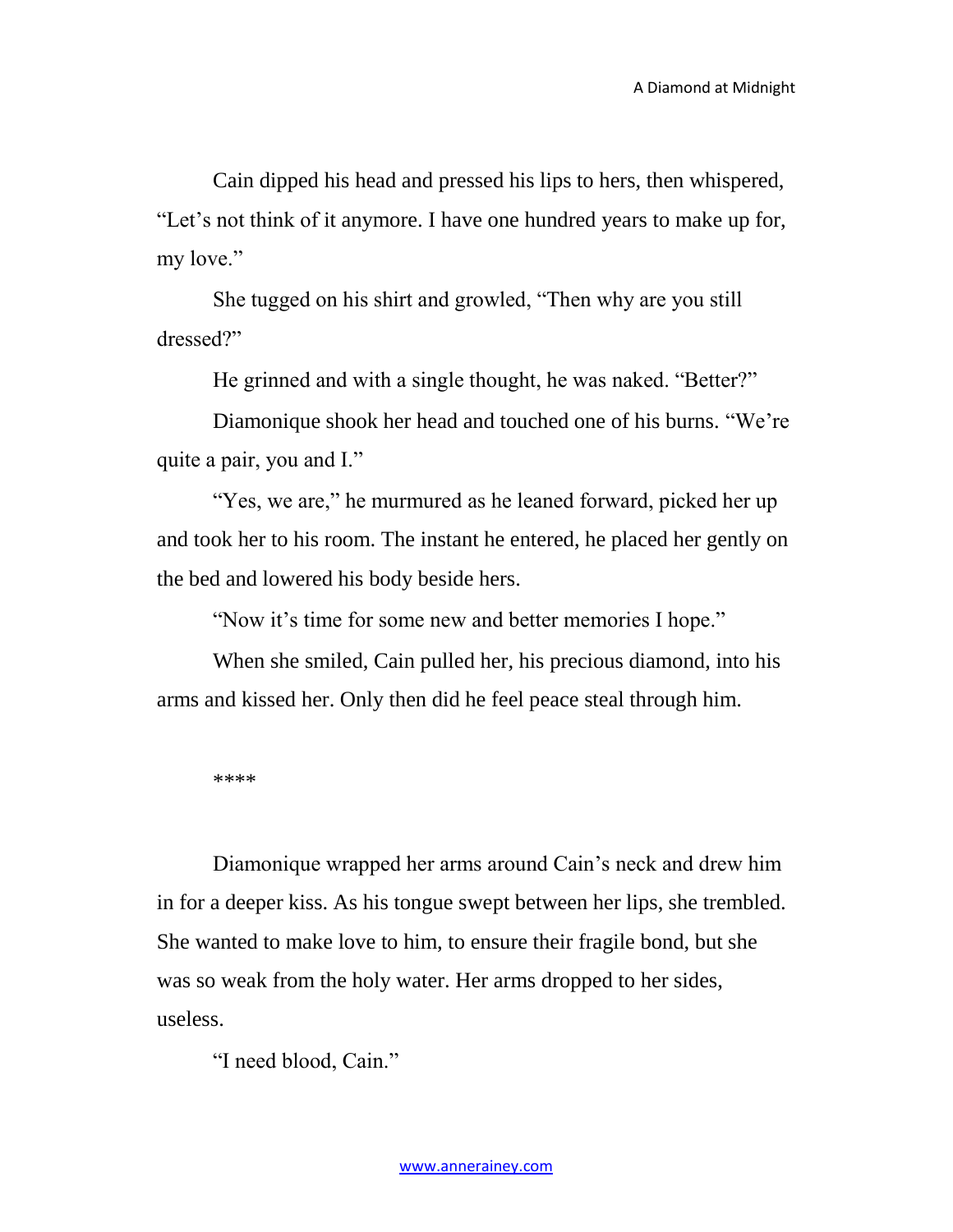"I know. I stopped before I came home. He swept his ebony hair aside. "Take what you need, love. I will always provide for you."

Diamonique lifted her head and kissed Cain's neck, then bit his flesh. Blood flowed over her teeth and tongue. She moaned, greedy for him in every possible way. Cain wrapped both hands around her waist and lifted her, careful not to disrupt her feeding, then placed her body on top of his. As his hands drifted over her back and ass, Diamonique heard him whisper sweet words in her ear. Words she'd never heard from him before.

"You're warmth heals my soul, Diamond. You are beauty and laughter in my dark world. Kindness and joy. I exist because you exist." Then he entered her and suddenly she was filled by him.

She pulled back when she was finished feeding, swiped her tongue over the twin holes in his neck, and then slipped down his body. As she took him into the palms of her hands, Cain groaned.

"You said I give you the sun."

"Yes," he growled.

"It's the same for me. It always has been."

"I love you."

She smiled, then slipped his entire length into her mouth and sucked hard.

"Diamonique!"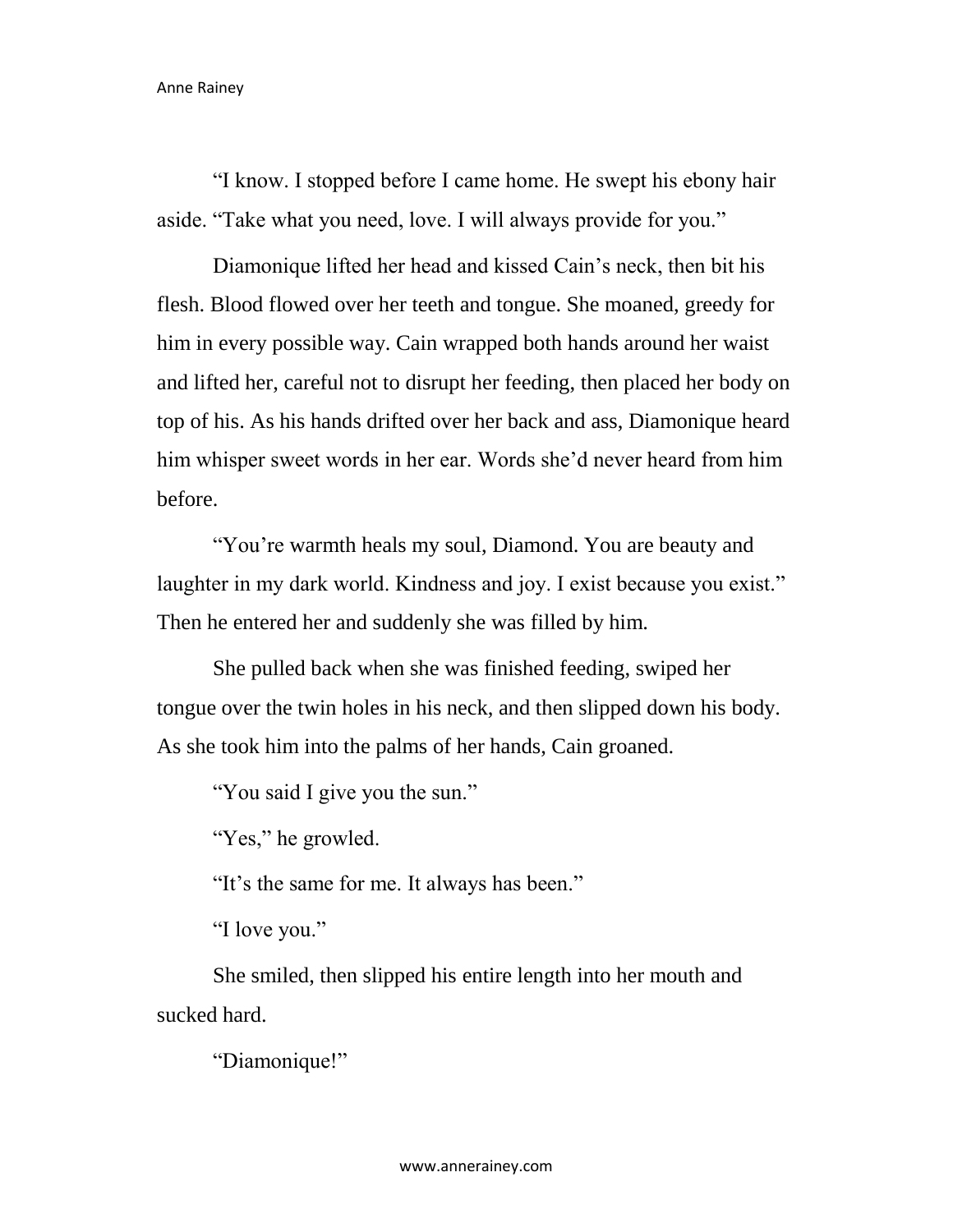Cain let out a hoarse cry of pleasure, grabbed fistfuls of her hair and held on tight. She wrapped her arms around his hips and dug her fingers into his buttocks as she swirled her tongue over and around the bulbous head of his pulsating shaft.

His moans filled the room, and she used one hand on his balls, fondling and caressing the way he liked. When he seemed close to climax, she leaned back and released him. He was still shaking when she smiled and licked her lips. "Is that the way you like it?"

"Little witch. You know I loved it."

"I'm glad," she whispered, then lifted until she was seated on top of his erection. Diamonique rode him with slow, gentle movements. Ever so often Cain licked the burn marks on her chest and torso. Together, as if one entity, they came apart. Joy flooded Diamonique's body at the beauty of it.

Their loving was more about seeking each other's souls than sexual pleasure. It was as if they were starting fresh. A clean slate. In that moment, Diamonique was filled with relief that she'd chosen love and forgiveness over bitterness and anger.

Suddenly, Cain flipped her over and caged her in, his muscled strength creating a protective embrace. "My diamond," he growled. "You are home."

She lifted her hand and cupped his cheek, then murmured, "Yes. I am."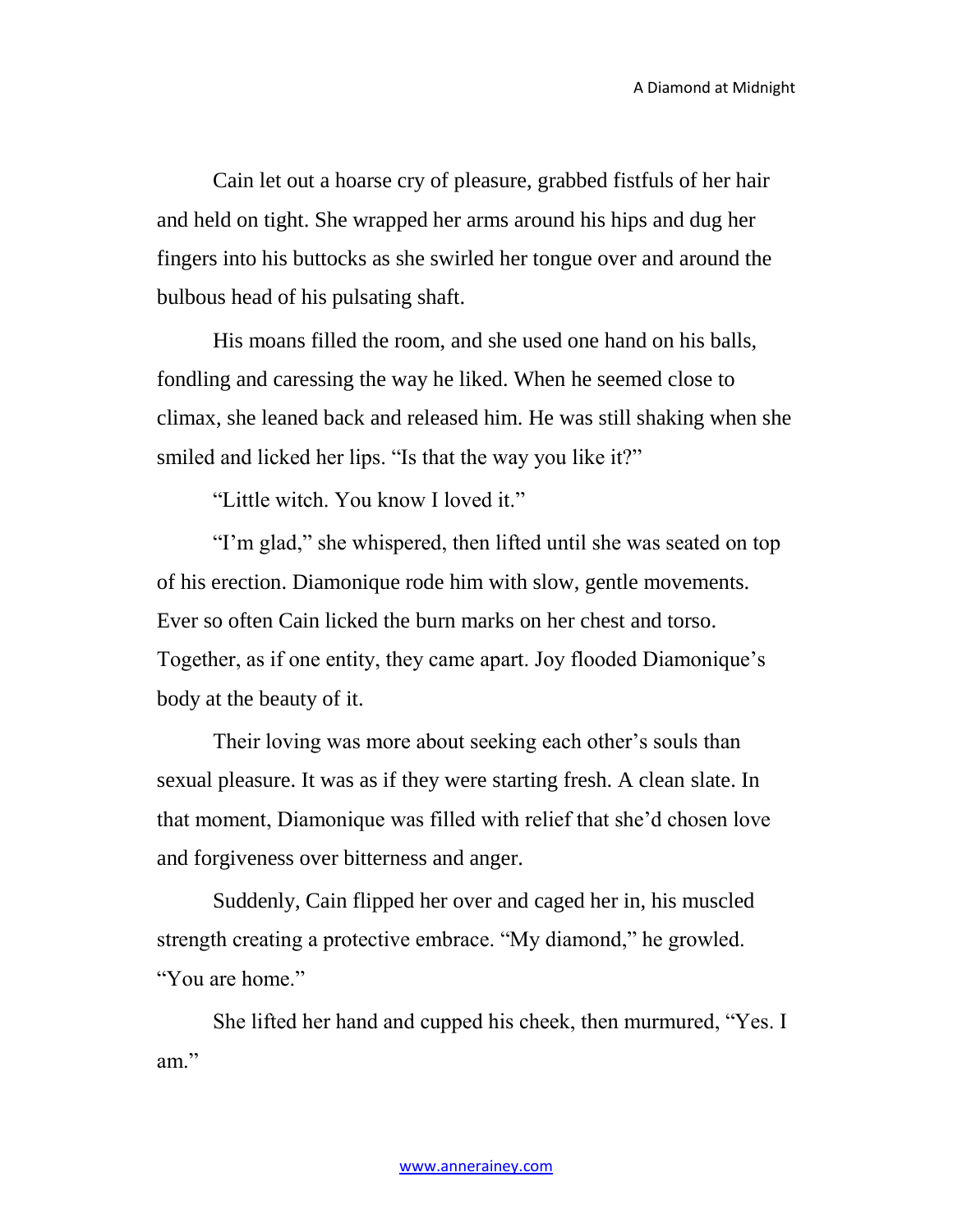"I was dead without you. I would have ended up a shell like Rafael."

She kissed him, hating the pain in his voice. "No, never like him. He was evil, Cain, his soul black. Yours isn't. Just a little gray."

He smirked. "Gray?"

She shrugged. "Well you aren't lily white, that's for certain."

Suddenly he sobered. "I don't deserve you. I never did."

"Don't, Cain. Neither of us is perfect."

"You are. You're my flawless gem."

She adamantly shook her head. "No. I'm as tarnished as the next vampire. You just choose not to see it."

"It matters little. I'm just glad you're giving me another chance. I will spend eternity proving it was a wise decision."

"She nodded, tears of happiness streaming down her cheeks. "Eternity together is a lovely thought, Cain."

"Yes, eternity together," he murmured. "As it should be, my love."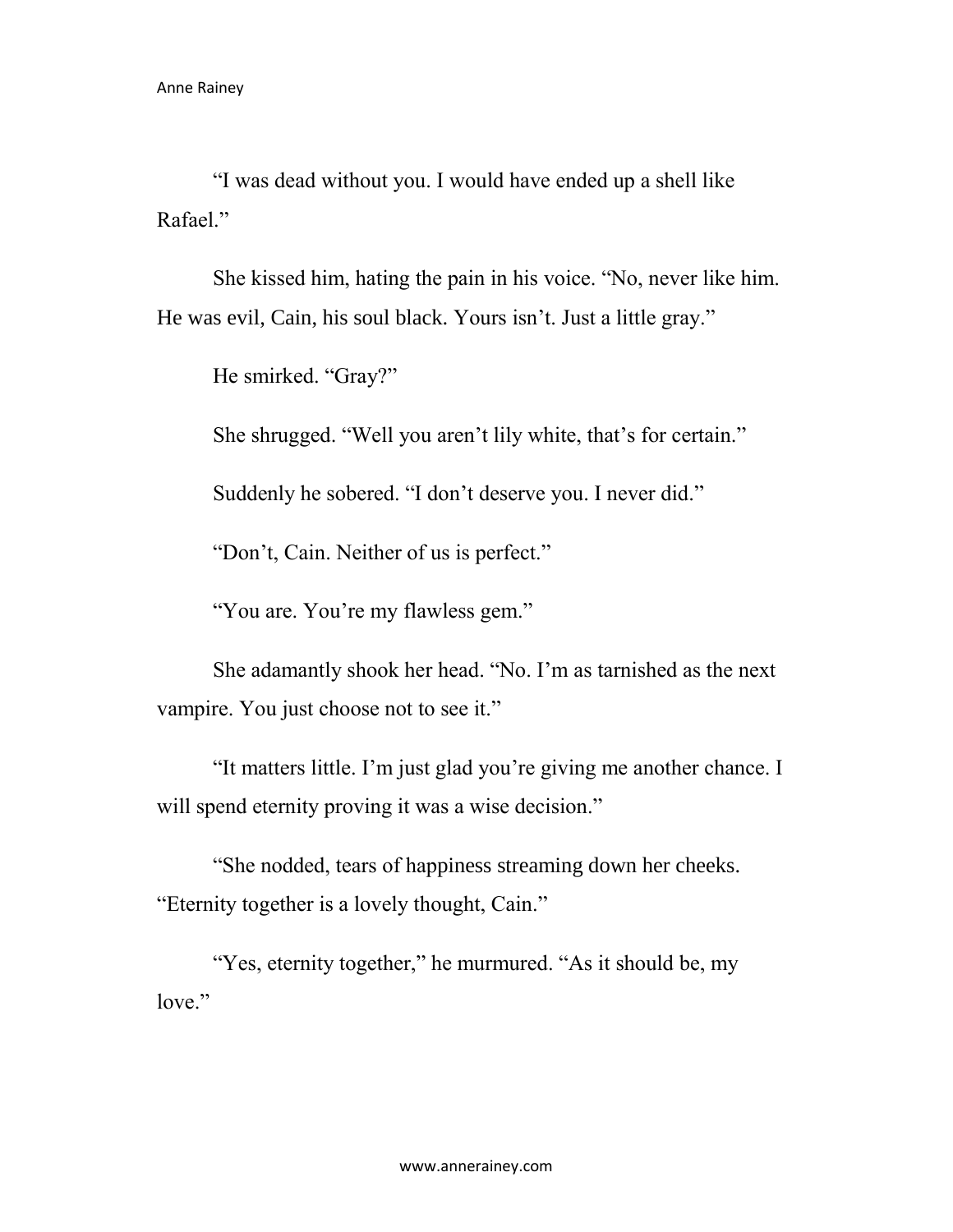## More About The Author

Anne grew up in a small town in central Ohio the only girl with three rowdy, older brothers. When she wasn't playing tackle football with them she could be found tucked away in her mother's book room getting lost in mysterious worlds created by authors such as Martha Grimes and Andrew M. Greeley. She's had a variety of odd jobs including Chiropractic Assistant, Frame Stylist, Restaurant Hostess, and Nail Technician.

Anne now lives with her fabulous husband, two gorgeous teenage daughters, two ornery dogs, three snooty cats and a snake named Salizar. When Anne's not dressing, feeding, cleaning or spending time with them, she can be found at the computer writing stories hot enough to make your toes curl!

Anne loves to hear from her readers. You can find her on Facebook at [www.facebook.com/pages/Anne-Rainey-Fan-](http://www.facebook.com/pages/Anne-Rainey-Fan-Page/121274891238824)[Page/121274891238824](http://www.facebook.com/pages/Anne-Rainey-Fan-Page/121274891238824) or email her directly at [annerainey11@gmail.com.](mailto:annerainey11@gmail.com) Join her newsletter for updates on new